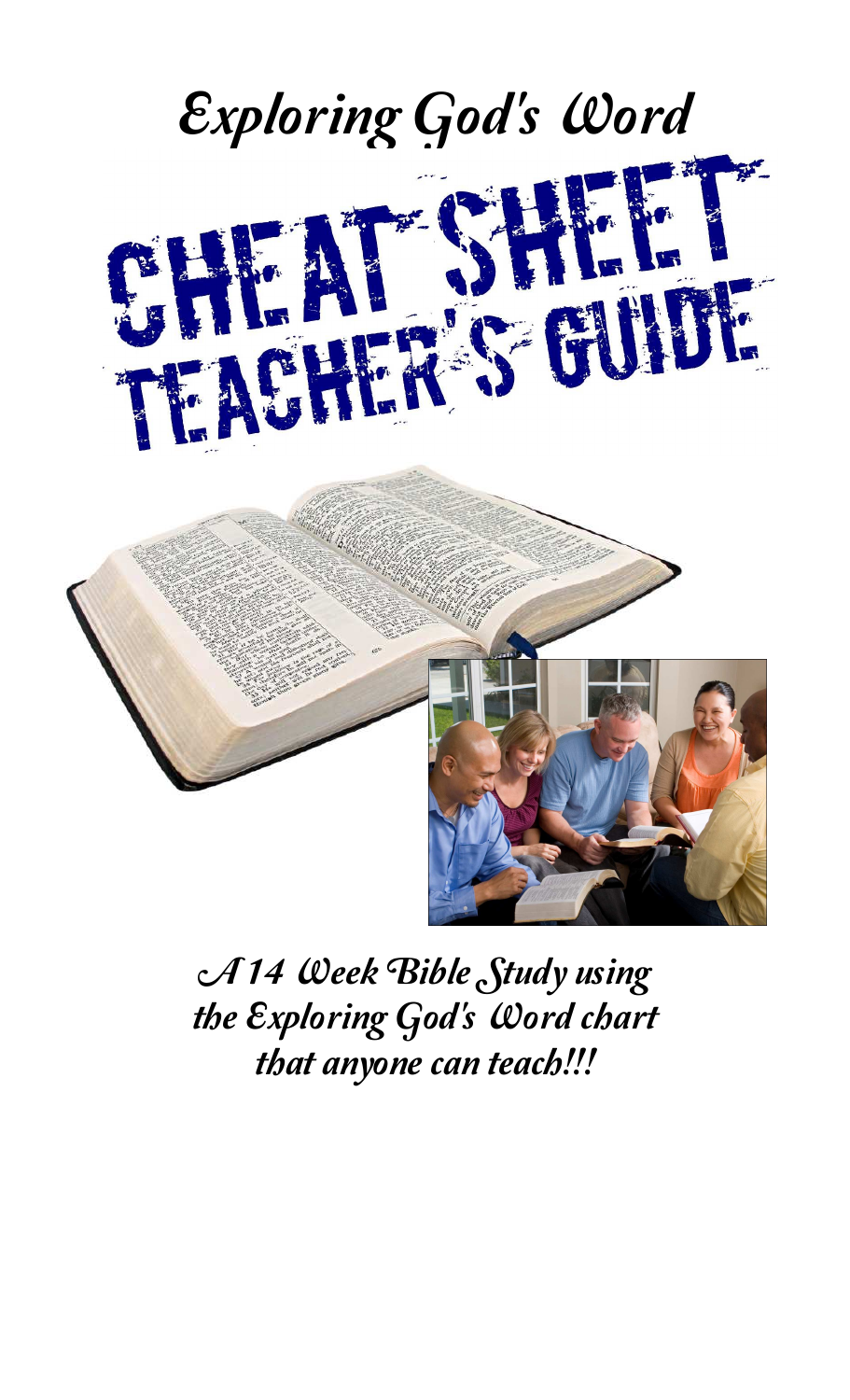# *Exploring God's Word Cheat-Sheet Teacher's Guide*

by Scott Lynn Last Revised November 2013 Copyright © 2011-2013 Scott Lynn

You have permission to print and/or distribute copies of this document freely. You do not have permission to print and sell copies of this document. Please contact me or contact Liberty Church of Grand Ledge if you would like to order more printed copies or have any suggestions for revisions. Audio and video versions are available for free on my website.

Scott Lynn (scott@onlinesolutions.com) 5984 North River Highway, Grand Ledge, Michigan 48837 Visit my website: www.OnlineSolutions.com

# *Welcome*

If this is your first time teaching a Home Bible Study, be encouraged, there is nothing quite like sharing God's word with someone in such an intimate way. You may have the privilege of a front-row seat while you watch someone transform as God works in their life. You will also be surprised at how much your life is changed by going through these lessons. In some ways, the greatest blessings in Home Bible Studies go to the teachers, in that we really need to get the Word inside us so we can pour it out. Nothing teaches you the Word of God like the opportunity to teach the Word of God.

I recommend that you **start simple and keep the lessons shorter unless your students are begging for more. It is better to quit mid-lesson and wait until next week than to go too long and wear them out.** If you feel overwhelmed, just choose a couple verses from each chart, read them, and talk about what they mean.

The Exploring God's Word Bible Study Charts & Teacher's Manuals are available from Pentecostal Publishing House (www.pentecostalpublishing.com). I like the table-top chart or the Powerpoint version loaded on an iPad or laptop. I took their Powerpoint version and stripped out the animations to make it simpler, but you will have to make your own version if you are digitally inclined!

We developed this cheat-sheet to guide you through the most important points of each lesson. Review each one the day before or the morning of the lesson and you will do fine. You can also check our website for an online version of these reviews that you can watch or listen to from your computer or smartphone. As you teach more Bible Studies, you will naturally improve, and you can add stories and scriptures to your lessons to improve them. The official teacher's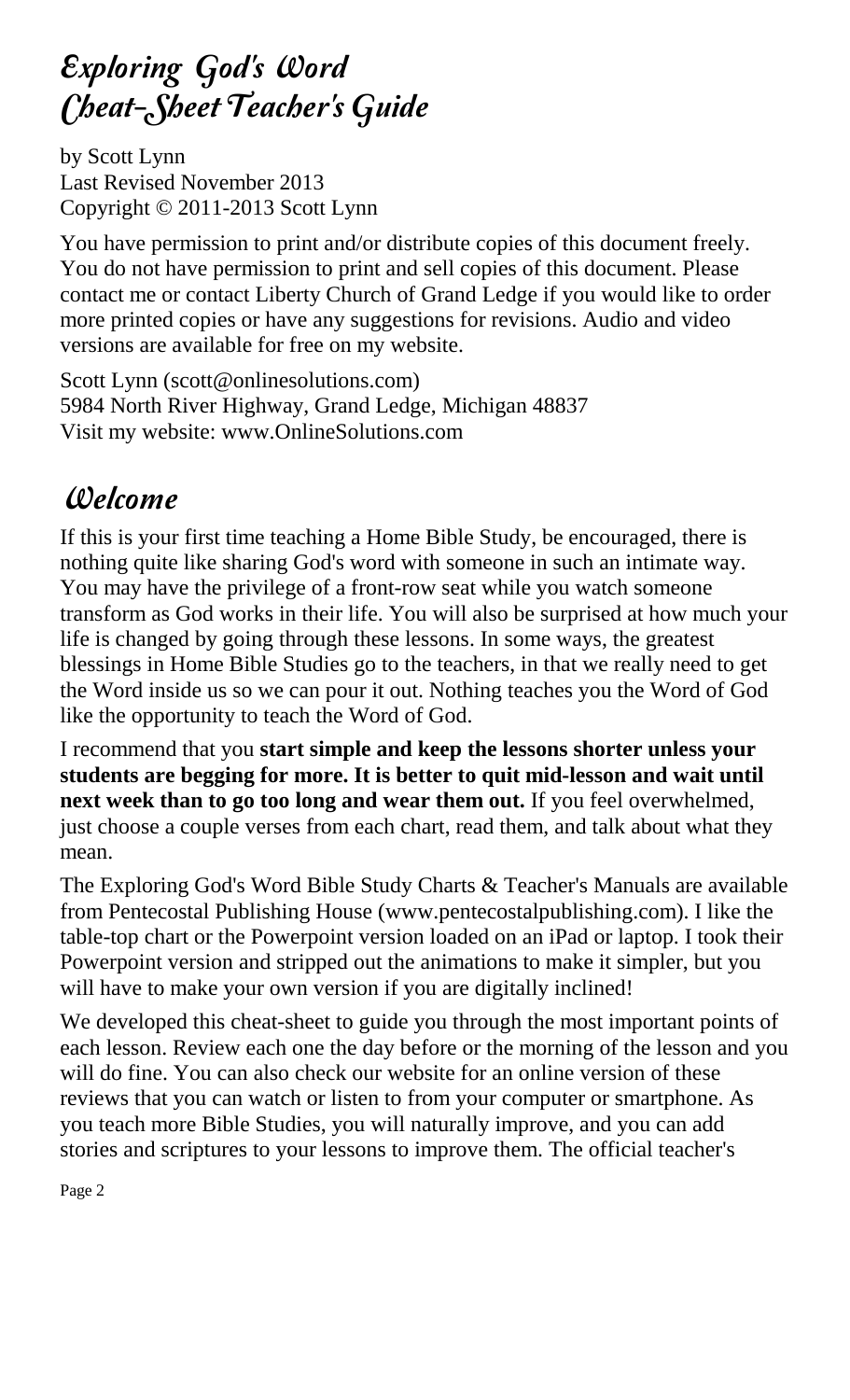manual is excellent to read and review, but it's big and distracting. We don't recommend that you bring it to a lesson. That's why we created this simplified outline as a booklet, which you can bring to a lesson and follow more easily. We designed it to fit inside most Bibles with the key scriptures listed in order as you need them on the side of each page.

**There are two main kinds of Home Bible Studies. Some go by the book. You teach and stick to the lesson plan, and finish reasonably on time.** You pray together, talk a little before and after, and you're out of there in less than 90 minutes each week. **The other kind is the full-evening Bible study where you really click as a group, there's snacks each week, stories before and after, and rabbit chasing during the Bible study** (Rabbit chasing is when you get side-tracked on questions and comments). These typically consume the evening and can be a lot of fun. I have done both many times, and I find both are effective in reaching people and connecting with them.

You need to figure out (or plan) early in the Bible Study which one you are going to have. If you meet them in their home or at a coffee shop, it is usually a more on-time Bible Study. If you have the Bible Study in your home, it can turn into a Home Friendship Group, which can be great, or it can feel like a burden. Plan ahead and commit to the kind of Bible Study you feel led to do. Don't have it in your home if you don't have more than a two hour window of time.

# *Exploring God's Word Customized*

**I teach Exploring God's Word in 14 lessons (I split lessons 1 and 9 into two weeks each). In some cases, I go to 15 lessons and teach the life of Joseph and the Exodus chart in one lesson.** I use the first meeting to get to know my students and their knowledge of the scriptures. I ask them if they grew up in church and I might share a little of my testimony. I usually end the first meeting with Acts 17:11, the Intro to the OT chart and the Books of the OT chart. Then I start the second lesson with Genesis 1 and the creation week.

**Below is a quick breakdown of the lessons to come.** Each lesson has a main theme that I like to stress throughout the lesson. I've included a couple notes to prepare and remind you of the longer lessons ahead:

- **Lesson 1a Intro to the Old Testament**  *The Bible has many writers but only one author and one story: God loves us and has a plan for us*
- **Lesson 1b The Creation Week and the Fall** *We are made for a purpose and God always has a plan. And God's plans are always conditional on our behavior.*
- **Lesson 2 The Fall to the Tower of Babel**  *Limited details on God's instructions immediately after the fall. A few began to worship, but the world grew more wicked.*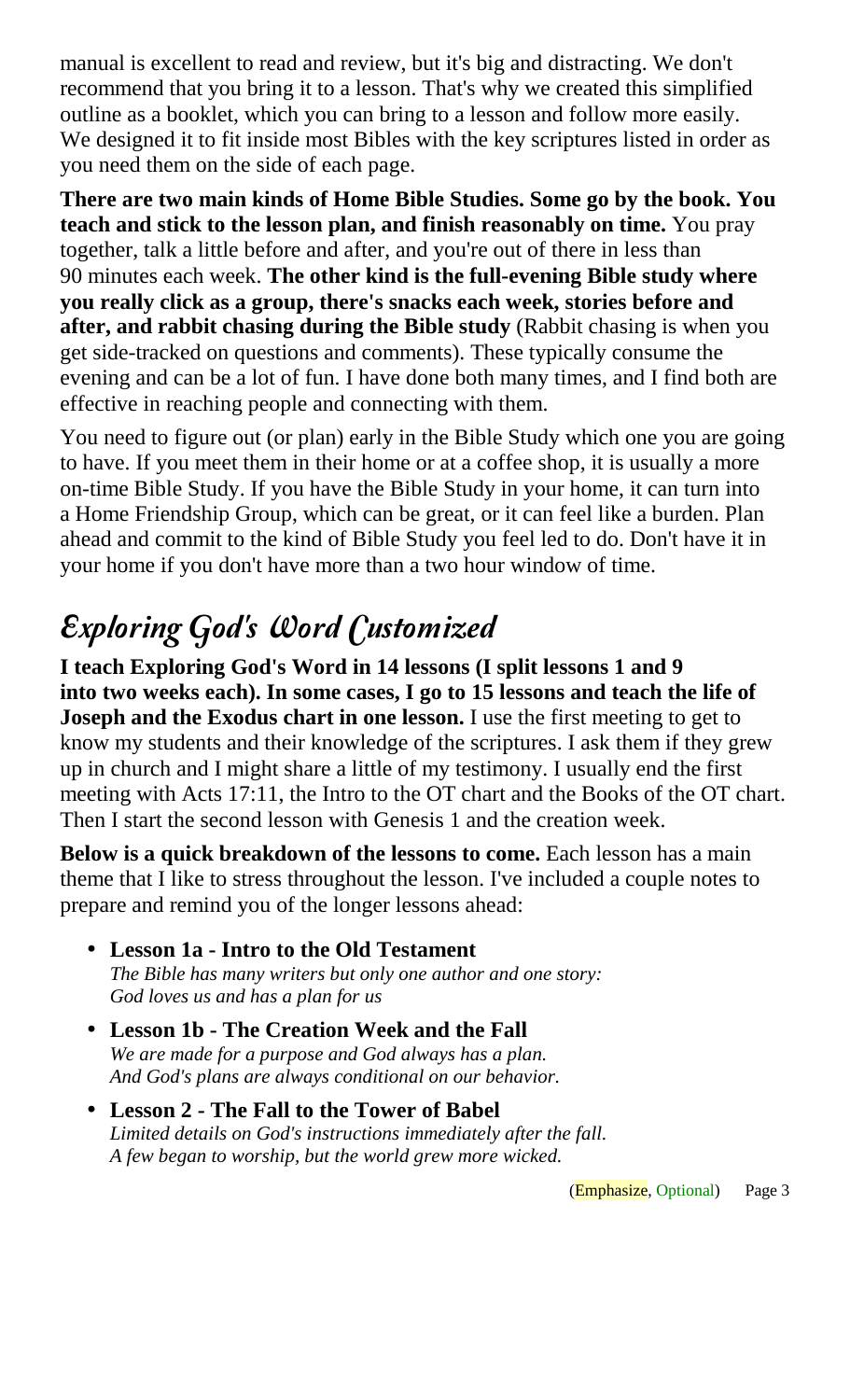# • **Lesson 3 - The Patriarchs**

*Abraham left it all to obey God in Faith, and God blessed his family. He made them into a nation, and through him, God blessed the whole world.*

# • **Lesson 4 - The Exodus and the Tabernacle**

*Our God is in the deliverance business. He delivered Israel from bondage and He can deliver you too! God shows them a new worship system that points to Christ.* 

# • **Lesson 5 - Land of Promise**

*If only Israel had obeyed, it would have been a lot easier for them. Doing it God's way is always better and easier in the long run.*

# • **Lesson 6 - Intro to New Testament**

*The OT promises and prophecies have finally come true. God has come in the flesh to show us the way and die for our sins.*

# • **Lesson 7 - The Life of Christ**

*Jesus came with a radical new message: you must be born again! (This is a hard lesson. Consider spending extra time in prayer!!!)*

#### • **Lesson 8 - Acts & Salvation** *Birth of the church and the presentation and confirmation of the New Testament Plan of Salvation. (This is a big and critical lesson. You will need extra time)*

# • **Lesson 9a - Gifts of the Spirit**

*God gave us supernatural gifts to feed and encourage the church, and then He gave us rules on how to use them.*

# • **Lesson 9b - Holiness**

*Holiness is a process through which God's Spirit transforms us.*

# • **Lesson 10 - The NT Church**

*The New Testament church grew under miracles and persecution. Peter (led by the Spirit) brought the Gospel to the Gentiles and God used Paul greatly to start churches throughout the Roman empire.*

# • **Lesson 11 - Jerusalem to Rapture**

*We go from the Book of Acts through the Age of the Gentiles to the Signs of the Endtimes. (The History Lesson)*

# • **Lesson 12 - The End Times**

*God gives the world one last chance to turn to Him.*

Remember to check our website for an online version of these reviews that you can watch or listen to from your computer or smartphone. Look under the resources page at www.OnlineSolutions.com.

In His Service, Scott Lynn

*Color and Symbol Key:*  Emphasize this Point - Its a Major Theme in the Bible Optional Stuff - Do it if you have time

*Lesson Header - Main Lesson Theme in Bold* 

Green Line - Goto Next Chart

Red Line - End of Lesson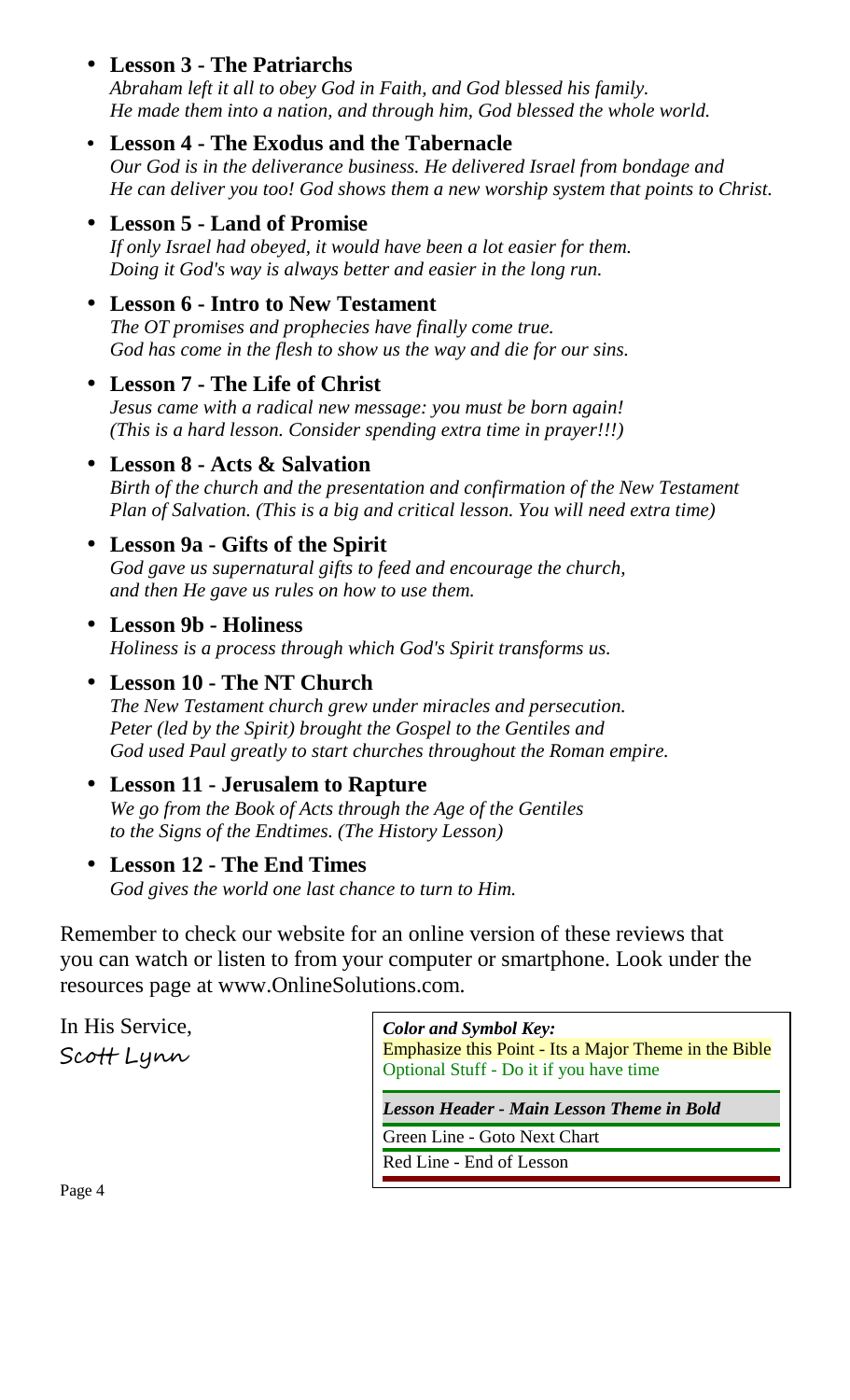| Lesson 1a -<br>Intro to the OT                                                                        | The Bible has many writers but only one author and one story:<br>God loves us and has a plan for us!                                                                                                                                                                                                                                                                                                                                                                                                                                                                                                                                                                                                                                                                    |
|-------------------------------------------------------------------------------------------------------|-------------------------------------------------------------------------------------------------------------------------------------------------------------------------------------------------------------------------------------------------------------------------------------------------------------------------------------------------------------------------------------------------------------------------------------------------------------------------------------------------------------------------------------------------------------------------------------------------------------------------------------------------------------------------------------------------------------------------------------------------------------------------|
| <b>Welcome</b> to<br><b>Exploring</b><br>God's Word<br>Acts 17:11<br>Acts 16:30-32<br>$1st$ Thes 5:21 | Pray for the Bible study, that it be more than human<br>knowledge passed!<br>The key to success is found in Acts 17:11, receive the<br>п<br>word with readiness, search the scriptures for yourself.<br>I promise to do my best to present the word of God,<br>$\blacksquare$<br>but I am asking you to try to do something for me.<br>Don't just listen to my words but search the scriptures<br>and look into the claims I make. Don't just listen but<br>verify so that you know for yourself that this is what<br>the Word of God says.<br>Some say you just need to believe, but the Bible says<br>that belief is the starting point to digging deeper.<br>Follow the principle of $1st$ Thes 5:21, test everything,<br>$\blacksquare$<br>and hold on to the good. |
| <b>Time Periods</b>                                                                                   | The whole OT in 4 pictures.<br>$\blacksquare$<br>Genesis 1-3<br>Innocence<br>Conscience<br>Genesis 4-11<br>Patriarchs<br>Genesis 12-50<br>Exodus - Malachi<br>Law and Prophets<br>We have few details about the first two time periods,<br>more about the Patriarchs and quite a bit more under<br>the Law.<br>The Bible tends to move quickly through history,<br>$\blacksquare$<br>especially in Genesis, but then slows to a crawl and<br>examines how God moved in a given person's life,<br>then speeds back up.                                                                                                                                                                                                                                                   |
| <b>Books of the OT</b><br>$2nd$ Peter 1:21<br>Psalm 119:9-12                                          | How many books? 39 (3 in Old, 9 in Testament)<br>32 writers including a farmer, a wine-taster, a<br>п<br>shepherd, a doctor, a fisherman, a king, and a court<br>prophet, 1500 years to write over 3 continents,<br>yet one story!<br>$\bullet$ $2^{nd}$ Peter 1:21 makes the radical and simple claim, that<br>these words are not from human wisdom, but they<br>came from the inspiration of God's spirit!<br>If you study God's word, keep His word and hide it in                                                                                                                                                                                                                                                                                                  |
| Hebrews 4:12                                                                                          | your heart, it will transform you.<br>The word of God is alive and it will speak to you.                                                                                                                                                                                                                                                                                                                                                                                                                                                                                                                                                                                                                                                                                |
|                                                                                                       | (Emphasize, Optional)<br>Page 5                                                                                                                                                                                                                                                                                                                                                                                                                                                                                                                                                                                                                                                                                                                                         |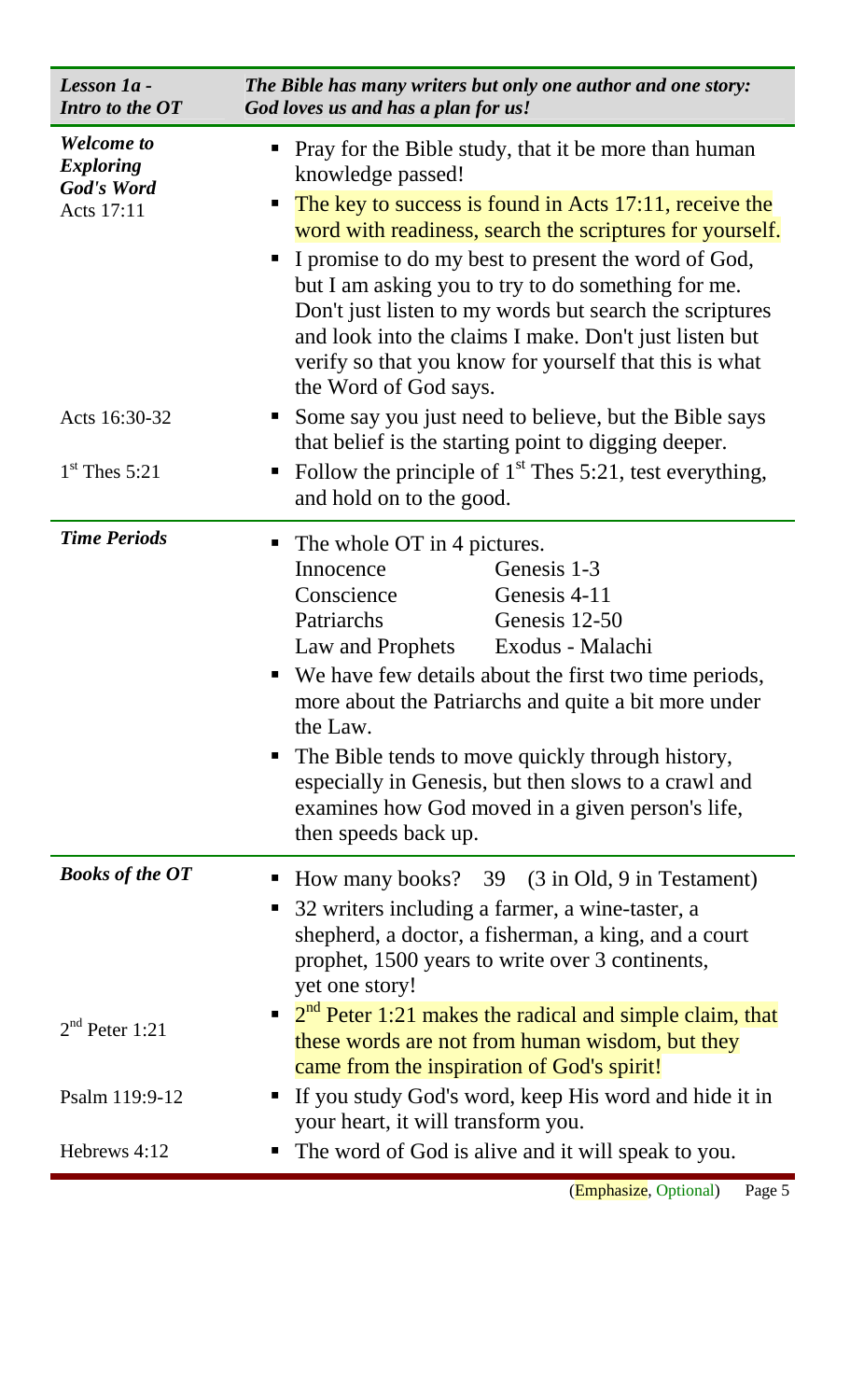| Lesson $1b$ -<br><b>Creation to Fall</b> | We are made for a purpose and God always has a plan.<br>And God's plans are always conditional on our behavior.  |  |
|------------------------------------------|------------------------------------------------------------------------------------------------------------------|--|
| In the Beginning<br>(Creation Week)      | • The creation account is beautiful and accurate in its<br>simplicity. Very different than the silly stories and |  |

- **Iroquois Indians**: the creation rides on the back of a giant turtle.
- **Babylonian (from the Enuma Elish)**: the god Marduk rode in his chariot with the seven winds of destruction against the goddess Tiamat. He entangled her in a net and inflated her with a wind. Killed with an arrow, he cut her corpse in two, half to make the earth and half the sky.

soap opera dramas of the false gods of other religions.

- **Aztec**: The mother of creation is Cotlique (the lady of the skirt of snakes), She is decorated with skulls, snakes and lacerated hands. No cracks in her body and she is a perfect monolith (a totality of self-contained intensity). Coatlique was impregnated by an obsidian knife (a knife made of volcanic glass) and birthed the goddess of the moon and her male offspring became the stars. She later found a ball of feathers which she tucked in her bosom. It disappeared and she found she was again pregnant. Her children (the moon and stars) resolved to kill her, for a goddess could only give birth once. But she gave birth to the god of war, Huitzilopochtli, who helped her destroy her sons and daughter. The natural cosmos of the Indians was born of this catastrophe. The heavens literally crumbled and the earth mother fell. Her children were torn apart and scattered throughout the creation.
- **Chinese**: Universe coalesced into a cosmic egg for 18,000 years containing Yin and Yang perfectly opposed. Pangu emerged (usually described as a hairy giant with horns). He used his ax to split Yin from Yang. He stood between them and grew ten feet taller each year for 18,000 years. His breath became the wind, his voice thunder, left eye  $\rightarrow$  sun, right eye  $\rightarrow$ moon. His body  $\rightarrow$  the mountains, his blood  $\rightarrow$  rivers, his facial hair became the stars. His fur  $\rightarrow$  bushes and forests, his bones  $\rightarrow$  minerals, his sweat  $\rightarrow$  rain, his fleas carried by the wind became the fish and the animals throughout the world.
- You can find creation accounts that seem more similar to the Bible. The Mayans believe the first gods thought everything into existence, but humans came from a combination of mountain lion, coyote, parrot and crow! The Hindus believe all the elements were created by a divine, selfexistent being, starting with water, but then made a golden egg from which was born Brahma, who then created the whole world.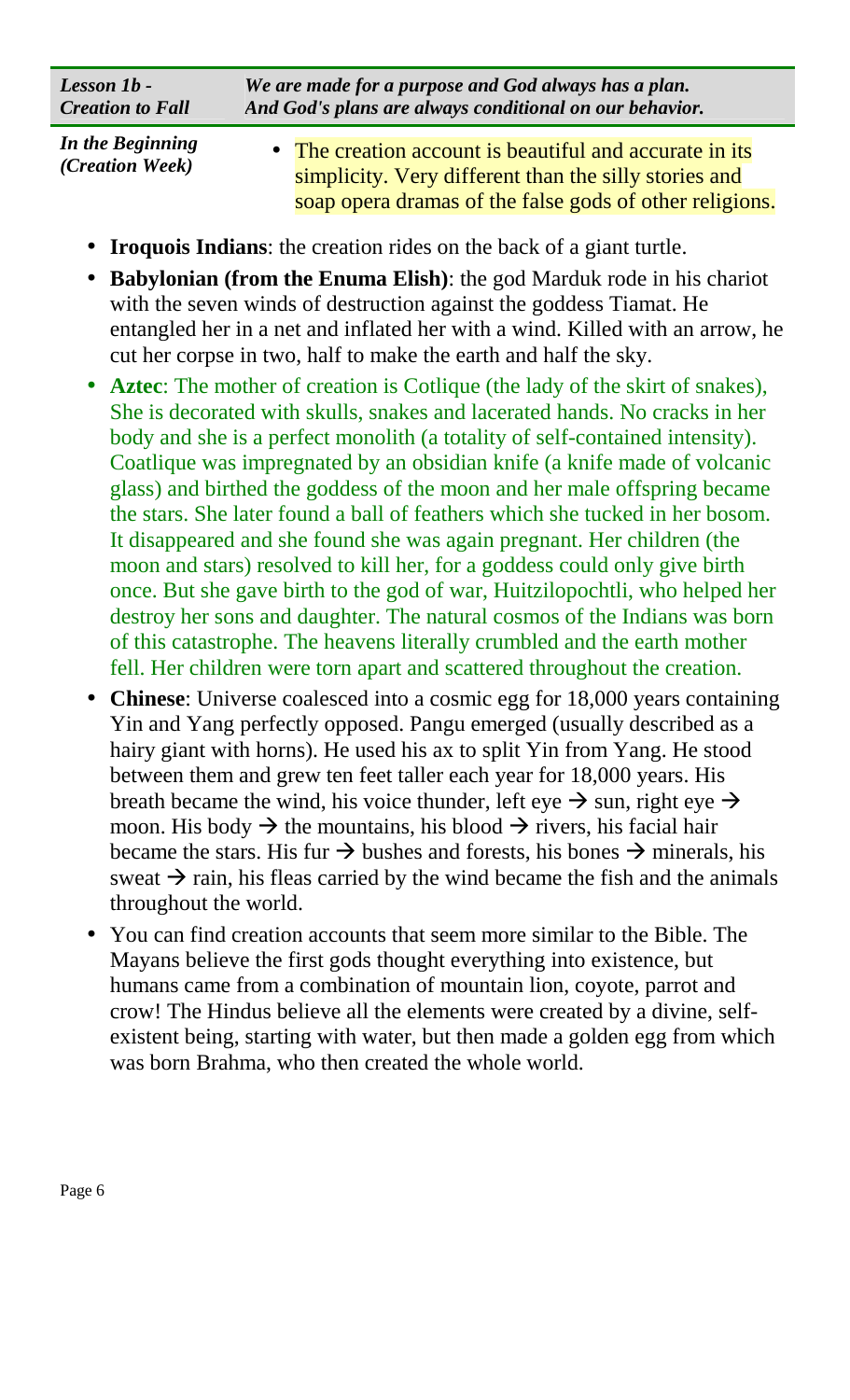|                              | • Nothing comes even remotely close to the beautiful<br>and accurate, simple and majestic story in Genesis.                                                                                                                                                                                                                                                                                                                                                                                                   |
|------------------------------|---------------------------------------------------------------------------------------------------------------------------------------------------------------------------------------------------------------------------------------------------------------------------------------------------------------------------------------------------------------------------------------------------------------------------------------------------------------------------------------------------------------|
| Genesis 1:1-5                | • What a difference! Simple and scientifically<br>compatible. A farmer from 3000 years ago and a<br><b>NASA</b> engineer can both understand it. God started<br>by creating water, light and basic matter.                                                                                                                                                                                                                                                                                                    |
| Genesis 1:2                  | God gives us the key to understanding the creation<br>$\bullet$<br>account. It is not told from Outer Space, but from<br>God's perspective as His Spirit hovers over the waters.<br>• God makes a 'space', creating the atmosphere, the sky,                                                                                                                                                                                                                                                                  |
| $2nd$ Day<br>Genesis 1:6-8   | and the clouds above.                                                                                                                                                                                                                                                                                                                                                                                                                                                                                         |
|                              | • And how did God do all of His creating?<br>Reread the first three words of v3, v6 and v9.<br>"Then God said" He did it by his spoken word. Let's<br>go to Hebrews 11 to learn more about this                                                                                                                                                                                                                                                                                                               |
| Hebrews 11:3                 | The bible teaches that God created through His spoken<br>words and created everything from nothing.                                                                                                                                                                                                                                                                                                                                                                                                           |
| $3rd$ Day<br>Genesis 1:9-11  | • He makes dry land appear and then causes the Earth to<br>bring forth plants, grasses and trees.                                                                                                                                                                                                                                                                                                                                                                                                             |
| $4th$ Day<br>Genesis 1:14-16 | He made the Sun, Moon and Stars appear. (Note the<br>$\bullet$<br>Bible says He made them appear. It goes on to provide<br>more details, almost like this note in parenthesis.)<br>Some wonder how there can be day and night and days<br>of creation without the Sun.                                                                                                                                                                                                                                        |
|                              | Two possible answers to the 4th day riddle:                                                                                                                                                                                                                                                                                                                                                                                                                                                                   |
|                              | A) God could have been the light for the first few days<br>(See Rev $21:23$ )                                                                                                                                                                                                                                                                                                                                                                                                                                 |
|                              | B) Or the Sun, Moon and Stars could have been<br>created on day one but hidden behind the firmament<br>until day four.                                                                                                                                                                                                                                                                                                                                                                                        |
| Job 26:7                     | • Let's look at another amazing statement, this one<br><b>found in Job.</b> God's word teaches that the Earth hangs<br>on nothing. What a beautiful word picture. You're not<br>going to find any Turtle-back-riding creation junk in<br>the Bible. The word of God paints an amazing creation<br>account that was beautiful and wonderful for the<br>ancient world, and is beautiful and wonderful today.<br>In the world of scientists, telescopes and space travel,<br>God's word stands the test of time! |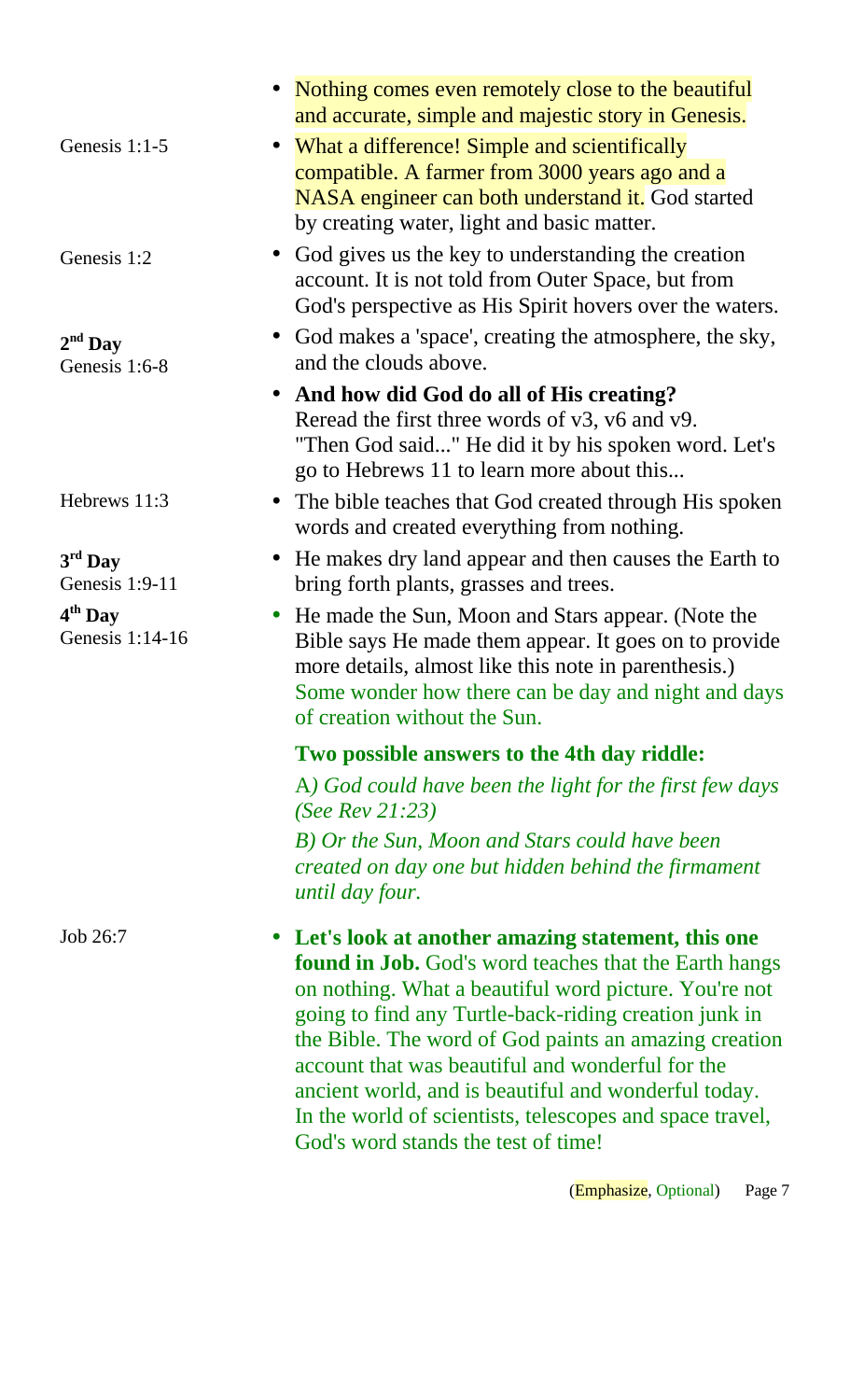| $5th$ Day<br>Genesis 1:20-22<br>$\bullet$<br>$6th$ Day<br>Genesis 1:24-25 | He made the sea creatures and birds.<br>God made the land animals. Note the words<br>"according to its kind". This simply teaches that each<br>animal type (or species) is designed with a blueprint<br>and instructions on how to reproduce. When dogs<br>reproduce, they make puppies. When sharks<br>reproduce, they make baby sharks. Each animal<br>reproduces after its kind.<br>• This is very different from evolution, which teaches<br>animals slowly change into other animals, something<br>we have never seen or recreated in our research labs. |
|---------------------------------------------------------------------------|---------------------------------------------------------------------------------------------------------------------------------------------------------------------------------------------------------------------------------------------------------------------------------------------------------------------------------------------------------------------------------------------------------------------------------------------------------------------------------------------------------------------------------------------------------------|
| Genesis 1:26-27                                                           | • We are going to learn more about this important<br>creation step in just a few moments when we get to<br>Genesis 2. But we learn something amazing here:<br>We're not like the other animals, we are made in<br>the image of God!                                                                                                                                                                                                                                                                                                                           |
| Genesis 1:28-31                                                           | • We were given responsibility and authority over the<br>creation as well. To care for it and to prosper and<br>multiply and fill the Earth.                                                                                                                                                                                                                                                                                                                                                                                                                  |
|                                                                           | • God designed this world for us. God designed our<br>galaxy and our neighboring planets, and He designed<br>the life on this world for us. This creation is a<br>marvelous and complex work of astounding beauty.<br>Life is no accident, and most people know this to be<br>true in their hearts.                                                                                                                                                                                                                                                           |
| Romans 1:19-20                                                            | • We can clearly see God's invisible qualities - His<br>eternal power and divine nature. So we have no excuse<br>whatsoever for not knowing God.                                                                                                                                                                                                                                                                                                                                                                                                              |
| $7th$ Day<br>Genesis 2:1-3                                                | The creation work is complete and God rested to set a<br>pattern for us and our work week as well.                                                                                                                                                                                                                                                                                                                                                                                                                                                            |
| <b>Power of Choice</b><br>Genesis 2:4-9                                   | Genesis 2:4 summarizes the entire creation week in<br>one verse. Now the focus shifts to the place God<br>prepared for Adam and Eve. God made them and<br>gave them the garden including all they needed.                                                                                                                                                                                                                                                                                                                                                     |
| Genesis 2:15-17                                                           | God wasn't looking for robots or slaves. He wanted<br>real fellowship with people who wanted that<br>relationship. So He made us in His image (Gen 1:27)<br>and added a critical restriction to the garden: there was<br>one tree they could not eat from.                                                                                                                                                                                                                                                                                                    |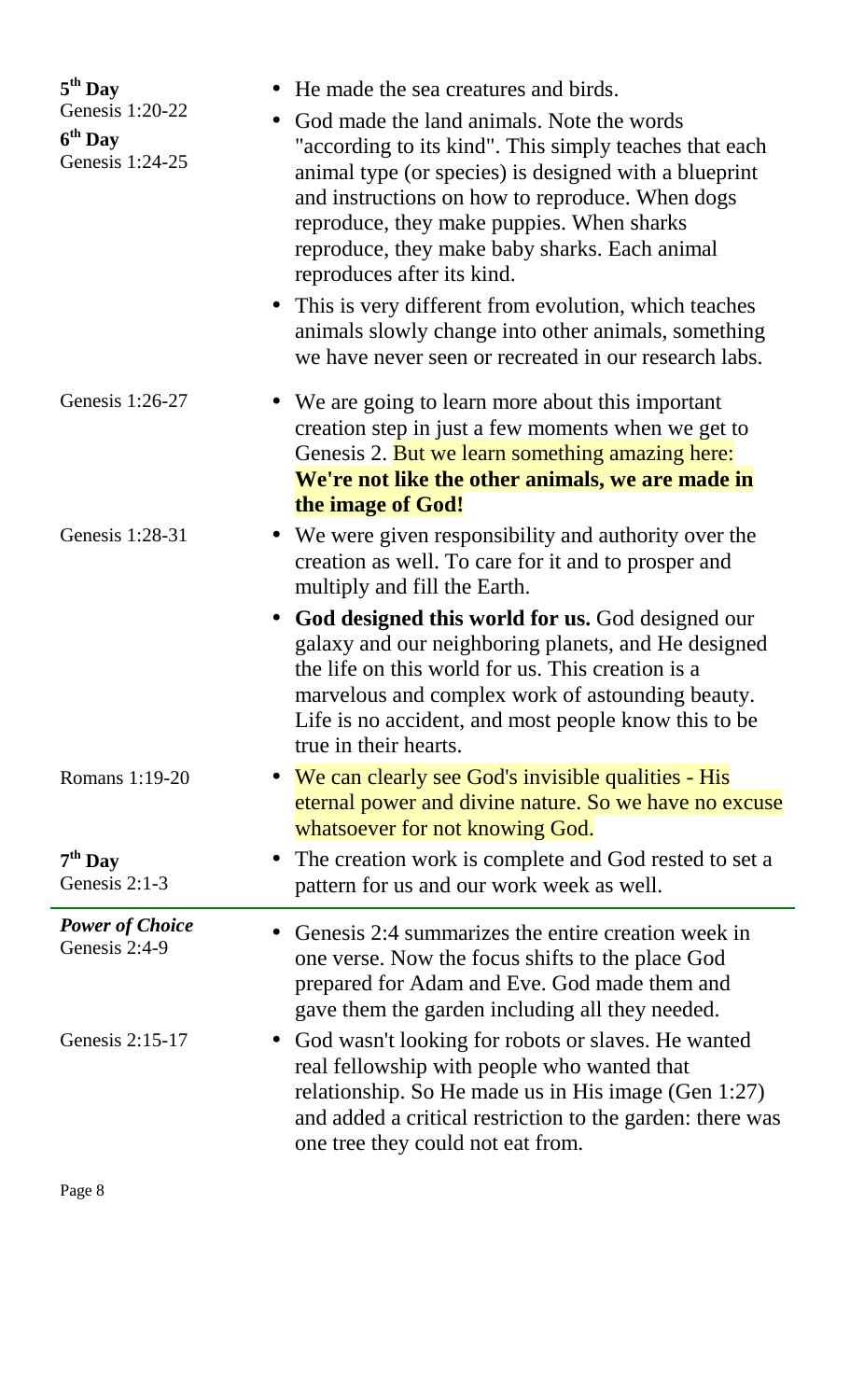|                                             | • From Genesis to Revelation, there is always a plan and<br>always a set of criteria for being in relationship with<br>God. This is the first plan: don't eat the fruit!                                                                                                                                                                                                                |
|---------------------------------------------|-----------------------------------------------------------------------------------------------------------------------------------------------------------------------------------------------------------------------------------------------------------------------------------------------------------------------------------------------------------------------------------------|
| Genesis 3:1-7                               | • We don't know how much time had passed, but<br>mankind did fall. Adam and Eve chose to do it their<br>way instead of God's way.                                                                                                                                                                                                                                                       |
| $1st$ Timothy 2:13-15                       | Both violated God's law, but in different ways. Eve<br>$\bullet$<br>chose the fruit and wanted the knowledge. Adam<br>chose to follow His wife and chose death over doing it<br>God's way. <b>Both rejected God's path for them.</b>                                                                                                                                                    |
| <b>Revelation 13:8</b>                      | And God wasn't surprised by the fall. He knew we<br>$\bullet$<br>would need redemption. So God had already planned<br>to redeem us through the cross. The Bible tells us<br>Calvary was planned from the foundation of the world.                                                                                                                                                       |
| <b>The First Judgment</b><br>Genesis 3:8-13 | Can you imagine walking with God in the Garden?<br>$\bullet$<br>From the very beginning, God manifest Himself and<br>showed Himself to mankind to fellowship with us. But<br>now that has to change because of the sin of man.<br>• Both Adam and Eve blamed someone else for their<br>sin. Neither repented. Neither took responsibility.<br>God passed 4 judgments as a result of sin |
| Genesis 3:14-15                             | The serpent is judged to be a despised creature.<br>What will come of the serpent (what the Devil will do<br>later) will come against the seed of the woman (Jesus<br>Christ). The devil will only bruise Him, but He will<br>give the devil a fatal blow in the end.                                                                                                                   |
| Genesis 3:16                                | • Women will experience pain and sorrow in child birth<br>and will be ruled by their husband.                                                                                                                                                                                                                                                                                           |
| Genesis 3:17-19                             | The ground will be cursed and it will be very difficult<br>$\bullet$<br>to grow food. (Note there is nothing in the curse that<br>pertains to animal death.)                                                                                                                                                                                                                            |
|                                             | Man is cursed to work the ground and to return to the<br>$\bullet$<br>ground in death.                                                                                                                                                                                                                                                                                                  |
| Genesis 3:15                                | But God made a promise (note the very first Bible<br>prophecy in $v15$ ). God always makes a way for us to<br>connect with Him.                                                                                                                                                                                                                                                         |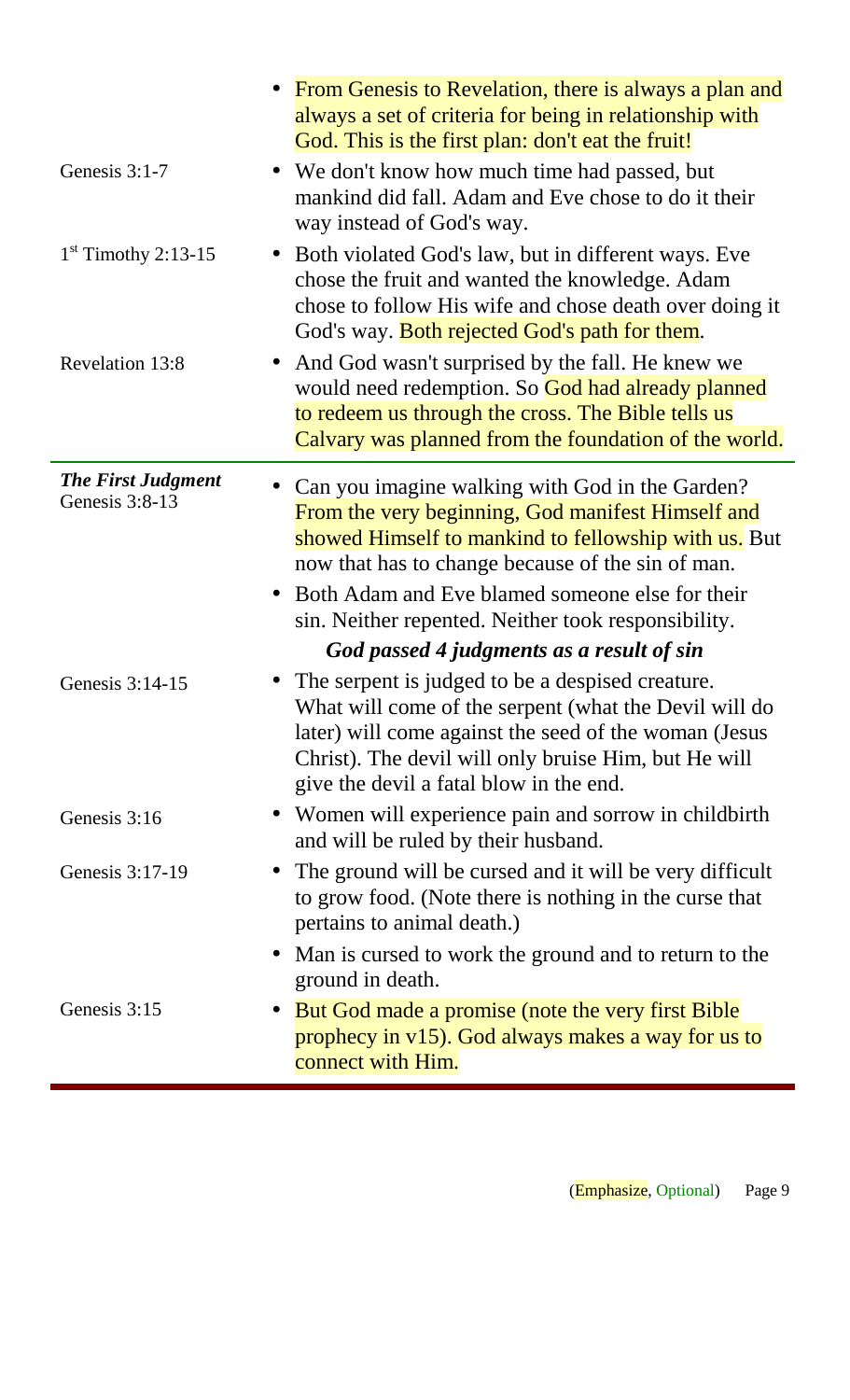| Lesson 2 -<br><b>The Fall to Babel</b>                                      | Limited details on God's instructions immediately after the fall.<br>A few began to worship, but the world grew more wicked.                                                                                                                                                 |
|-----------------------------------------------------------------------------|------------------------------------------------------------------------------------------------------------------------------------------------------------------------------------------------------------------------------------------------------------------------------|
| <b>From the Fall to</b><br>the Flood /<br>The Time of<br>Conscience         | Two sons, Cain (farmer) & Abel (sheep herder)<br>$\bullet$<br>Abel's offering accepted, Cain's rejected.<br>$\bullet$<br>He didn't take it well and killed his brother.<br>$\bullet$                                                                                         |
| Genesis 4:3-7<br>Genesis 4:25-26                                            | God wasn't thrilled. Cain is judged.<br>(Note: even in this time, there was something expected<br>of them in order to please God, although we aren't<br>given details in this case!)                                                                                         |
| Genesis 5:23-24<br>Genesis 5:27                                             | A third son, Seth, and then a grandson, Enos (or<br>Enosh). At least 235 years since the fall, and people<br>finally begin to call on the name of the LORD again.<br>Why wait? Why is there no mention of Adam praising<br>God or acting in faith? Don't wait to praise God. |
| Genesis 6:5-8                                                               | • Humans multiplied but grew more wicked and God<br>passed judgment on them. But He saw the<br>righteousness of Noah and showed him grace.                                                                                                                                   |
| <b>The Righteous</b><br><b>Family Preserved</b>                             | Noah found grace in the eyes of God, but that didn't<br>mean he didn't have to do anything!                                                                                                                                                                                  |
| Genesis 6:9-16                                                              | 1 cubit $\sim$ 18 inches. So the ark was about 450 ft long<br>$\bullet$<br>by 75 ft wide by 45 ft tall. One door, one window and<br>three floors. It was an exact plan. God does care about                                                                                  |
| Genesis 6:20-21<br>Genesis 7:2-3                                            | the details!<br>How many animals? Two of each? Not quite.<br>$\bullet$                                                                                                                                                                                                       |
| Genesis 7:11-19, 24<br>Genesis 8:3-4                                        | 40 days rain, 110 days flooding, over one year total!<br>Two last things about Noah. He was a preacher, yet<br>$\bullet$                                                                                                                                                     |
| $2nd$ Peter 2:5<br>Genesis 8:14-20                                          | only eight were saved. And the first thing he did upon<br>exiting the ark was build an altar. He put God first!                                                                                                                                                              |
| <b>Mankind Judged</b><br>Genesis 9:1-15                                     | God made Noah a promise and sealed it (rainbows).<br>He instituted human government and capital<br>punishment $(v5-6)$ and ordered them to replenish the<br>earth.                                                                                                           |
| Genesis 6:3<br>Matthew 24:35-44<br>$2nd$ Timothy 3:1-5<br>$2nd$ Peter 3:3-7 | God also shortened human life spans at this time.<br>But Jesus tells us that Noah's time has a terrible<br>$\bullet$<br>warning for us as well. And 2 <sup>nd</sup> Peter tells us that next<br>time, it won't be a flood, but the end of the Earth.                         |

*(Continue to the first chart of lesson 3 now, otherwise #3 is too long)*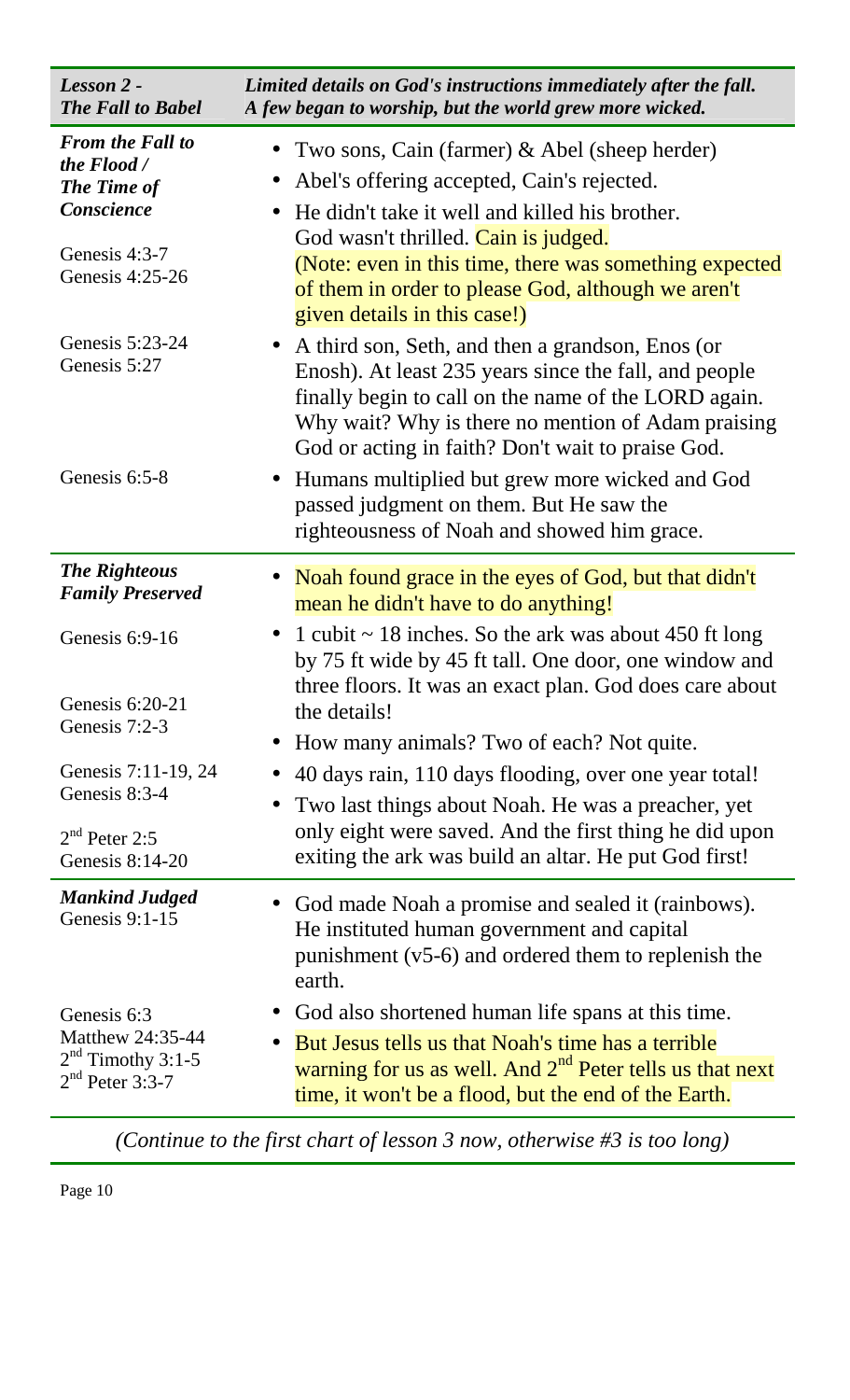*Origin of Language / Beginning of Nations*  Genesis 9:20-25 Gen 10:10-11, 18-19

Genesis 11:1-6

Genesis 11:6-9

- Noah's life wasn't without sin. We don't know exactly what happened, but Canaan is judged in Genesis 9.
- Genesis 10 records the repopulation of the Earth including the city of Nineveh and others.
- Although some spread out, the majority stayed in the plains of Mesopotamia (probably near Babylon).
- They wanted to build a city and a tower reaching to heaven, and make a name for themselves.
- God saw the self-centeredness of mankind and confused their languages, forcing them to scatter abroad.
- There are actually numerous structures like this in the plains of Mesopotamia, they are called ziggurats. They



- may have been built to reach above the next flood, and they often have temples on the top. They probably are copies of the original tower, called Babel in Genesis 11:9. (Babel in Hebrew means to confuse or to mix). Photo to the left is a reconstruction of a Ziggurat in Ur based on archeological digs.
- So the people dispersed, against their will, to fulfill God's command originally given in Genesis 9:1.
- Could it be that a God-fearing people who left before Babel never had their language confused? Could Noah's language still be on Earth today?
- Note: the nation of Israel and the Hebrew language and culture is the only ancient civilization left on Earth that has retained its founding language, religion and fundamental culture. No one else can make this claim, not the Egyptians, nor the Persians, nor the Hindus, nor the Chinese, or the Aztecs or the Mayans or anyone. *Only God's chosen people through Abraham have retained their identity, culture and beliefs.*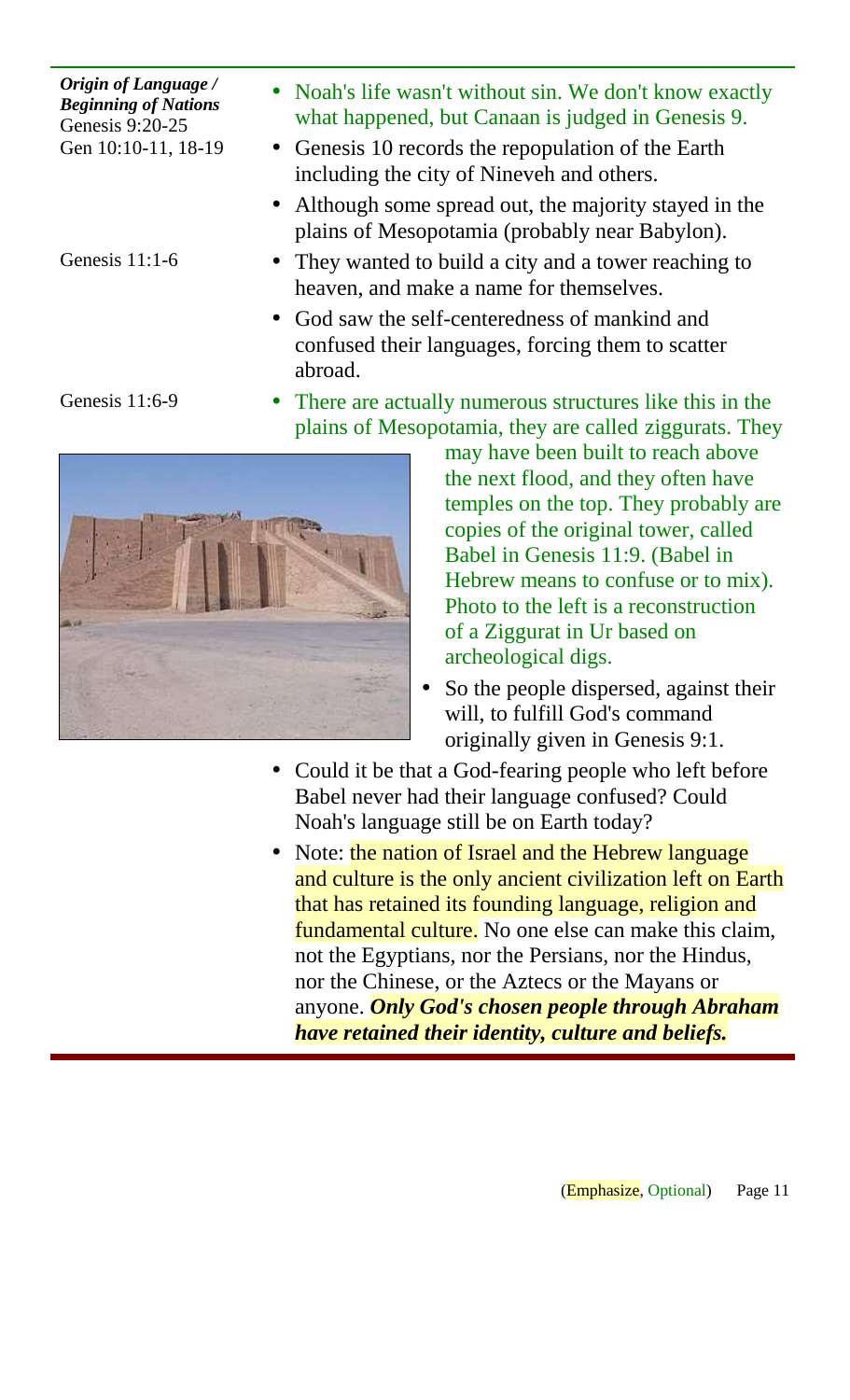| Lesson 3 -<br><b>The Patriarchs</b>               | Abraham left it all to obey God in Faith, and God blessed his<br>family. He made them into a nation, and through him, God blessed<br>the whole world.                                                                                                   |
|---------------------------------------------------|---------------------------------------------------------------------------------------------------------------------------------------------------------------------------------------------------------------------------------------------------------|
| The Time of the<br><b>Patriarchs</b><br>(Abraham) | • We have covered a huge amount of history from<br>Genesis 1 through the last chart. Now we slow down<br>and see God working in a different way in the life of<br>one man (Abram) and his family that will become a<br>nation to bless the whole world. |
| Genesis 11:27-32                                  | • Terah took his son Abram and his grandson Lot<br>(Abram's nephew) and their wives and left Ur and<br>headed northwest and upriver closer to Canaan. They<br>settled in the land of Haran.                                                             |
| Genesis $12:1-5$<br>Hebrews 11:8-10               | • God called Abram to leave their country and go<br>further to a land He would show him. God rewarded<br>His faith for Abraham made God's commands and<br>God's blessings his top priority.                                                             |
| Genesis 12:10-19                                  | • Even when Abraham made mistakes, God protected<br>Him because his heart and priorities were right. God is<br>looking for connection not perfection!                                                                                                   |
| Genesis 13:8-9, 12                                | Their herds grew too big and Abram and Lot's families<br>had issues, so Abraham gave Lot first choice of lands.<br>Lot picked the well-watered plains near Sodom.                                                                                       |
| Genesis 15:2, 4-6                                 | Abram and Sarai (Sar-Rey) were barren and past the<br>normal point of child-bearing, but God made a<br>promise that he would have a child.                                                                                                              |
| Genesis $16:1-6$                                  | Instead of waiting for the promise, they use Sarai's<br>$\bullet$<br>servant Hagar, who gave birth to Ishmael. This only<br>caused strife and Hagar and Ishmael were cast out.                                                                          |
| Genesis 16:11-12                                  | But God promised to bless Ishmael and make a nation<br>$\bullet$<br>from him, and many believe $v12$ to be prophetic of the<br>difficulties between Jews and the Arabic people today.                                                                   |
| Gen 17:1-6, 15-16                                 | God changes Abram's name (father) to Abraham<br>(father of many). And Sarai (princess) to Sarah<br>(noblewoman).                                                                                                                                        |
| Gen 17:7-11, 24-27<br>Colossians 2:10-12          | • God made a new covenant sealed by circumcision.<br>It was a mandatory covenant and symbolized the<br>covenant to come where Christ would circumcise<br>us from our sins.                                                                              |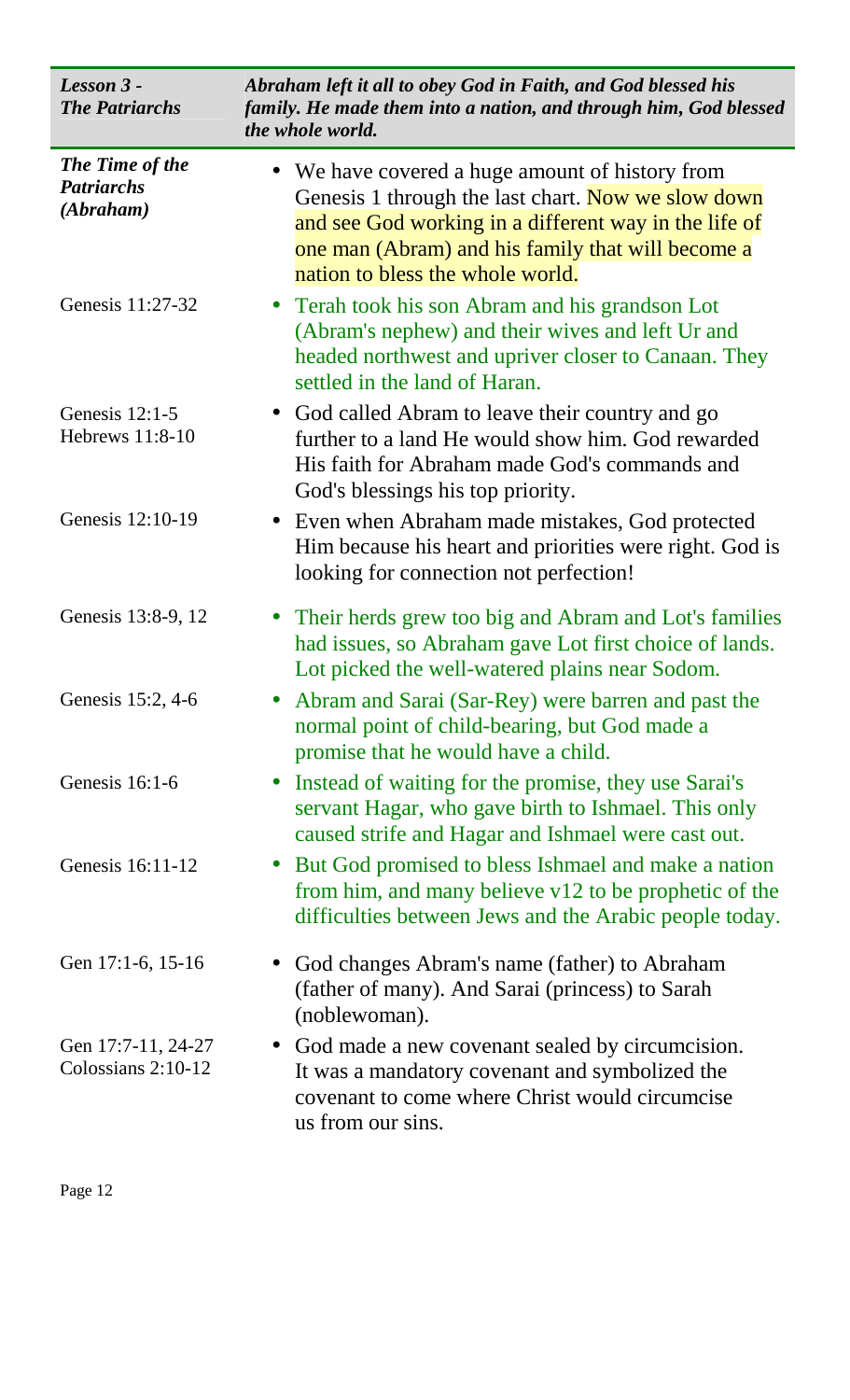| Genesis 18:1-2, 8-15                       | And then God with 2 angels appeared in person (not<br>just as a voice) and confirmed the promise of a son.<br>Sarah laughed, but what is too hard for God?                                                                                                            |
|--------------------------------------------|-----------------------------------------------------------------------------------------------------------------------------------------------------------------------------------------------------------------------------------------------------------------------|
| $\bullet$<br>Genesis 18:16-24              | God reveals to Abraham his plan to destroy Sodom<br>and Gomorrah. Abraham gently bargains for any<br>righteous to be spared $(50,45,40,30,20,10)$ . God<br>promises to not destroy it if even ten are found.<br>But God only spares Lot, his wife, and his daughters. |
| Genesis 19:1-5<br>Gen 19:15-17, 24-26      | • Sodom is so evil, then men of the city attempt to force<br>themselves on the angels sent for Lot. The angels<br>bring the family out, but Lot's wife doesn't listen,<br>looks back and turns to salt.                                                               |
| Genesis $21:1-6$                           | The promised son is born and Sarah laughs again!                                                                                                                                                                                                                      |
| Genesis 22:1-5, 8-12<br>James 2:21-23      | God tested and proved Abraham's faith.<br>$\bullet$<br>His faith, even when tried through the sacrifice of<br>Isaac, was rewarded and he was accounted<br>righteousness from God for it.                                                                              |
| <b>Jacob to Israel</b><br>Genesis 25:19-26 | One of the great ironies of the Bible is that the chosen<br>people of Israel started with two generations of<br>barrenness. But God again provided and gave Isaac<br>twins, Esau and Jacob, with a prophecy that the elder,<br>Esau would serve the younger.          |
| Genesis 25:27-34                           | Jacob buys the birthright in exchange for a meal.                                                                                                                                                                                                                     |
| Gen 27:1-10, 18-23<br>Gen 27:27-28, 33-34  | When Isaac nears death, Jacob then steals the blessing<br>by pretending to be Esau and then runs off.                                                                                                                                                                 |
| Genesis 28:10-16<br>$\bullet$              | Jacob has a vision of his future and of God's blessings.                                                                                                                                                                                                              |
| Genesis 29:13-25<br>$\bullet$              | Jacob (whose name means deceiver) was also<br>deceived by the father of the one he loved. Laban, the<br>father of Rachel and Leah, tricked Jacob into marrying<br>the older sister instead of the one he loved.                                                       |
| Genesis 32:24-32                           | Jacob went to face his brother. He stopped to sleep and<br>$\bullet$<br>ended up wrestling someone until the break of day.<br>But it wasn't any man, it was God showing Himself.                                                                                      |
|                                            | Jacob would not let go and demanded a blessing. God<br>$\bullet$<br>blessed him, changed his name from Jacob (deceiver)<br>to Israel (God prevails) and maimed his leg.                                                                                               |
|                                            | • Would you trade a blessing from God for injury?<br>When you face God, you will never be the same!                                                                                                                                                                   |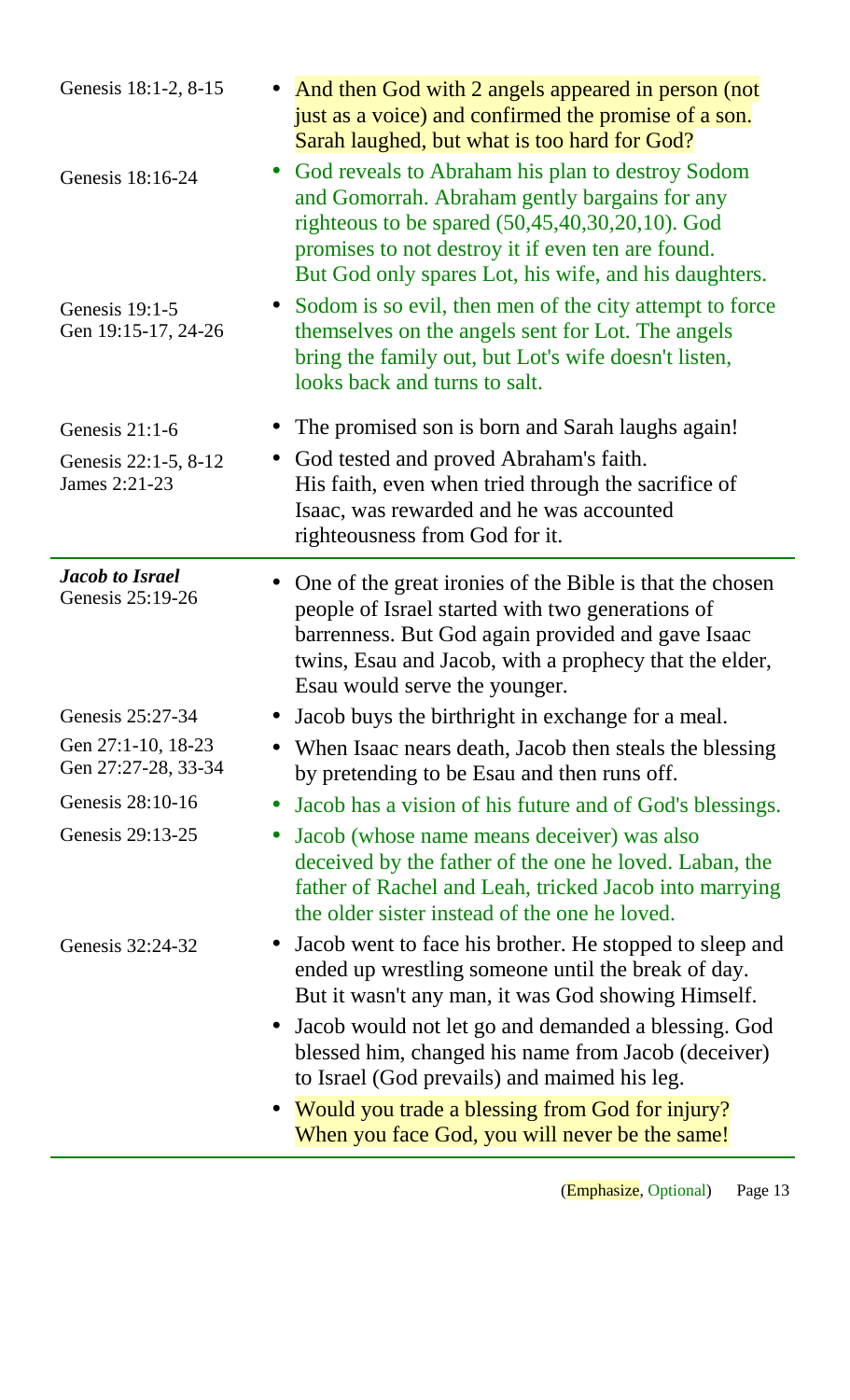| <b>Joseph and Egypt</b><br>Genesis 35:21-26                                           | Israel has 12 sons. And although he loved God, he was<br>flawed. He had children from two wives and two<br>servants and it caused huge issues. God designed us to<br>be joined as one man and one woman. God permitted                                                    |
|---------------------------------------------------------------------------------------|---------------------------------------------------------------------------------------------------------------------------------------------------------------------------------------------------------------------------------------------------------------------------|
| Matthew 19:3-9<br>$1st$ Timothy 3:2<br>Titus 1:6                                      | the polygamous practices of the pagans, but it wasn't<br>His will then and it is specifically outlawed for church<br>leadership.                                                                                                                                          |
| Genesis 37:3-8                                                                        | Israel (Jacob) loved Joseph more than the others, and<br>the others hated Joseph for it. He even gave Joseph a<br>coat of many colors (an extravagant gift at this time).                                                                                                 |
| Gen 37:19-28, 31-34                                                                   | Joseph's dreams from God didn't help matters! The<br>$\bullet$<br>special coat probably didn't help either.                                                                                                                                                               |
|                                                                                       | His brothers almost killed him, instead sold him into<br>$\bullet$<br>slavery in Egypt. They brought his coat covered in<br>blood back to their father, and Israel mourned.                                                                                               |
|                                                                                       | • Joseph was sold in Egypt to Potiphar, an officer of<br>Pharaoh's and captain of the guard.                                                                                                                                                                              |
|                                                                                       | • He never lost his faith in God through                                                                                                                                                                                                                                  |
| Genesis 39:1-6                                                                        | a roller coaster of events in Egypt                                                                                                                                                                                                                                       |
| Gen 39:7-8,12,19-20                                                                   | He rose to the top of Potiphar's house, was falsely<br>$\bullet$<br>accused by Potiphar's wife and thrown in prison.                                                                                                                                                      |
| Genesis 39:21-23<br>Gen 40:1, 3, 5, 8-14<br>Genesis 40:15-23                          | Rose to the top of the prison and was given the<br>interpretation for the dreams of two palace officials.<br>Again he was forgotten. Still never lost his faith.                                                                                                          |
| Gen 41:1-9, 12-16<br>Genesis 41:25-42                                                 | • Then Pharaoh had two troubling dreams, and the<br>butler remembered Joseph. He was brought before<br>Pharaoh and God gave him the interpretation. So<br>Pharaoh saw wisdom in Joseph and put him over the<br>plan to save Egypt from the famine.                        |
| Gen 42:1-3, 6-13<br>Gen 42:19-25, 36-38<br>Gen 43:11-14<br>Gen 44:1-34<br>Gen 45:1-14 | • Joseph's brothers came to Egypt to buy corn. They<br>didn't recognize him, and Joseph began to test them to<br>see if they had changed by locking up one brother and<br>sending the rest back. They came back with the<br>younger brother and showed a repentant heart. |
| Gen 50:20                                                                             | Joseph broke down and revealed himself. This was the<br>$\bullet$<br>fulfillment of his first dream. What his brothers meant<br>for evil, God meant for good.                                                                                                             |
| Gen 47:7-12, 27                                                                       | He brought his family to Egypt and there they<br>$\bullet$<br>prospered and multiplied.                                                                                                                                                                                   |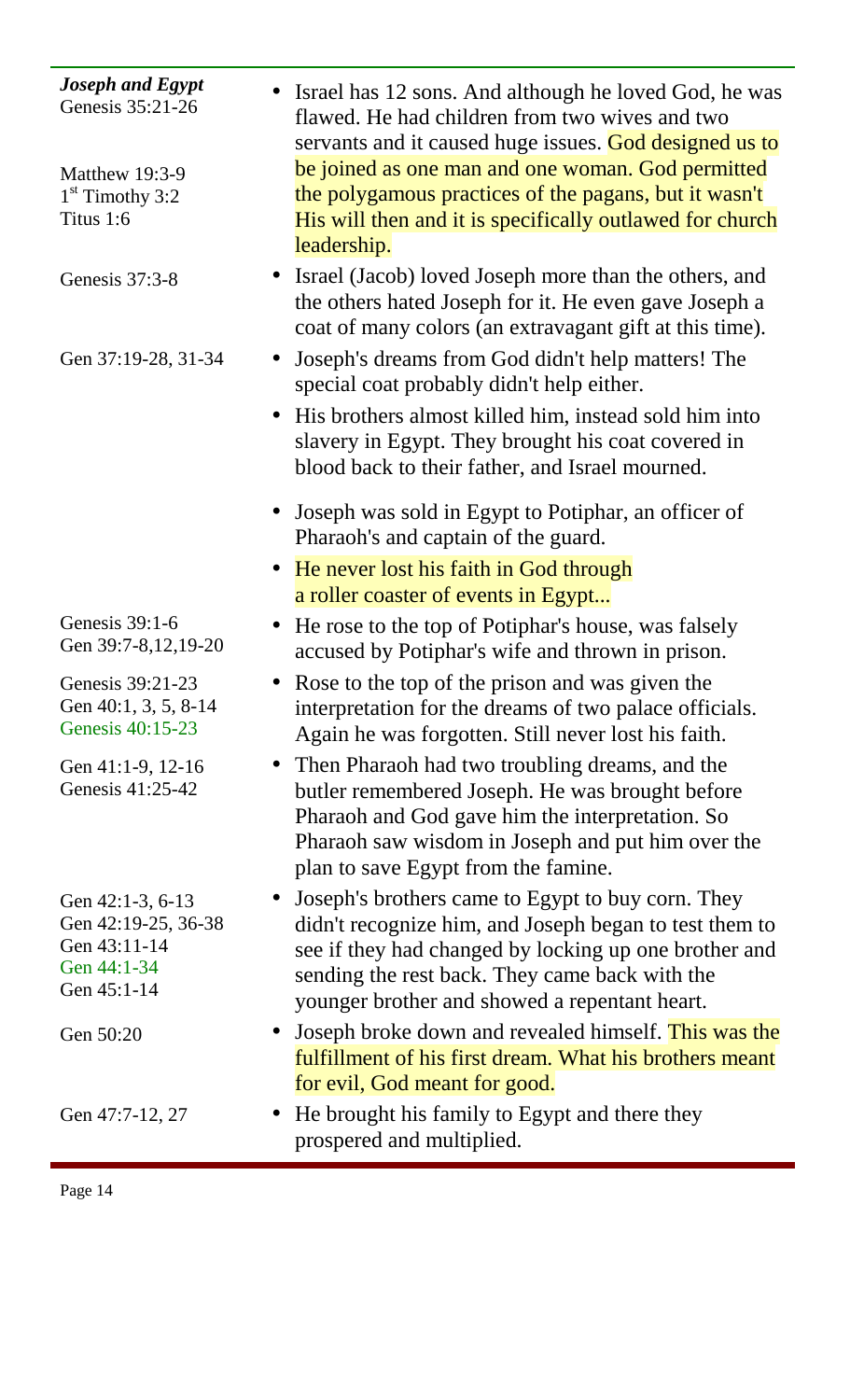| The Exodus and the<br>Israel dwelt in Egypt for 430 years. A family entered,<br>$\bullet$<br><b>Plan of Redemption</b><br>but now we have a nation inside a nation and Egypt<br><b>Exodus</b> 12:40<br>grew worried. They made the Israelites into slaves.<br>Exodus 1:5-11<br>Exodus 1:22 - 2:10<br>• Moses is born during dangerous days, but God put him<br>in Pharaoh's house to be raised as a prince. He killed<br>Exodus 2:11-21<br>an Egyptian beating a Hebrew and escaped to the land<br>of Midian where he married a shepherd's daughter.<br>• God calls Moses to return and free his people. He<br>Exodus 3:1-14<br>John 8:56-59<br>instructs Moses to proclaim His name as "I Am" the<br>same name Jesus applied to Himself in John 8.<br>• God warns Moses it won't be easy. But in the end, they<br>Exodus 3:19-22<br>will plunder Egypt and be released.<br><b>Exodus 5:1-7</b><br>Moses comes, Pharaoh refuses. Then nine plagues:<br>$\bullet$<br>Exodus 7:19-22<br>Water to Blood, Frogs, Lice, Flies, Egyptian Cattle<br>Slain, Boils, Hail, Locusts, Darkness.<br>Exodus 8:5-8; 13-15<br>Sometimes the Egyptian magicians could duplicate<br>$\bullet$<br>God's curses, but even then Pharaoh would soften his<br>heart for only a time and then change his mind. Other<br>times, the miracles were too great and clearly God was<br>Exodus 9:23-27; 34<br>in control, yet Pharoah would not keep his word.<br>God sends one last plague (the $10^{th}$ ), worse than any<br>Exodus 11:1-7<br>$\bullet$<br>before. God will come Himself and kill the firstborn of<br>every family and every animal in Egypt, from<br>Pharaoh's house to the cattle.<br>Every family in Israel was to slay a lamb, prepare a<br>Exodus 12:3-14<br>$\bullet$<br>meal and strike the doorposts of their house to show<br>they were covered by the blood of the lamb and God<br>would pass over that house.<br>In the same way, we will learn later that Jesus is our<br>John 1:29<br>$\bullet$<br>$1st$ Corinthians 5:7-8<br>lamb, our Passover lamb, and His sacrifice covers us.<br>The pass-over convinced Pharaoh and the people of<br>$\bullet$<br>Exodus 12:50-51<br>Israel left, plundering Egypt and they left into the<br>Exodus 13:17-18; 21<br>wilderness heading towards the Red Sea.<br>Exodus 14:19-31<br>Although led by God, Pharaoh pursued them. And<br>$\bullet$<br>$1st$ Cor 10:1-5<br>God took them through the Red Sea, which the New<br>Testament calls their baptism.<br>Exodus 15:1-5; 11<br>Israel sang songs of praise for their deliverance!!!<br>Page 15<br>(Emphasize, Optional) | Lesson 4 -<br><b>The Exodus</b><br>and the Tabernacle | Our God is in the deliverance business. He delivered Israel from<br>bondage and He can deliver you too! God shows them a new<br>worship system that points to Jesus Christ. |
|-------------------------------------------------------------------------------------------------------------------------------------------------------------------------------------------------------------------------------------------------------------------------------------------------------------------------------------------------------------------------------------------------------------------------------------------------------------------------------------------------------------------------------------------------------------------------------------------------------------------------------------------------------------------------------------------------------------------------------------------------------------------------------------------------------------------------------------------------------------------------------------------------------------------------------------------------------------------------------------------------------------------------------------------------------------------------------------------------------------------------------------------------------------------------------------------------------------------------------------------------------------------------------------------------------------------------------------------------------------------------------------------------------------------------------------------------------------------------------------------------------------------------------------------------------------------------------------------------------------------------------------------------------------------------------------------------------------------------------------------------------------------------------------------------------------------------------------------------------------------------------------------------------------------------------------------------------------------------------------------------------------------------------------------------------------------------------------------------------------------------------------------------------------------------------------------------------------------------------------------------------------------------------------------------------------------------------------------------------------------------------------------------------------------------------------------------------------------------------------------------------------------------------------------------------------------------------------------------------------------|-------------------------------------------------------|-----------------------------------------------------------------------------------------------------------------------------------------------------------------------------|
|                                                                                                                                                                                                                                                                                                                                                                                                                                                                                                                                                                                                                                                                                                                                                                                                                                                                                                                                                                                                                                                                                                                                                                                                                                                                                                                                                                                                                                                                                                                                                                                                                                                                                                                                                                                                                                                                                                                                                                                                                                                                                                                                                                                                                                                                                                                                                                                                                                                                                                                                                                                                                   |                                                       |                                                                                                                                                                             |
|                                                                                                                                                                                                                                                                                                                                                                                                                                                                                                                                                                                                                                                                                                                                                                                                                                                                                                                                                                                                                                                                                                                                                                                                                                                                                                                                                                                                                                                                                                                                                                                                                                                                                                                                                                                                                                                                                                                                                                                                                                                                                                                                                                                                                                                                                                                                                                                                                                                                                                                                                                                                                   |                                                       |                                                                                                                                                                             |
|                                                                                                                                                                                                                                                                                                                                                                                                                                                                                                                                                                                                                                                                                                                                                                                                                                                                                                                                                                                                                                                                                                                                                                                                                                                                                                                                                                                                                                                                                                                                                                                                                                                                                                                                                                                                                                                                                                                                                                                                                                                                                                                                                                                                                                                                                                                                                                                                                                                                                                                                                                                                                   |                                                       |                                                                                                                                                                             |
|                                                                                                                                                                                                                                                                                                                                                                                                                                                                                                                                                                                                                                                                                                                                                                                                                                                                                                                                                                                                                                                                                                                                                                                                                                                                                                                                                                                                                                                                                                                                                                                                                                                                                                                                                                                                                                                                                                                                                                                                                                                                                                                                                                                                                                                                                                                                                                                                                                                                                                                                                                                                                   |                                                       |                                                                                                                                                                             |
|                                                                                                                                                                                                                                                                                                                                                                                                                                                                                                                                                                                                                                                                                                                                                                                                                                                                                                                                                                                                                                                                                                                                                                                                                                                                                                                                                                                                                                                                                                                                                                                                                                                                                                                                                                                                                                                                                                                                                                                                                                                                                                                                                                                                                                                                                                                                                                                                                                                                                                                                                                                                                   |                                                       |                                                                                                                                                                             |
|                                                                                                                                                                                                                                                                                                                                                                                                                                                                                                                                                                                                                                                                                                                                                                                                                                                                                                                                                                                                                                                                                                                                                                                                                                                                                                                                                                                                                                                                                                                                                                                                                                                                                                                                                                                                                                                                                                                                                                                                                                                                                                                                                                                                                                                                                                                                                                                                                                                                                                                                                                                                                   |                                                       |                                                                                                                                                                             |
|                                                                                                                                                                                                                                                                                                                                                                                                                                                                                                                                                                                                                                                                                                                                                                                                                                                                                                                                                                                                                                                                                                                                                                                                                                                                                                                                                                                                                                                                                                                                                                                                                                                                                                                                                                                                                                                                                                                                                                                                                                                                                                                                                                                                                                                                                                                                                                                                                                                                                                                                                                                                                   |                                                       |                                                                                                                                                                             |
|                                                                                                                                                                                                                                                                                                                                                                                                                                                                                                                                                                                                                                                                                                                                                                                                                                                                                                                                                                                                                                                                                                                                                                                                                                                                                                                                                                                                                                                                                                                                                                                                                                                                                                                                                                                                                                                                                                                                                                                                                                                                                                                                                                                                                                                                                                                                                                                                                                                                                                                                                                                                                   |                                                       |                                                                                                                                                                             |
|                                                                                                                                                                                                                                                                                                                                                                                                                                                                                                                                                                                                                                                                                                                                                                                                                                                                                                                                                                                                                                                                                                                                                                                                                                                                                                                                                                                                                                                                                                                                                                                                                                                                                                                                                                                                                                                                                                                                                                                                                                                                                                                                                                                                                                                                                                                                                                                                                                                                                                                                                                                                                   |                                                       |                                                                                                                                                                             |
|                                                                                                                                                                                                                                                                                                                                                                                                                                                                                                                                                                                                                                                                                                                                                                                                                                                                                                                                                                                                                                                                                                                                                                                                                                                                                                                                                                                                                                                                                                                                                                                                                                                                                                                                                                                                                                                                                                                                                                                                                                                                                                                                                                                                                                                                                                                                                                                                                                                                                                                                                                                                                   |                                                       |                                                                                                                                                                             |
|                                                                                                                                                                                                                                                                                                                                                                                                                                                                                                                                                                                                                                                                                                                                                                                                                                                                                                                                                                                                                                                                                                                                                                                                                                                                                                                                                                                                                                                                                                                                                                                                                                                                                                                                                                                                                                                                                                                                                                                                                                                                                                                                                                                                                                                                                                                                                                                                                                                                                                                                                                                                                   |                                                       |                                                                                                                                                                             |
|                                                                                                                                                                                                                                                                                                                                                                                                                                                                                                                                                                                                                                                                                                                                                                                                                                                                                                                                                                                                                                                                                                                                                                                                                                                                                                                                                                                                                                                                                                                                                                                                                                                                                                                                                                                                                                                                                                                                                                                                                                                                                                                                                                                                                                                                                                                                                                                                                                                                                                                                                                                                                   |                                                       |                                                                                                                                                                             |
|                                                                                                                                                                                                                                                                                                                                                                                                                                                                                                                                                                                                                                                                                                                                                                                                                                                                                                                                                                                                                                                                                                                                                                                                                                                                                                                                                                                                                                                                                                                                                                                                                                                                                                                                                                                                                                                                                                                                                                                                                                                                                                                                                                                                                                                                                                                                                                                                                                                                                                                                                                                                                   |                                                       |                                                                                                                                                                             |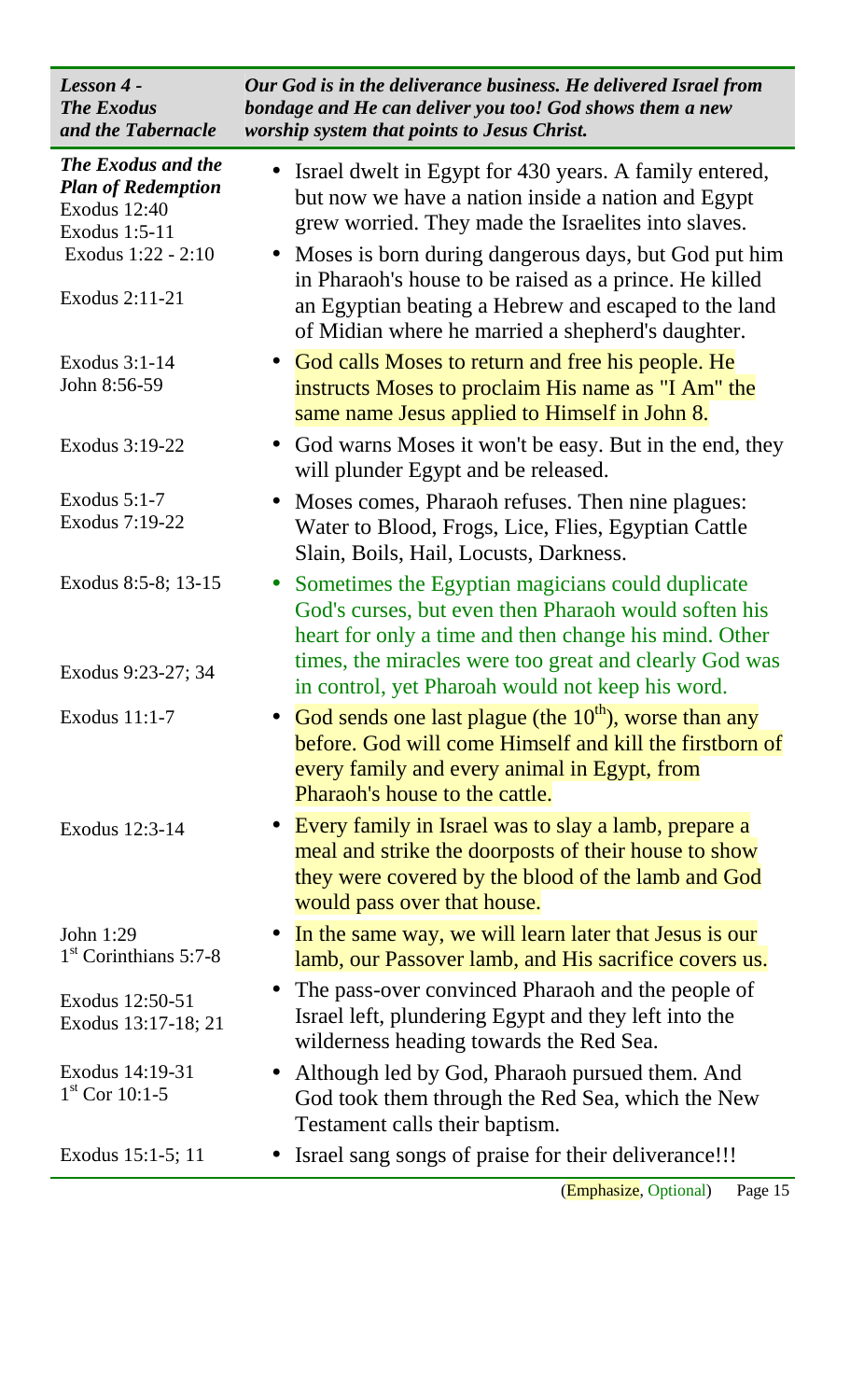| <b>Israel at Sinai</b><br>Time of the Law<br>Exodus 16:1-5<br>Exodus 19:1-6              | It didn't take long for the complaining to start, but<br>God provided for Israel in the wilderness. God brought<br>them to the base of Mount Sinai. God gives another<br>conditional covenant opportunity: "If you will obey<br>My voice, you will be a kingdom of priests and a holy<br>nation!" |
|------------------------------------------------------------------------------------------|---------------------------------------------------------------------------------------------------------------------------------------------------------------------------------------------------------------------------------------------------------------------------------------------------|
| Exodus 20:1-21                                                                           | God gives Moses the Ten Commandments on the<br>mountain and shows His presence to the people.                                                                                                                                                                                                     |
| Exodus 25:1-2; 8-9<br>(note some of the<br>details: Ex 26:1-6)<br>Acts 7:44              | And God gives them the pattern for a tabernacle of<br>$\bullet$<br>worship. Notice the details. God always cares about<br>the details. This temple is meant to be patterned after<br>the one in Heaven that Moses was shown.                                                                      |
| Deuteronomy 6:1-9                                                                        | God also gives the law to Moses at Sinai, including<br>$\bullet$<br>the single most important passage in the Hebrew<br>scriptures. Deut 6:4-5 is called the Shema, because<br>Shema is Hebrew for the first word $\rightarrow$ Hear.                                                              |
| Matthew 22:35-40                                                                         | And the command to love God is the most important<br>commandment. Note Jesus confirmed this as well.                                                                                                                                                                                              |
| Numbers 18:1-7                                                                           | Aaron and his descendents are the priests, and the<br>$\bullet$<br>Levites (those who came from Levi, the son of Israel)<br>will serve as the caretakers of the tabernacle.                                                                                                                       |
| Numbers 13:2;17-20<br>Numbers 13:25-31<br>Numbers 14:1-13                                | Israel comes to Kadesh-Barnea and sends scouts into<br>this new land, but they bring back a bad report and<br>their cowardice keeps them from trusting God.                                                                                                                                       |
| Numbers 14:22-23<br>Numbers 14:30-34                                                     | God declares this people will not enter the land, but<br>$\bullet$<br>wander in the wilderness until all have died (40 years).                                                                                                                                                                    |
| Joshua 14:6-14                                                                           | But Caleb is spared in this judgment for his faith, and<br>later, even in old age, he is still ready to take the land!                                                                                                                                                                            |
| Deuteronomy 8:1-4<br>Exodus 16:13-16                                                     | So they wandered in the wilderness for 40 years!<br>$\bullet$<br>And God took care of them. He fed them, their clothes<br>didn't wear out, and their feet didn't grow!!!                                                                                                                          |
| <b>The Tabernacle</b><br><b>Man's Approach to</b><br>God<br>Hebrews 8:5<br>Hebrews 9:1-7 | Both in the wilderness and in their promised land,<br>God gave them a system of worship centered around<br>the tabernacle. Since the tabernacle teaches us a lot<br>about Jesus, it's worth studying a bit more.                                                                                  |
| Colossians $2:16-17$                                                                     | We find this tabernacle is an example, a shadow of<br>worship in Heaven. God showed it to Moses to give us<br>a picture of our redemption. The tabernacle was to                                                                                                                                  |
| Hebrews 10:1-4                                                                           | point to the perfect sacrifice to come!                                                                                                                                                                                                                                                           |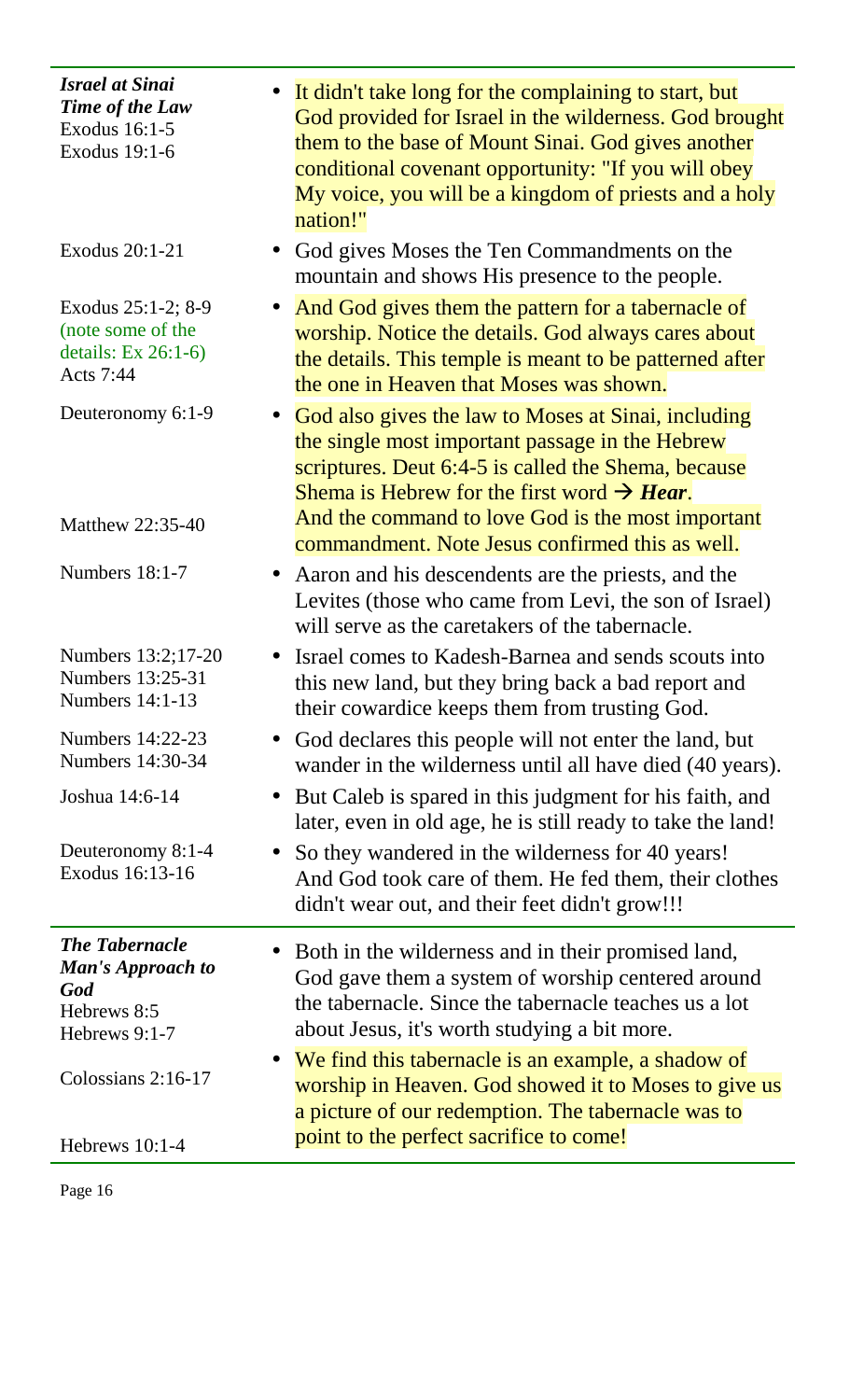| The Altar of                                                                                                                                             | Worship always starts with sacrifice. The brazen altar                                                                                                                                                                                                                                                                                           |
|----------------------------------------------------------------------------------------------------------------------------------------------------------|--------------------------------------------------------------------------------------------------------------------------------------------------------------------------------------------------------------------------------------------------------------------------------------------------------------------------------------------------|
| <b>Sacrifice</b>                                                                                                                                         | was a bloody place of sacrifice. Just like in the                                                                                                                                                                                                                                                                                                |
| Exodus 29:10-19                                                                                                                                          | Passover lamb, it was the blood that covered, because                                                                                                                                                                                                                                                                                            |
| Leviticus 17:11                                                                                                                                          | the life of the flesh is in the blood.                                                                                                                                                                                                                                                                                                           |
| Hebrews 7:26-27                                                                                                                                          | Jesus took our place and offered Himself once as the                                                                                                                                                                                                                                                                                             |
| $\bullet$                                                                                                                                                | perfect spotless lamb so our sins can be forgiven.                                                                                                                                                                                                                                                                                               |
| <b>The Laver of Water</b><br>Exodus 30:17-21<br>Matthew 3:13-16<br>$\bullet$                                                                             | The priest had to wash before ministering at the altar<br>or before entering the tabernacle.<br>For this reason, the man, Jesus Christ, had to be<br>baptized prior to starting His ministry so He would be<br>ceremonially clean before acting as our High Priest.                                                                              |
| <b>The Holy Place</b><br><b>The Place of</b><br><b>Worship</b><br>Exodus 25:31-32<br>$\bullet$<br>John 8:12                                              | The Holy Place was a place of worship to teach us<br>about living for God and about the ministry of Christ.<br>The candlestick is the only light in the tabernacle to<br>teach us that God is our light. It also symbolizes the<br>nature of Jesus as the image of God to the world.                                                             |
| Exodus 25:23, 30                                                                                                                                         | • The table of shewbread provided nourishment for the                                                                                                                                                                                                                                                                                            |
| John 6:47-51                                                                                                                                             | priests and teaches us that God will provide for us.                                                                                                                                                                                                                                                                                             |
| Exodus 30:1; 6-9                                                                                                                                         | It represents the message of Jesus as the bread of life.                                                                                                                                                                                                                                                                                         |
| $\bullet$                                                                                                                                                | The altar of incense was placed before the veil and lit                                                                                                                                                                                                                                                                                          |
| Leviticus 16:11-13                                                                                                                                       | each day. Represents prayers to God and fills the tent                                                                                                                                                                                                                                                                                           |
| <b>Revelation 5:8</b>                                                                                                                                    | even protecting the High Priest. This shows us the                                                                                                                                                                                                                                                                                               |
| Hebrews 7:24-25                                                                                                                                          | work of Christ to make us acceptable to God.                                                                                                                                                                                                                                                                                                     |
| <b>The Holy of Holies</b><br>(Beyond the Veil)<br>Exodus 25:10-11<br>Exodus 25:17-22<br>Leviticus 16:14<br>$\bullet$<br>Hebrews 9:6-7<br>Hebrews 9:11-12 | The dwelling place of God. A veil of cloth separated<br>this chamber from the rest of the tabernacle & the<br>priest entered once per year to offer atonement for sin.<br>This represents God's desire to commune with us and<br>forgive our sins and we see the man, Jesus Christ, as<br>our High Priest entering here to finish the atonement. |
| <b>The Tabernacle to</b>                                                                                                                                 | Every aspect of the tabernacle points to the saving                                                                                                                                                                                                                                                                                              |
| <b>The Cross</b>                                                                                                                                         | work done by Jesus Christ. Hebrews 9 gives us an                                                                                                                                                                                                                                                                                                 |
| Hebrews 9:21-28                                                                                                                                          | excellent summary of what He did as our High Priest.                                                                                                                                                                                                                                                                                             |
| Romans 6:6-7                                                                                                                                             | And we have a picture of how we approach God                                                                                                                                                                                                                                                                                                     |
| $\bullet$                                                                                                                                                | First with repentance (death at the altar).                                                                                                                                                                                                                                                                                                      |
| Romans 6:4-5                                                                                                                                             | Then with baptism (burial and washing at the laver).                                                                                                                                                                                                                                                                                             |
| Ephesians 1:13-14                                                                                                                                        | Then in receiving His spirit                                                                                                                                                                                                                                                                                                                     |
| Hebrews 10:19-23                                                                                                                                         | (entering the Holy Place and the Holy of Holies).                                                                                                                                                                                                                                                                                                |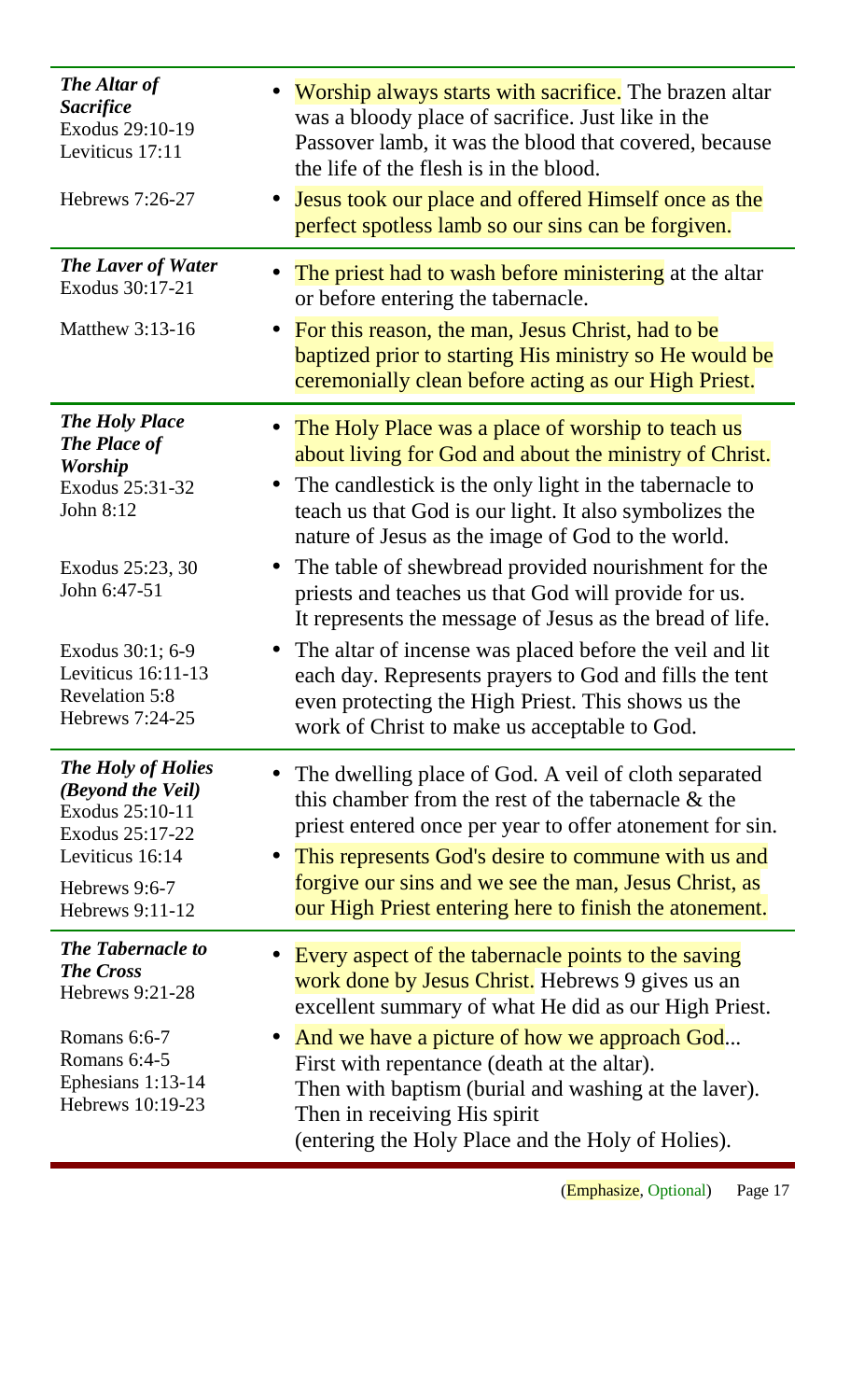| Lesson 5 -<br><b>Land of Promise</b>                                        | If only Israel had obeyed, it would have been a lot easier for them.<br>Doing it God's way is always better and easier in the long run.                                                                                                                                                                                                                                                                                                                                                                                                                             |
|-----------------------------------------------------------------------------|---------------------------------------------------------------------------------------------------------------------------------------------------------------------------------------------------------------------------------------------------------------------------------------------------------------------------------------------------------------------------------------------------------------------------------------------------------------------------------------------------------------------------------------------------------------------|
| The Land of<br><b>Promise</b><br>(Map of the Land)                          | • We have two major history lessons in this Bible study,<br>an OT lesson (this one, $#5$ ) and a church history lesson<br>$(\text{\#}11)$ . Note how much time we have spent in the first<br>five books (the Pentateuch). This gives us the<br>foundation we need to understand the rest of the Old<br><b>Testament and the New Testament too.</b><br>And although there are numerous amazing lessons in<br>the rest of the Old Testament, we need to speed up<br>now to continue this survey of scripture! Please come<br>back and invest the time in these books. |
| Hebrews 11:24-29<br><b>Numbers 20:7-12</b><br>$1st$ Cor 10:1-4              | Although a hero of faith, we find Moses was not able<br>to enter the promised land because of disobedience.<br>He struck the rock twice, and the rock was to<br>symbolize Christ, Who should only be struck once!                                                                                                                                                                                                                                                                                                                                                   |
| Joshua 1:1-11<br>Joshua 2:1; 23-24<br>Joshua 3:7-8; 15-17<br>Joshua 5:10-12 | Joshua takes over as leader, and this generation isn't<br>afraid to trust God. They cross the Jordan River<br>miraculously. They kept the Passover and once they<br>ate of the land, the manna from heaven ceased.                                                                                                                                                                                                                                                                                                                                                  |
| Joshua 5:13-15<br>Joshua 6:1-5                                              | A captain of God's angels appears to Joshua and gives<br>him the bizarre battle plan to take the fortified city of<br>Jericho. He brazenly does it God's way and wins!                                                                                                                                                                                                                                                                                                                                                                                              |
| Joshua 6:27                                                                 | The armies of Israel subdue the existing cities and<br>nations under Joshua's leadership and the 11 tribes of<br>Israel took possession of the land.                                                                                                                                                                                                                                                                                                                                                                                                                |
| Joshua 24:13-31                                                             | Joshua challenges them to remember and rededicate<br>$\bullet$<br>themselves to a covenant relationship with God.                                                                                                                                                                                                                                                                                                                                                                                                                                                   |
| Deut 20:10-18                                                               | God commanded the armies to make peace where<br>$\bullet$<br>possible, but to absolutely destroy certain evil nations<br>in Canaan. They were warned that failure to obey<br>would cause them problems later.                                                                                                                                                                                                                                                                                                                                                       |
| Judges 1:28-32                                                              | • But no strong leadership arose after Joshua's death,<br>and the nation of Israel failed to drive out the evil idol<br>worshippers as commanded by God. Many were led<br>astray and Israel forever suffered as a nation because<br>of their refusal to do it God's way.                                                                                                                                                                                                                                                                                            |
| Judges 2:10-23                                                              | God raised up judges to deliver Israel, but He also left<br>$\bullet$<br>the other evil nations there to test Israel and prove<br>their faithfulness.                                                                                                                                                                                                                                                                                                                                                                                                               |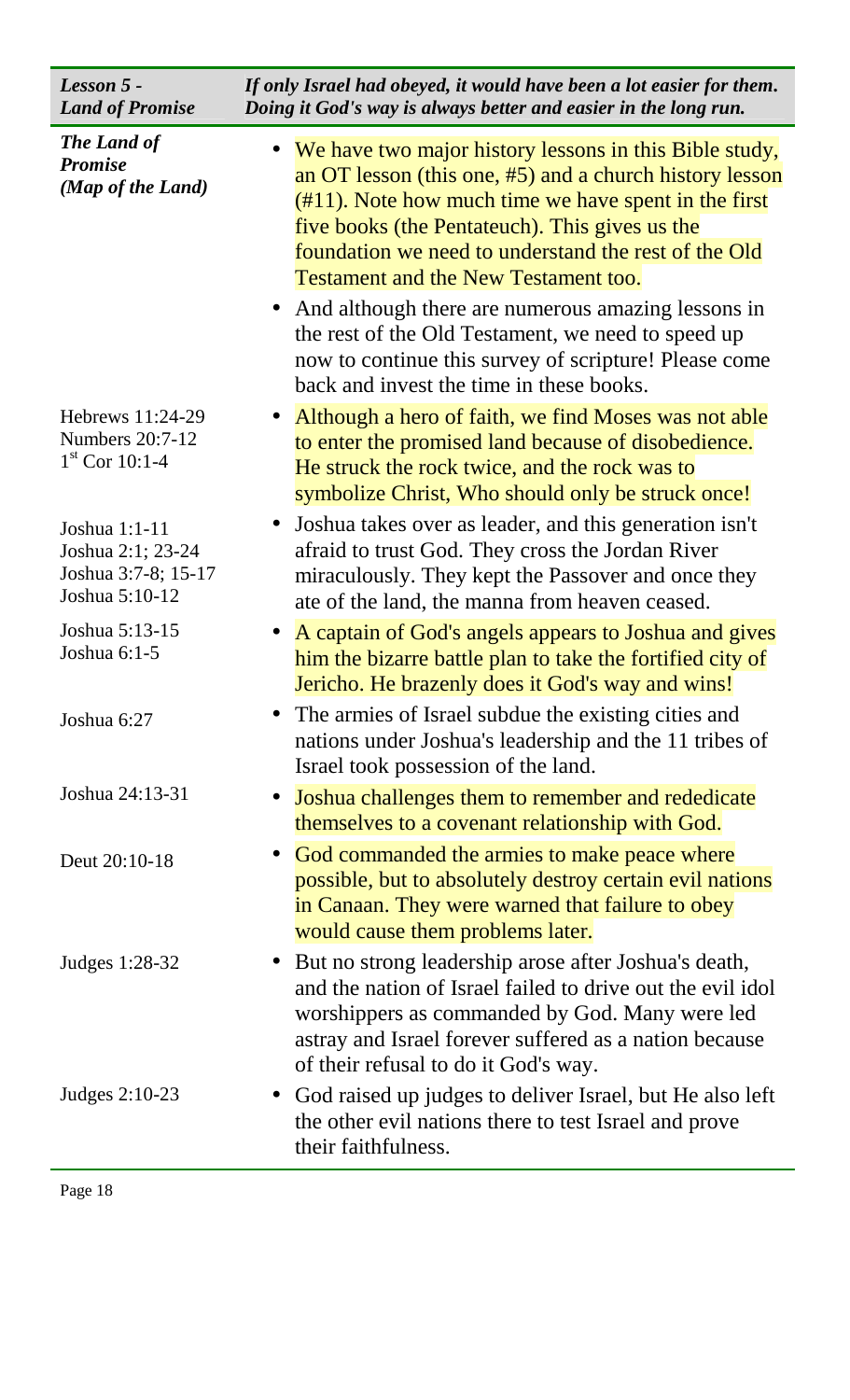| <b>The United</b><br><b>Kingdom</b><br>$1st$ Samuel 8:4-22<br>Matthew 6:9-10                       | Unfortunately, Israel failed the test of faithfulness.<br>They refused to trust God and His judges, and asked to<br>have a king like the other nations. This is why, as<br>Christians, we are told to pray "Your will be done".                                                                                                            |
|----------------------------------------------------------------------------------------------------|--------------------------------------------------------------------------------------------------------------------------------------------------------------------------------------------------------------------------------------------------------------------------------------------------------------------------------------------|
| $1st$ Sam 15:1, 3, 9-14                                                                            | Israel stayed united under three kings who served for<br>40 years each. Saul, the first, started out good but<br>turned from God and refused to obey God's voice.                                                                                                                                                                          |
| $1st$ Samuel 15:22-26                                                                              | In God's eyes, direct disobedience is the same as<br>witchcraft, and He rejected Saul as king.                                                                                                                                                                                                                                             |
| Acts 13:21-23<br>Psalm 51:1-12<br>$1st$ Chron 29:26-28<br>Hebrews 11:32                            | David, although very flawed, is full of faith and<br>$\bullet$<br>dedicated to God. Even after committing adultery and<br>murder, he begged God for mercy and received it. The<br>51st Psalm records his prayer for forgiveness.<br>Ultimately, David was a great but flawed king. He<br>even made the Heroes of Faith list in Hebrews 11. |
| $1st$ Kings 3:3-28<br>Matthew 6:31-33                                                              | David's son Solomon started out putting God first,<br>$\bullet$<br>and God gave him great wisdom as well as wealth and<br>honor, and a peaceful reign to reward his attitude.<br>God always rewards us when our priorities are right!                                                                                                      |
| $2nd$ Sam 7:5-6; 12-13<br>$1st$ Kings 5:2-5<br>$1st$ Kings 6:9-14<br>$1^{\rm st}$ Kings 8:1, 10-14 | Solomon was permitted to build the temple that his<br>$\bullet$<br>warrior father was not allowed to build. It may have<br>been his greatest accomplishment, and God blessed it<br>and filled the temple with His presence.                                                                                                                |
| 1st Kings 11:1-6                                                                                   | Solomon made tragic mistakes. He allowed the<br>worship of false gods in Israel. Eventually his wives<br>persuaded him to worship other gods and he pursued<br>pleasures and wasted years of his life.                                                                                                                                     |
| <b>The Divided</b><br><b>Kingdom</b><br>$1st$ Kings 12:3-13<br>1st King 12:16, 19                  | Solomon's son, Rehoboam, was an idiot and split the<br>kingdom by refusing the counsel of his dad's advisors.<br>The ten northern tribes split and followed Jeroboam.<br>$\bullet$<br>Called the Kingdom of Israel, was ruled by 19 kings,<br>all of them evil and idolatry was rampant.                                                   |
| $2nd$ Kings 17:1-6                                                                                 | • God in His mercy sent prophets to warn them (most)<br>notably Elijah and Elisha) but the people refused to<br>repent. The Northern kingdom was conquered by the<br>Assyrians (the Persians) around 721 BC.                                                                                                                               |
|                                                                                                    | The two southern tribes stuck with Rehoboam and are.<br>$\bullet$<br>called the Kingdom of Judah. 19 kings and one queen,<br>(and a few of them did seek after God).                                                                                                                                                                       |
|                                                                                                    |                                                                                                                                                                                                                                                                                                                                            |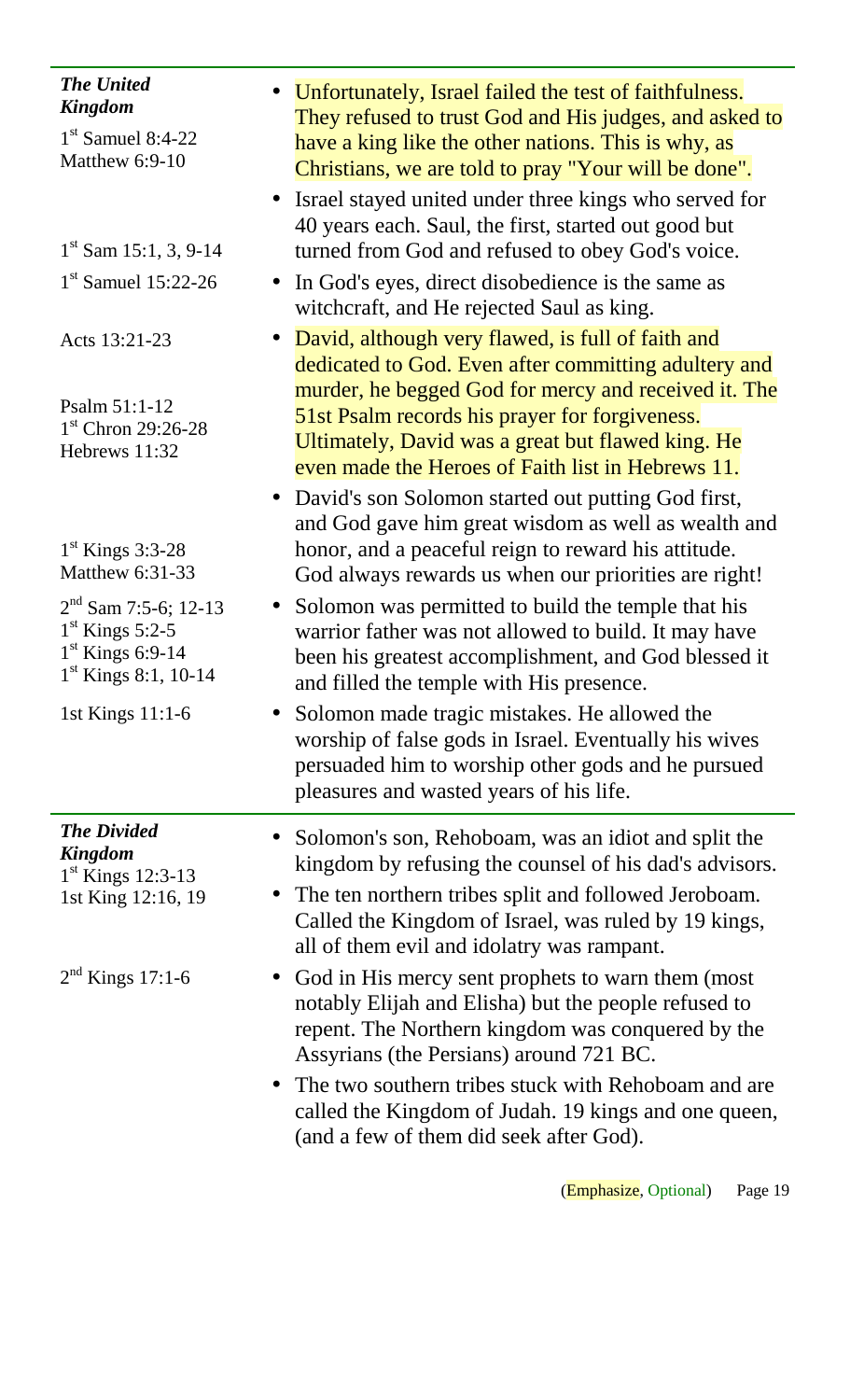| Isaiah 7:14; 9:6<br>Isaiah 53:1-10                                         | Isaiah and Jeremiah and others prophesied in Judah.<br>Isaiah also gives us many Messianic prophecies.                                                                                                                                                                                    |
|----------------------------------------------------------------------------|-------------------------------------------------------------------------------------------------------------------------------------------------------------------------------------------------------------------------------------------------------------------------------------------|
| $2nd$ Kings 25:1-4<br>$2nd$ Kings 25:8-11<br><b>Daniel 1:1-17</b>          | • The Assyrian empire began to collapse in 627 BC and<br>the Babylonian empire rose to replace it. The Southern<br>Kingdom was conquered by King Nebuchadnezzar in<br>606 BC and Jerusalem was destroyed.<br>• Ezekiel and Daniel and other prophets continued in                         |
| Daniel 3:1-30                                                              | their ministry under the Babylonian captivity.                                                                                                                                                                                                                                            |
| <b>The Return to</b><br><b>Jerusalem</b><br>& The OT Ends<br>Psalm 137:1-6 | • The desire to return to Jerusalem was strong. 137th<br>Psalm was dedicated to this longing. The Jews ended<br>their Passover dinner with the promise, "next year in<br>Jerusalem" to declare their hope to return home.                                                                 |
| Ezra 1:1-3                                                                 | • The Persian king, Cyrus, ordered the temple in<br>Jerusalem rebuilt (around 536 BC). Zerubbabel led<br>about 50,000 Jewish laborers to complete this temple.<br>Herod significantly renovated this temple in 19 BC.                                                                     |
| Haggai 1:1-7, 13-14                                                        | Haggai, a prophet sent by God $(\sim 520 \text{ BC})$ , came and<br>encouraged Zerubbabel (governor of Judah) and<br>Joshua (the High Priest) to finish the temple.                                                                                                                       |
| Nehemiah 2:1-8                                                             | Nehemiah, cupbearer to the Persian king Artaxerxes,<br>was granted leave, resources and authority to rebuild<br>the city of Jerusalem and its walls (around 444 BC).<br>Later (in $\#11$ ) we'll find this is 483 Hebrew years, and<br>476 solar years before 33 AD, fulfilling Daniel 9. |
| Micah $5:2$                                                                | OT ends with amazing prophecies of the one to come.                                                                                                                                                                                                                                       |
|                                                                            | $\checkmark$ The Messiah, with everlasting origins,<br>will come from the little town of Bethlehem.                                                                                                                                                                                       |
| Malachi 3:1                                                                | $\checkmark$ God will send His messenger to prepare the way, and<br>then the LORD, God himself, will come to the temple.                                                                                                                                                                  |
| Zechariah 12:10                                                            | $\checkmark$ When His spirit comes, they will look on Him (God)<br>whom they have pierced. The Spirit outpouring will<br>reveal that God Himself was the one who was pierced!                                                                                                             |
| Zechariah 14:9                                                             | $\checkmark$ God will reveal Himself as Lord and reveal a singular<br>name by which we will know Him.                                                                                                                                                                                     |
|                                                                            | Last books (chronologically) of the Old Testament<br>$\bullet$<br>(Nehemiah and Malachi) were completed around<br>443 BC and then over 400 years of silence until God<br>reveals Himself again!!!                                                                                         |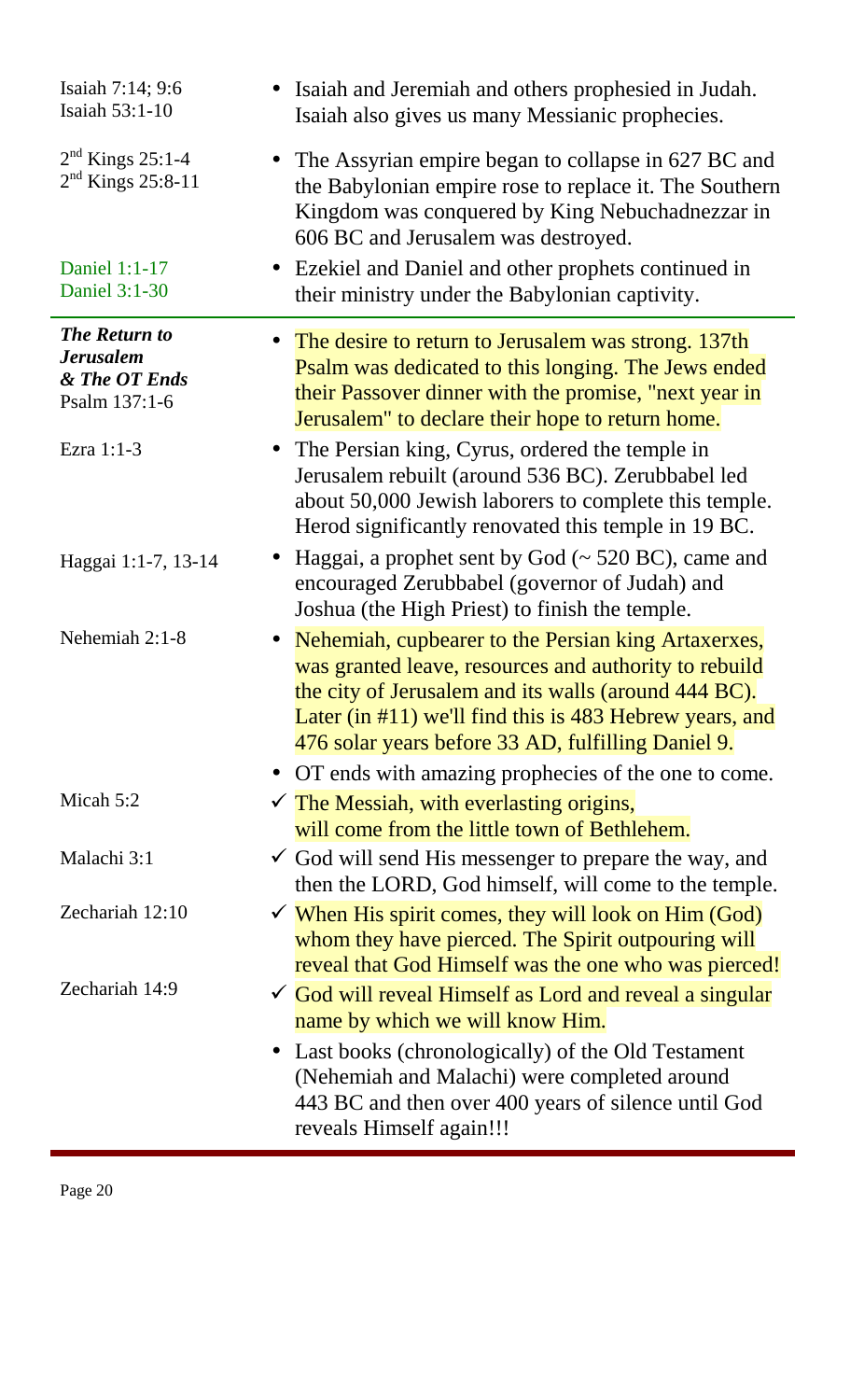| Lesson 6 -<br><b>Intro to NT</b>                                                                                                                                                      | The OT promises and prophecies have finally come true.<br>God has come in the flesh to show us the way and die for our sins.                                                                                                                                                                                                                                                                                                                                                                                                    |
|---------------------------------------------------------------------------------------------------------------------------------------------------------------------------------------|---------------------------------------------------------------------------------------------------------------------------------------------------------------------------------------------------------------------------------------------------------------------------------------------------------------------------------------------------------------------------------------------------------------------------------------------------------------------------------------------------------------------------------|
| <b>Books of the NT</b><br>Matthew 5:17-18<br>$2nd$ Timothy 3:16<br>John 1:17                                                                                                          | How many books? 27 (3 in New x 9 in Testament)<br>$\blacksquare$<br>400 years of silence. 8 authors. 100 years to write.<br>п<br>4 books announcing the good news. Acts shows how<br>п<br>to come to God / how to receive the good news.<br>The Epistles show us how to grow as Christians.                                                                                                                                                                                                                                     |
| <b>John the Baptist</b><br>(The Forerunner<br>of Christ)<br>Isaiah 40:3<br>Malachi 3:1<br>Matthew $3:2,11$<br>John 1:1-5; 6-15<br>John 1:19-29                                        | Isaiah 40:3 mentions LORD (the Tetragrammaton),<br>This is the name of God in Hebrew. So sacred it was<br>rarely said and the OT says LORD in all caps instead.<br>"Prepare ye the way of the LORD" = "God himself is coming"<br>John's message wasn't for salvation,<br>$\blacksquare$<br>but to prepare people's hearts for the Messiah.<br>In some ways, John 1 is actually the first chapter of the<br>п<br>Bible. It reveals the plan of God from the beginning.                                                           |
| <b>Birth of Jesus</b><br><b>Christ</b><br>Micah 5:2<br>Isaiah 7:14<br>Isaiah 9:6<br>Matthew 1:21<br>Luke 1:35<br>Luke 3:22-24; 37-38                                                  | <b>Jesus had a specific address in history</b> , born in a<br>certain time, almost all of it out of His control.<br>Do all the verses on this chart.<br>$\blacksquare$<br>Emphasize Isaiah 9:6 and Matthew 1:21.<br>Why is He called the Son of God? Read Luke 1:35.<br>п<br>We are told why, because He came from God.<br>Compare this to the first Adam in Luke 3:22-24,<br>37-38. Although he doesn't have the same nature as<br>Jesus, Adam is also called the Son of God for the same<br>reason, because he came from God. |
| <b>Prophecies</b><br>Concerning<br><b>Jesus Christ</b><br>Genesis 3:15 (seed of a Woman)<br>$\checkmark$ Isaiah 40:3 (John the Baptist)<br>$\checkmark$ Micah 5:2 (born in Bethlehem) | Jesus had a specific address in history.<br>Great prophecies to emphasize:<br>$\checkmark$ Isaiah 7:14 (from a virgin)<br>$\checkmark$ Zechariah 11:12 (sold for 30 pieces)<br>$\checkmark$ Psalm 34:19-20 (bones not broken)<br>$\checkmark$ Isaiah 53:5 (wounded and bruised)<br>$\checkmark$ Zechariah 12:10 (God will be pierced)                                                                                                                                                                                           |
| <b>Miracles of Jesus</b><br><b>Christ</b><br>Matthew 3:13-17<br>Matthew $4:1-10$                                                                                                      | Compare OT Isaiah 35:5-6 with NT Matthew 11:2-6.<br>If you have time: Matthew $9:27-30$ ; John $5:1-9$ ;<br>Matthew 8:2-4; Mark 7:31-37; John 11:1-6,17,32-45<br>You'll know when you have truly met Jesus.<br>п<br>You will never be the same afterwards!                                                                                                                                                                                                                                                                      |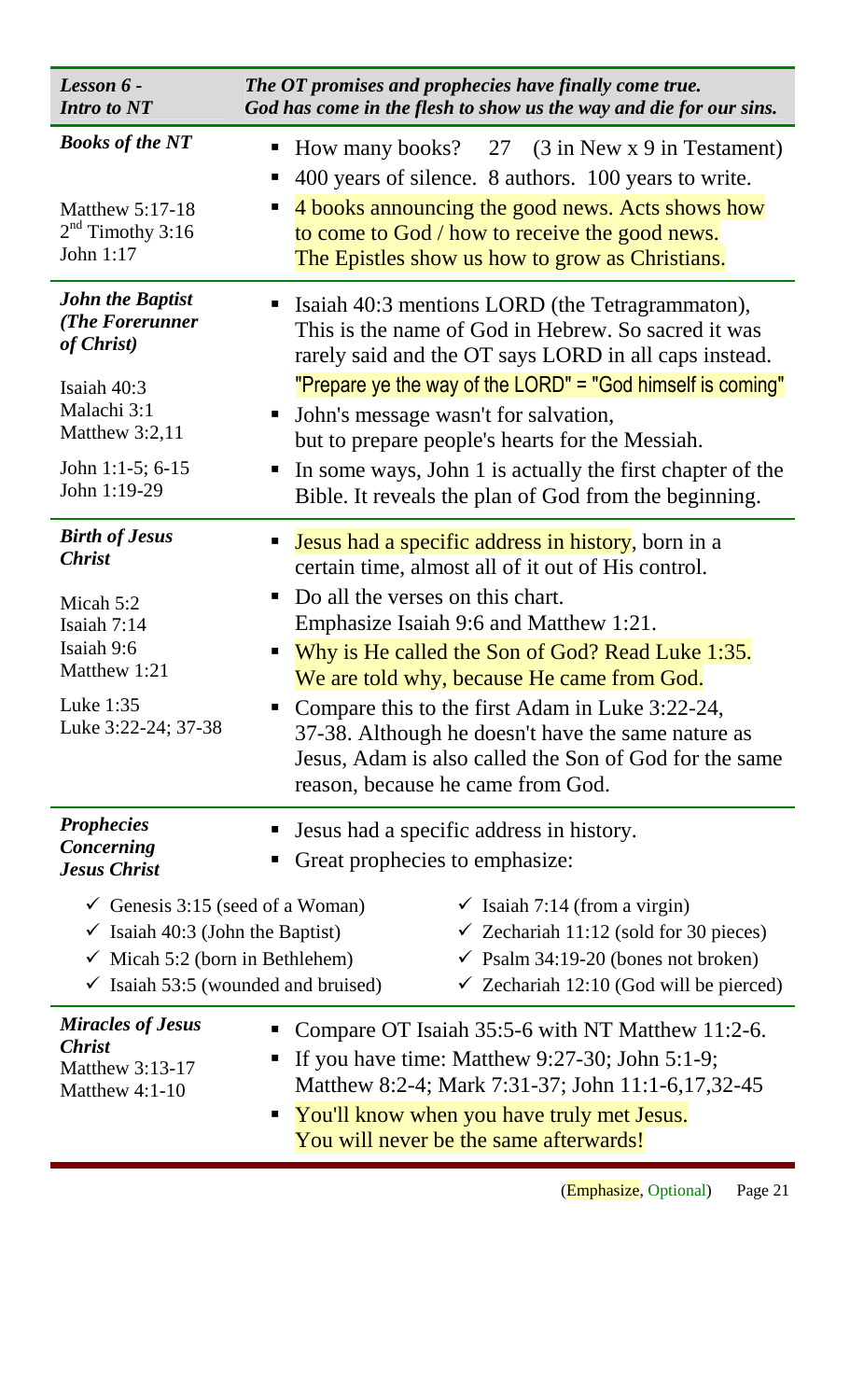| Lesson 7 -<br>Life of Christ                                                                                 | Jesus came with a radical new message: you must be born again!<br>(This is a hard lesson. Consider spending extra time in prayer!!!)                                                                                                                                                                                                                                                                                                                                                 |
|--------------------------------------------------------------------------------------------------------------|--------------------------------------------------------------------------------------------------------------------------------------------------------------------------------------------------------------------------------------------------------------------------------------------------------------------------------------------------------------------------------------------------------------------------------------------------------------------------------------|
| <b>Teaches the New</b><br><b>Birth</b><br>Joel 2:28<br>Jeremiah 31:31-34<br>John 3:1-8<br>John 7:37-39       | Although prophesied in the OT (Joel & Jeremiah),<br>п<br>this new message was shocking and revolutionary in<br>its day (and today as well!)<br>Two parts to being born again: born of the water and<br>п<br><b>born of the spirit.</b> We will see both of these events<br>repeatedly in the book of Acts.<br>We learn more about the New Birth in John 7:37-39.                                                                                                                     |
| <b>Teaches in Parables</b><br>Matthew 13:10-13<br>Matt 13:1-8; 18-23<br>Matthew 13:44-46<br>Matthew 25:14-29 | Why did Jesus teach in parables?<br>To hide some of the mysteries of God.<br>Each parable teaches an amazing God principle:<br>п<br><b>The Sower</b> - Our job is to share God's word and when<br>we find fertile ground, it will bear fruit.<br><b>Pearl of Great Price</b> - What is Heaven worth to you?<br><b>The Talents</b> - Whom much is given, much is required                                                                                                             |
| <b>The Road to</b><br>Calvary<br>Matthew $21:1-5$<br>Zechariah 9:9<br>Matt 26:36, 39-44                      | We see both parts of Jesus' nature especially here.<br>ш<br>Sometimes He acted as God and sometimes as a man.<br>Why did He pray? He prayed as a man. How did He<br>know about the donkey? About His betrayal? He knew<br>in His divinity.                                                                                                                                                                                                                                           |
| <b>Christ Died for Us</b><br>Romans 5:7-10<br>$2nd$ Cor 5:19-21<br>Matthew 27:22-54                          | While we were yet sinners, He died for us.<br>п<br>God was in Christ, reconciling the world unto<br>п<br>Himself. He made Him sin for us, that we could be<br>made the righteousness of God.<br>How can we contemplate such love or such pain?<br>п                                                                                                                                                                                                                                  |
| <b>Christ Lives</b><br>$1st$ Cor 15:3-7<br>Acts 1:3<br>Luke 24:1-21<br>Luke 24:27-31                         | Christianity is unique in that our beliefs are tied to a<br>specific historical event that can be judged by<br>historical evidence.<br>His resurrection is a historical event with numerous<br>п<br>eye witnesses.<br>He wasn't just a good moral teacher; He was either<br>$\blacksquare$<br>Lord, a liar, or a lunatic, and He convinced many to<br>follow Him. Could he have persuaded the disciples not<br>just to follow Him, but to die for a lie?<br>Who would die for a lie? |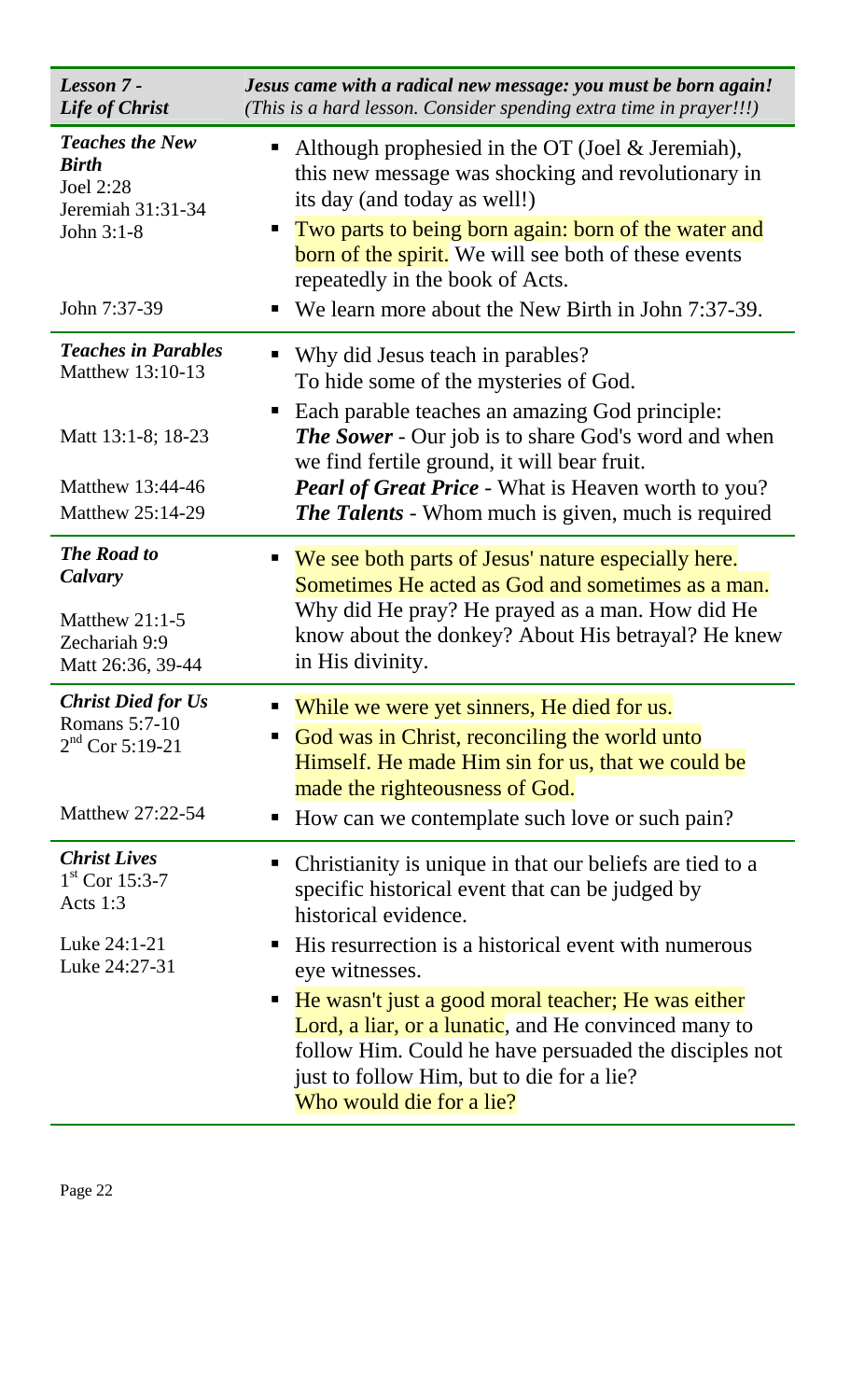| <b>The Great</b><br><b>Commission</b><br>command throughout Acts.                                                                                                                                                                              |                                | Jesus gives the commission three times and Peter<br>fulfills it. It was recorded $4x$ in the Gospels $\&$ Acts.<br>Each account is consistent with the pattern of the other<br>accounts, and we see the perfect fulfillment of Christ's                                                                                                                                            |
|------------------------------------------------------------------------------------------------------------------------------------------------------------------------------------------------------------------------------------------------|--------------------------------|------------------------------------------------------------------------------------------------------------------------------------------------------------------------------------------------------------------------------------------------------------------------------------------------------------------------------------------------------------------------------------|
| <b>The Context</b>                                                                                                                                                                                                                             | <b>Recorded</b>                | <b>The Command (Paraphrased)</b>                                                                                                                                                                                                                                                                                                                                                   |
| Women to the empty tomb.<br>Jesus appears to one of the<br>women the next morning.                                                                                                                                                             | <b>Mark</b><br>$16:14-18$      | Go into all the world and preach the gospel to<br>every creature. He that believes and is baptized<br>shall be saved These signs shall follow                                                                                                                                                                                                                                      |
| He appear to two walking<br>in the countryside. Then<br>He appears to the 11 eating<br>together.                                                                                                                                               | <b>Luke</b><br>$24:45 - 49$    | Repentance and remission of sins should be<br>preached in His name among all nations. But<br>wait first in Jerusalem for the promise. You<br>will be filled with power from on high.                                                                                                                                                                                               |
| The 11 disciples were in<br>Galilee, heading up a<br>mountain, and Jesus<br>appeared to them.                                                                                                                                                  | <b>Matthew</b><br>$28:16 - 20$ | Go and teach all nations, baptizing in the name<br>of the Father, and of the Son and of the Holy<br>Ghost. Teach them to observe all things.                                                                                                                                                                                                                                       |
| Jesus leads them to<br><b>Bethany to the Olivet</b><br>Mount (see Mark 11:1,<br>Olivet is in Bethany) and<br>gives the command one<br>last time before ascending<br>into the clouds.                                                           | <b>Acts</b><br>$1:2 - 12$      | Wait for the promise of the Father. You will be<br>baptized with the Holy Ghost shortly. And you<br>shall receive power when the Holy Ghost<br>comes on you, and you shall be witnesses unto<br>me in Jerusalem, Judea, Samaria and the<br>uttermost part of the Earth.                                                                                                            |
| Peter stands and preaches<br>to the crowd, ending his<br>message with the promise<br>of the Great Commission,<br>compare to Luke 24.                                                                                                           | <b>Acts</b><br>$2:37-41$       | Repent, be baptized in the name of Jesus for<br>the remission of sins and you shall receive the<br>gift of the Holy Ghost. The promise is to you,<br>your children, to all who are afar off, even as<br>many as the Lord our God shall call.                                                                                                                                       |
|                                                                                                                                                                                                                                                |                                |                                                                                                                                                                                                                                                                                                                                                                                    |
| <b>The Mighty God</b><br><i>in Christ</i><br>(The Wheel of God)<br>John 8:57-58<br>John 14:6-11<br>$\blacksquare$<br>Colossians 1:15<br>Colossians 2:8-9<br>$1st$ Timothy 3:16<br>$2nd$ Corinthians 5:19<br>Hebrews 1:1-3<br>$1st$ Timothy 2:5 |                                | Awesome chart, try to pick one verse from at least a<br>few of the pie slices along with one from an opposite<br>slice. Definitely read the three boxed verses.<br>I usually add $1st$ Timothy 2:5 here as the key to<br>explaining the incarnation. It is the MAN Christ Jesus<br>who mediates our sins. It is not one person of God<br>fixing things with another person of God. |

*Reminder: Next week's lesson (lesson 8 on Acts) will take extra time!*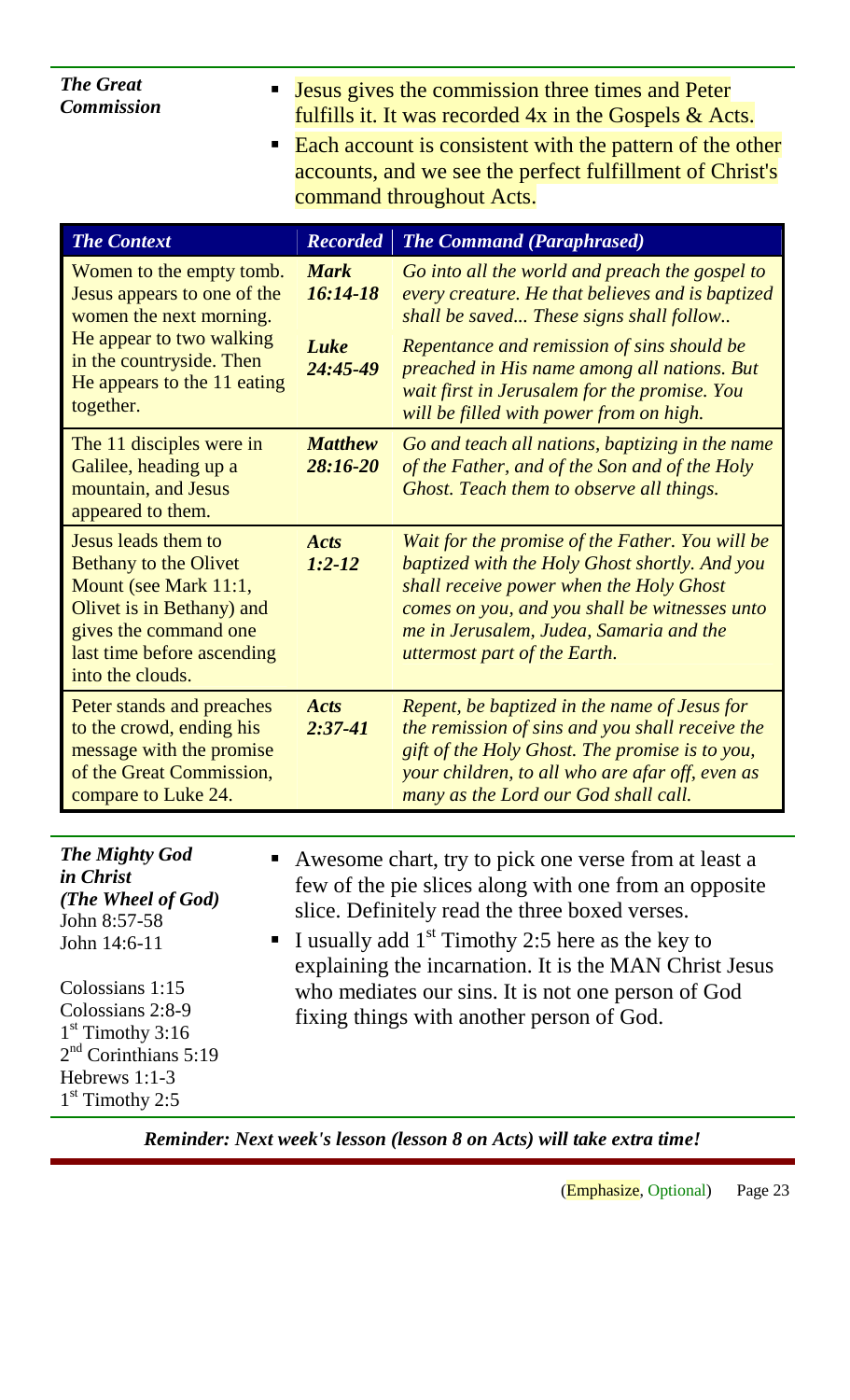| Lesson 8 -<br><b>Acts &amp; Salvation</b>                                                                          | We see the birth of the church and the presentation and repeated<br>confirmation of the New Testament Plan of Salvation.<br>(This is a big and critical lesson. You will need extra time)                                                                                                                                                                                                                                                                                                                                                                                                                                                                            |
|--------------------------------------------------------------------------------------------------------------------|----------------------------------------------------------------------------------------------------------------------------------------------------------------------------------------------------------------------------------------------------------------------------------------------------------------------------------------------------------------------------------------------------------------------------------------------------------------------------------------------------------------------------------------------------------------------------------------------------------------------------------------------------------------------|
| <b>Birth of the Church</b><br>Luke 24:45-49<br>Acts 1:4-5,8<br>Leviticus 23:15-16                                  | Now we will see the Great Commission in action.<br>п<br>Pentecost = 50, this is the festival 50 days after<br>п<br>Passover. Jews from all over came back to Jerusalem<br>to celebrate together in the Feast of Harvest.                                                                                                                                                                                                                                                                                                                                                                                                                                             |
| Leviticus $23:18-19$<br>Isaiah 28:11-12<br>Jeremiah 31:31-33<br>Joel 2:28-29<br>John 7:37-39<br>Acts 1:12-14       | Purpose was to put God first, make an offering of<br>$\blacksquare$<br>unworthiness (sin offering) and a celebration offering<br>(peace offering).<br>Old Testament prophecies and some of the teachings<br>п<br>of Jesus come to pass right here.<br>• After Jesus ascended (was glorified), they returned to<br>Jerusalem to pray and wait.                                                                                                                                                                                                                                                                                                                        |
| Acts 2:1-8                                                                                                         | The Holy Ghost came on them as fire with the<br>п<br>miraculous sign of speaking in tongues.                                                                                                                                                                                                                                                                                                                                                                                                                                                                                                                                                                         |
| <b>Peter Preaches</b><br>Christ /<br><b>God's Plan</b><br>for Us<br>Acts 2:12-17,36-37<br>Acts 2:38-41             | The crowd was amazed $(v12)$ but some had doubts<br>п<br>(v13). Peter stood (a changed man) and started<br>preaching $(v14-17)$ .<br>This was the same crowd that yelled for his crucifixion<br>п<br>and Peter made this clear (v36). Many were convicted<br>in their hearts $(v37)$ .<br>What is the Apostolic pattern for salvation?<br>Peter commands three things and gives a promise.<br>What are the three commands?<br>$\blacksquare$<br>What is the New Testament plan of salvation?<br>Repent, Be baptized, Save yourselves<br>(And you will receive the Holy Spirit)<br>• How did the people receive this message from God?<br>$(v41)$ They did so gladly. |
| Repentance<br>1 <sup>st</sup> Step in God's Plan<br>Matthew 3:1-2<br>Luke 13:3<br>Luke 24:46-49<br>$2nd$ Peter 3:9 | $Repeat = turn around.$<br>You can't be saved unless you turn from your sins.<br>Emphasize Jesus' command in Luke 13:3. And<br>ш<br>emphasize how the command to repent in Luke 24 is<br>linked to the Acts 2:38 message.<br>God doesn't want anyone to be lost, but you must,<br>п<br>absolutely must, repent to come to God.                                                                                                                                                                                                                                                                                                                                       |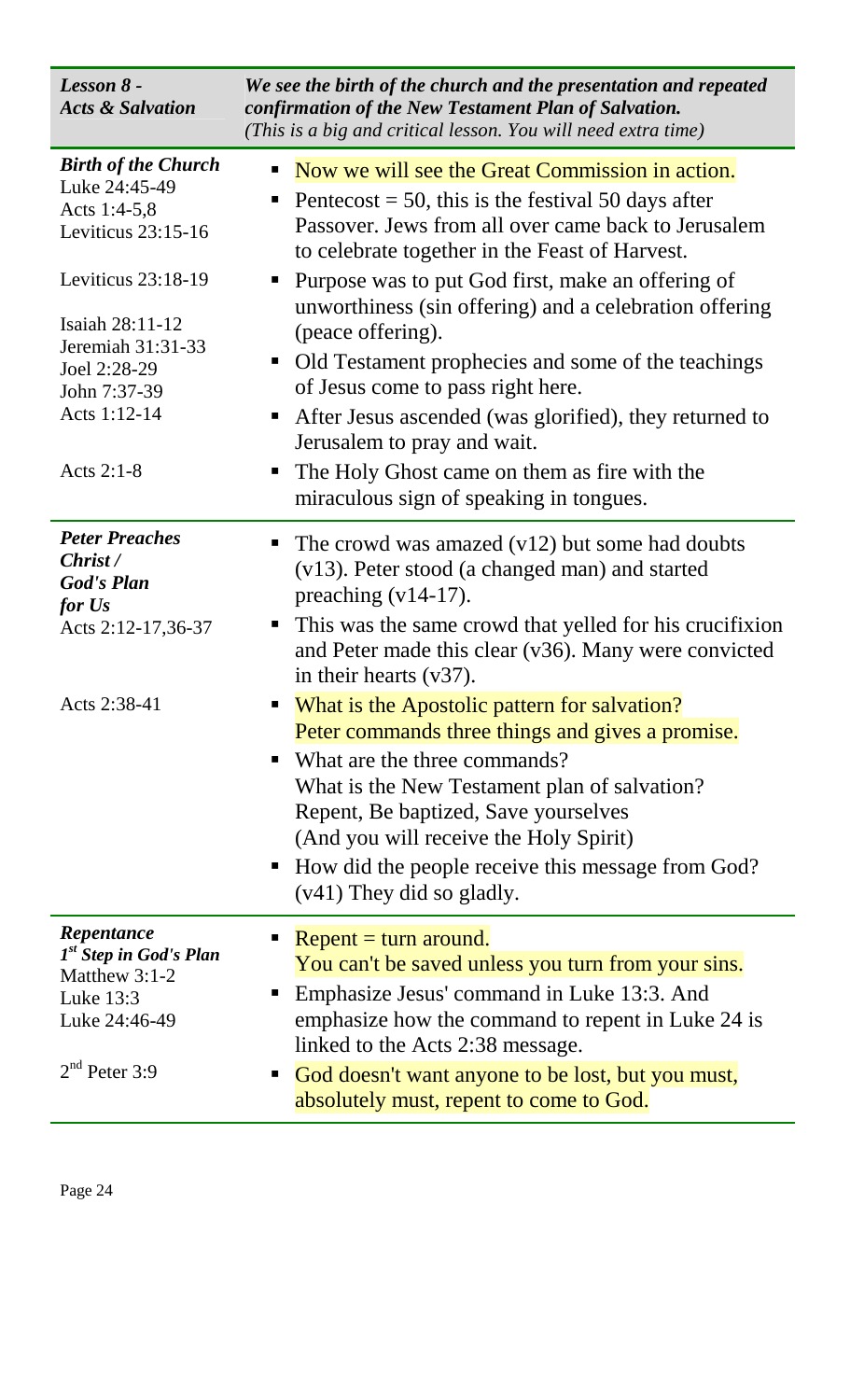| <b>Buried with Him</b><br>in Baptism<br><b>Acts 2:38</b><br>Mark 16:16<br>Matthew 28:19<br>John 3:5<br>Acts 22:16<br>Romans 6:4 | Many think baptism is optional, but the Bible is clear<br>п<br>that it is mandatory. You do not have the authority to<br>promise salvation without baptism. God commands us<br>to teach baptism (the Great Commission) and to be<br>baptized.<br>Don't do all these verses here. You will get a chance<br>to cover Acts 8, Acts 10 and Acts 19 later.<br>So just cover the ones mentioned here.<br>(Go quick so you can cover Acts 8 in detail on the<br>п<br>evidence chart) |
|---------------------------------------------------------------------------------------------------------------------------------|-------------------------------------------------------------------------------------------------------------------------------------------------------------------------------------------------------------------------------------------------------------------------------------------------------------------------------------------------------------------------------------------------------------------------------------------------------------------------------|
| <b>Have You Received</b><br>the Holy Ghost?<br>$1st$ Cor 15:1-4                                                                 | The gospel $(1^{\text{st}}$ Cor 15:1-4) is the good news that<br>п<br>Christ died for our sins, made a way of escape for us,<br>and rose again. (But don't mistake the Gospel for a<br>description of Salvation.)                                                                                                                                                                                                                                                             |
| Acts 2:38-40                                                                                                                    | The gospel does not tell us how to apply this good<br>п<br>news to our life. The great commission verses and<br>Acts 2:38-40 tells us what we must do to apply this to<br>our lives.                                                                                                                                                                                                                                                                                          |
| John 3:5<br>Romans 8:9                                                                                                          | The Pentecostal experience is the only New Testament<br>Г<br><b>experience that fulfills this.</b> It was promised by Jesus<br>(John 3:5), it was preached by Peter (Acts 2:38-40)<br>and it was preached by Paul (Romans 8:9).                                                                                                                                                                                                                                               |
| <b>The Power of the</b><br><b>Holy Ghost</b>                                                                                    | I skip this chart here, since the evidence chart<br>П<br>summarizes lesson 8 so beautifully and it is better to<br>end this lesson on the evidence chart. So I cover this<br>in Lesson 9b - Holiness.<br>If you do it, make sure you cover the following:<br>$\blacksquare$                                                                                                                                                                                                   |
| John 16:13                                                                                                                      | $\checkmark$ The Spirit shows things to come                                                                                                                                                                                                                                                                                                                                                                                                                                  |
| John 14:26                                                                                                                      | $\checkmark$ The Spirit will teach us                                                                                                                                                                                                                                                                                                                                                                                                                                         |
| Romans 14:17                                                                                                                    | $\checkmark$ The Spirit gives righteousness, peace and joy                                                                                                                                                                                                                                                                                                                                                                                                                    |
| Romans 8:9-11                                                                                                                   | $\checkmark$ The Spirit will raise us into eternal life!                                                                                                                                                                                                                                                                                                                                                                                                                      |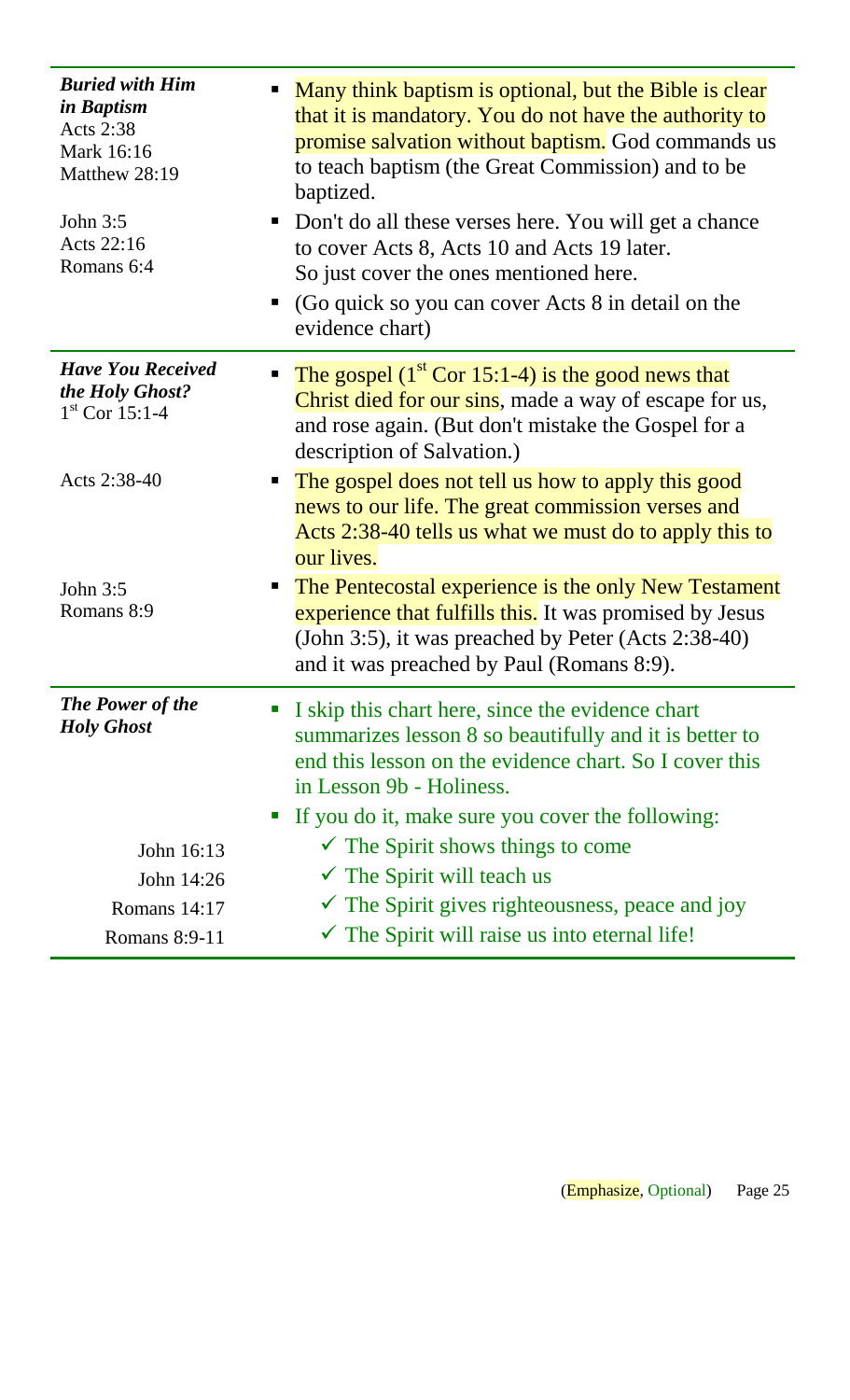| <b>The Evidence of the</b><br><b>Holy Ghost</b><br>John $3:5$<br>Acts 2:38-40 | The NT plan of salvation is simple and consistent.<br>$\blacksquare$<br>You must be born of the water and the spirit.<br>п<br>You must repent, be baptized and save yourself, and<br>you will be filled with the Holy Ghost.<br>The sign (the only sign in the NT) that you received<br>$\blacksquare$<br>the Holy Spirit is speaking in tongues.<br>We see this pattern in Acts $2, 8, 9$ (with the Apostle<br>п |
|-------------------------------------------------------------------------------|-------------------------------------------------------------------------------------------------------------------------------------------------------------------------------------------------------------------------------------------------------------------------------------------------------------------------------------------------------------------------------------------------------------------|
|                                                                               | Paul), 10 and Acts 19.<br>(Since Acts 10 is covered in detail in lesson 10,<br>п<br>I go to Acts 8 here.)                                                                                                                                                                                                                                                                                                         |
|                                                                               | Acts 8 is the most detailed account of a salvation<br>п<br>journey in the Bible.                                                                                                                                                                                                                                                                                                                                  |
| Acts 8:5-8                                                                    | Philip came to Samaria preaching Christ. They<br>listened, witnessed miracles, demons were cast out,<br>there were healings, and great joy. But that's not<br>enough, you need more!                                                                                                                                                                                                                              |
| Acts 8:12                                                                     | They believed and were baptized. That's important.<br>$\checkmark$<br>We are commanded to be baptized, but that's not<br>enough, you need more!                                                                                                                                                                                                                                                                   |
| Acts 8:14-16                                                                  | $\checkmark$ You do not receive the Holy Ghost just because you<br>believe and are baptized. It is a separate and distinct<br>supernatural experience.                                                                                                                                                                                                                                                            |
| Acts 8:17                                                                     | They prayed specifically to receive the Holy Ghost.                                                                                                                                                                                                                                                                                                                                                               |
| Acts 8:18-20                                                                  | It was so powerful, that a sorcerer witnessing this<br>$\checkmark$<br>was willing to pay money to be able to acquire this<br>"power"!!! Being born of the spirit is a supernatural<br>experience.                                                                                                                                                                                                                |
| Acts 8:26-30                                                                  | If you have the time, I never do, you can go to and talk<br>about the Ethiopian Eunuch and Philip.                                                                                                                                                                                                                                                                                                                |
| Acts 8:35-39                                                                  | We're never told if this Ethiopian received the Holy<br>$\mathcal{L}_{\mathcal{A}}$<br>Ghost or what happened to him, but we again see<br>baptism presented as something to immediately be<br>done upon belief. You never find baptism taught as<br>an optional event to be done at some later point in<br>someone's life.                                                                                        |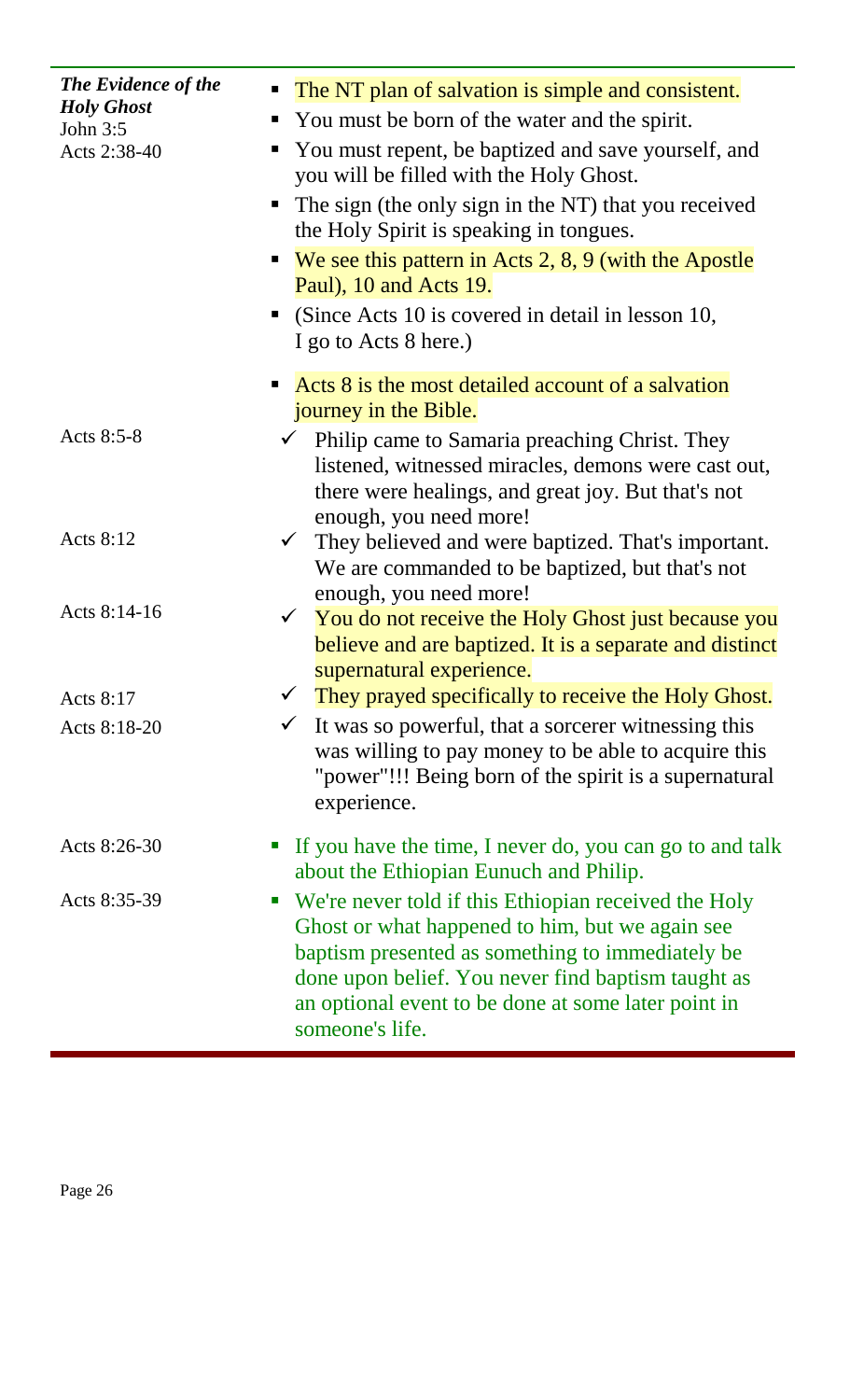| Lesson 9a -<br><b>Gifts of the Spirit</b>                  | God gave us supernatural gifts to feed and encourage the church,<br>and then He gave us rules on how to use them.                                                                                                                                                                                                                                                                                                                  |
|------------------------------------------------------------|------------------------------------------------------------------------------------------------------------------------------------------------------------------------------------------------------------------------------------------------------------------------------------------------------------------------------------------------------------------------------------------------------------------------------------|
| The Gifts of the<br><i><b>Spirit</b></i><br>$1st$ Cor 12:1 | I teach this chart as a single lesson. I teach the next two<br>charts next week as a separate holiness lesson.<br>The gifts are important! Don't be ignorant.                                                                                                                                                                                                                                                                      |
| $1st$ Cor 12:4-11                                          | Three kinds of gifts that give supernatural power<br>$\blacksquare$<br>$\checkmark$ To Know (Wisdom, Knowledge & Discernment)<br>$\checkmark$ To Acts (Faith, Miracles & Healing)<br>$\checkmark$ To Speak (Prophecy, Tongues & Interpretation)<br>• These are examples of how God moves and there is a lot<br>of overlap in these gifts. For example: God can give you<br>faith and a word of knowledge for a miracle of healing! |
| $1st$ Cor 12:28-31                                         | The gifts were given to feed us and minister to us,<br>and we are given detailed instructions on their use.                                                                                                                                                                                                                                                                                                                        |
| $1st$ Cor 12:30<br>Mark 16:17                              | v30 is talking about a message in tongues, not tongues as<br>a prayer language and a sign. The sign of tongues (in<br>Acts) is different than the gift of tongues. Not everyone<br>receives the gift of tongues.                                                                                                                                                                                                                   |
| $1st$ Cor 13:1-7,13<br>$(charity = love)$                  | But the gifts of the spirit are not as important as love!!!<br>Never forget the message of $1st$ Corinthians 13.                                                                                                                                                                                                                                                                                                                   |
| $1st$ Cor 13:8-12                                          | And when Jesus (that which is perfect) returns,<br>some gifts will stop!!!                                                                                                                                                                                                                                                                                                                                                         |
| $1st$ Cor 14:2                                             | (Chapter 14 is the instructional manual on tongues)<br>• Tongues are not naturally understood by anyone,<br>including the speaker.                                                                                                                                                                                                                                                                                                 |
| $1st$ Cor 14:12-13<br>$1st$ Cor 14:14-15                   | Again, two kinds of tongues here: tongues as a sign and<br>the gift of Tongues. These are different. One is a specific<br>prophetic gift (note $v12-13$ ), the other is a supernatural<br>language for prayer and even singing (note $v14-15$ ).                                                                                                                                                                                   |
| $1st$ Cor 14:18                                            | Paul is a big fan of speaking in tongues.<br>But understanding is still better than tongues.                                                                                                                                                                                                                                                                                                                                       |
| $1st$ Cor 14:26-30                                         | There are rules and limits on how the gift should be used.<br>Tongues are not perfect!!!                                                                                                                                                                                                                                                                                                                                           |
| $1st$ Cor 14:32-33,40                                      | The giver of the message is in control. God did not give<br>$\blacksquare$<br>us tongues to look crazy. God does not want our worship<br>to be mistaken for confusion.                                                                                                                                                                                                                                                             |
| $1st$ Cor 14:39                                            | If you forbid speaking in tongues, you are in direct<br>contradiction to the word of God.                                                                                                                                                                                                                                                                                                                                          |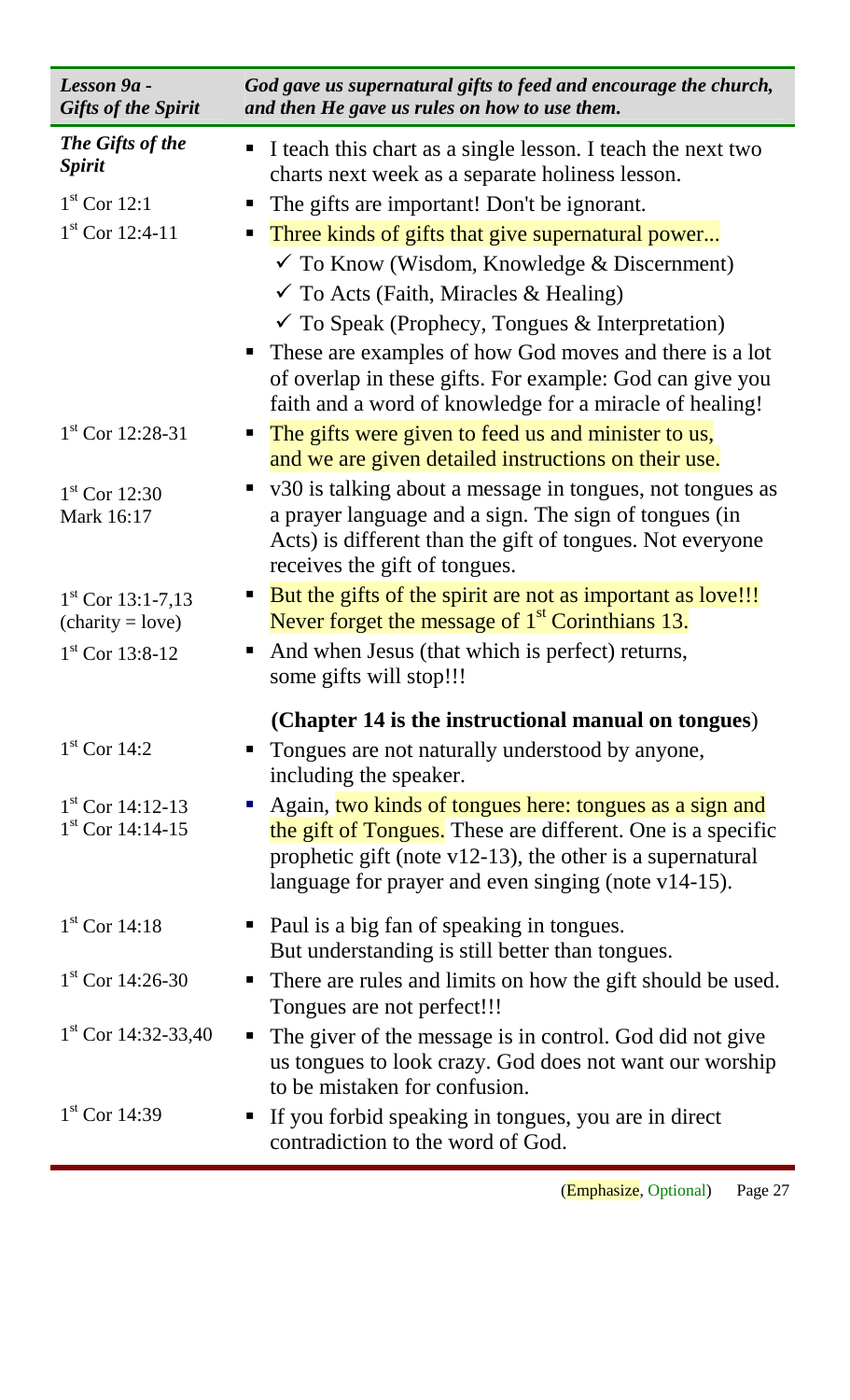| Lesson 9b -<br><b>Holiness</b>                                                                                                                                             | Holiness is a process through which God's Spirit transforms us.                                                                                                                                                                                                                                                                                                                                                                                                                                                                                                                                                                        |
|----------------------------------------------------------------------------------------------------------------------------------------------------------------------------|----------------------------------------------------------------------------------------------------------------------------------------------------------------------------------------------------------------------------------------------------------------------------------------------------------------------------------------------------------------------------------------------------------------------------------------------------------------------------------------------------------------------------------------------------------------------------------------------------------------------------------------|
| <b>From the Old Man</b><br>To the New Man<br>Ephesians 4:22-23<br>Galatians 5:19-21<br>Galatians 5:22                                                                      | With God's spirit, we have the power to overcome sin.<br>п<br>But we must be renewed in the Spirit!!!<br>п<br>If we do this, we will see a transformation:<br>п<br>The Works of the Flesh will turn into<br>п<br>The Fruit of the Spirit<br>п<br>This takes times. Give God a chance to change you<br>П<br>into something more beautiful than you could ever<br><i>imagine.</i>                                                                                                                                                                                                                                                        |
| <b>The Power of the</b><br><b>Holy Ghost</b><br>(Lesson 8, Chart 7)<br>John 16:13<br>John 14:26<br>Romans 14:17<br>Romans 8:9-11                                           | I usually don't have time to cover this chart in lesson<br>п<br>8, so I put it here instead, where it logically flows in<br>the Holiness lesson. Just flip back and cover it and<br>then return to lesson 9, chart 3.<br>Make sure you cover the following:<br>$\blacksquare$<br>$\checkmark$ The Spirit shows things to come<br>$\checkmark$ The Spirit will teach us<br>$\checkmark$ The Spirit gives righteousness, peace and joy<br>$\checkmark$ The Spirit will raise us into eternal life!                                                                                                                                       |
| <b>The Beauty of</b><br><b>Holiness</b><br><b>Psalm 29:2</b><br>Matthew 5:16<br>$2nd$ Cor 7:1<br>Hebrews 12:14<br>$1st$ Peter 2:9<br>1st Peter 1:4-6<br>$2nd$ Peter 1:3-10 | God has chosen us to be the ones to show His love.<br>It is a great calling and a great honor.<br>I read all four verses on the chart as well as 1 <sup>st</sup> Peter<br>п<br>2:9 (the verse on being a part of a royal priesthood, a<br>peculiar people).<br>If they are really into it, I add the following two<br>п<br>passages:<br>$\checkmark$ Holiness is not a prison sentence. For those who<br>pursue it, it actually gets pretty awesome. There is<br>joy ahead!<br>$\checkmark$ Holiness is a process whereby God puts stuff into us.<br>We can't earn it, we don't deserve it, and it takes<br>time. Let God work in you! |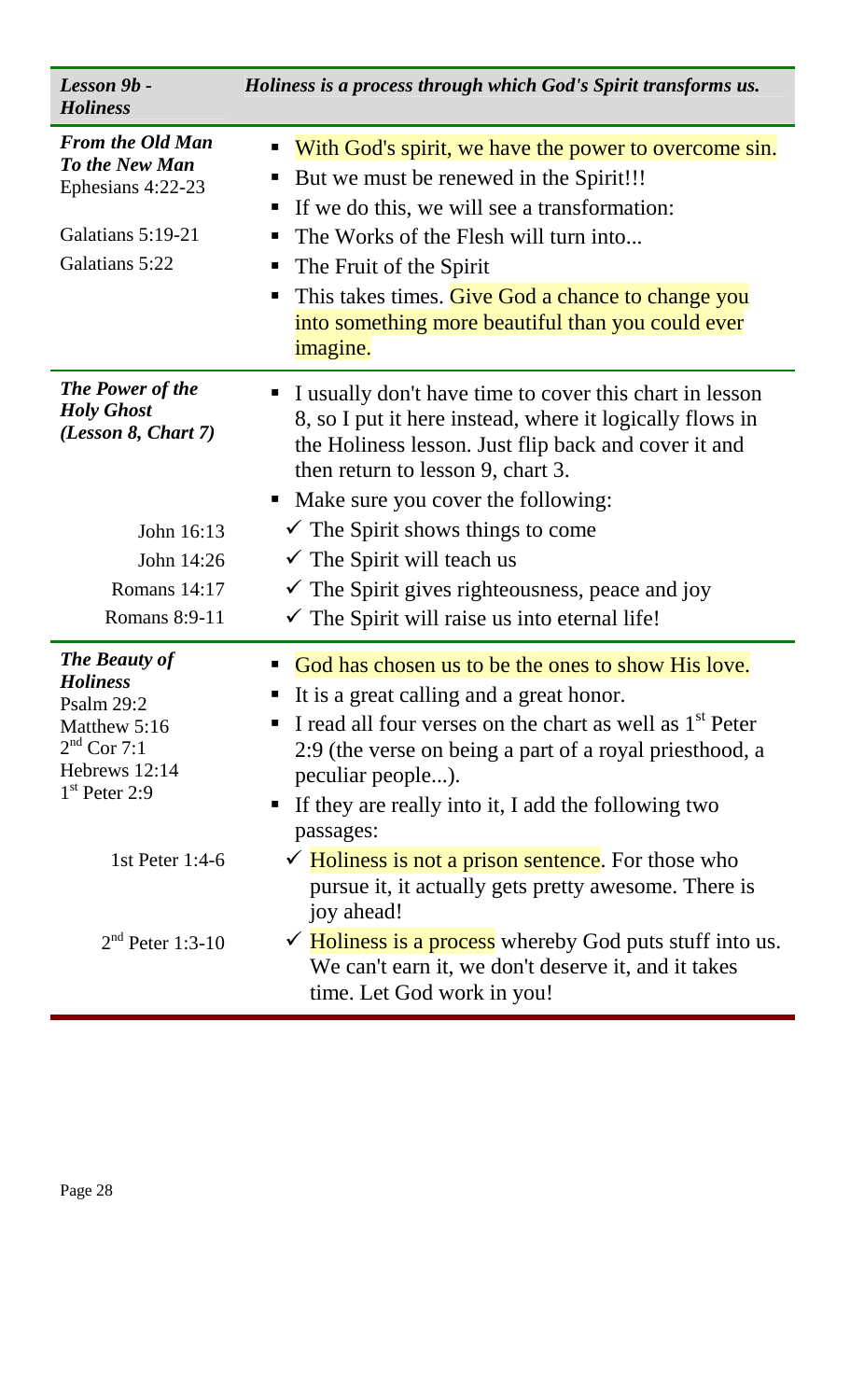| Lesson 10 -<br><b>The NT Church</b>                    | The New Testament church grew under miracles and persecution.<br>Peter (led by the Spirit) brought the Gospel to the Gentiles and God<br>used Paul greatly to start churches throughout the Roman empire.                                                                                 |
|--------------------------------------------------------|-------------------------------------------------------------------------------------------------------------------------------------------------------------------------------------------------------------------------------------------------------------------------------------------|
| <b>The New Testament</b><br><b>Church</b>              | The New Testament church began in roughly 33 A.D.,<br>п<br>50 days after the Passover (Calvary) at the celebration<br>of Pentecost. The apostles and their associates wrote<br>the New Testament letters from 50 to 100 A.D.<br>Throughout this time, the church saw explosive<br>growth. |
| Acts 2:37-42                                           | When reading Acts 2:42, make sure you include v41,<br>п<br>"They gladly received His word!".                                                                                                                                                                                              |
| Two examples:<br>Acts 3:1-10<br>Acts 4:31-37           | The New Testament church consistently showed<br>several characteristics: Fellowship, Reliance on God<br>and Miracles, Sacrifice and Giving, and a<br>Commitment to Sharing the Gospel and the New Plan<br>of Salvation everywhere they went!                                              |
|                                                        | Your church should show these same characteristics!<br>٠                                                                                                                                                                                                                                  |
| <b>Persecution of the</b><br><b>Church</b><br>Acts 1:8 | In the Great Commission, especially in Acts 1:8, the<br>$\blacksquare$<br>disciples were instructed to wait for the power AND<br>THEN go into the world. But most of them remained<br>in Jerusalem for 10 years or longer.                                                                |
| Acts 6:1-7                                             | In Acts 6, we find Stephen selected as one of the 7 to<br>ш<br>help run the day-to-day church and feed the poor. This<br>is about 5 years after Calvary and the persecution<br>really grew intense.                                                                                       |
| Acts 6:8-13                                            | Stephen was arrested because of the power of God<br>п                                                                                                                                                                                                                                     |
| Acts 7:51-54                                           | shown in him, and he preached to his accusers ending<br>with a strong warning in Acts 7:51-54. They dragged                                                                                                                                                                               |
| Acts 7:57-60                                           | him outside the city and stoned him while a young<br>Pharisee named Saul watched their coats.                                                                                                                                                                                             |
|                                                        | About a year later, we find Saul on the road to<br>ш<br>Damascas, where he met Jesus face to face and had his<br>own book of Acts salvation experience.                                                                                                                                   |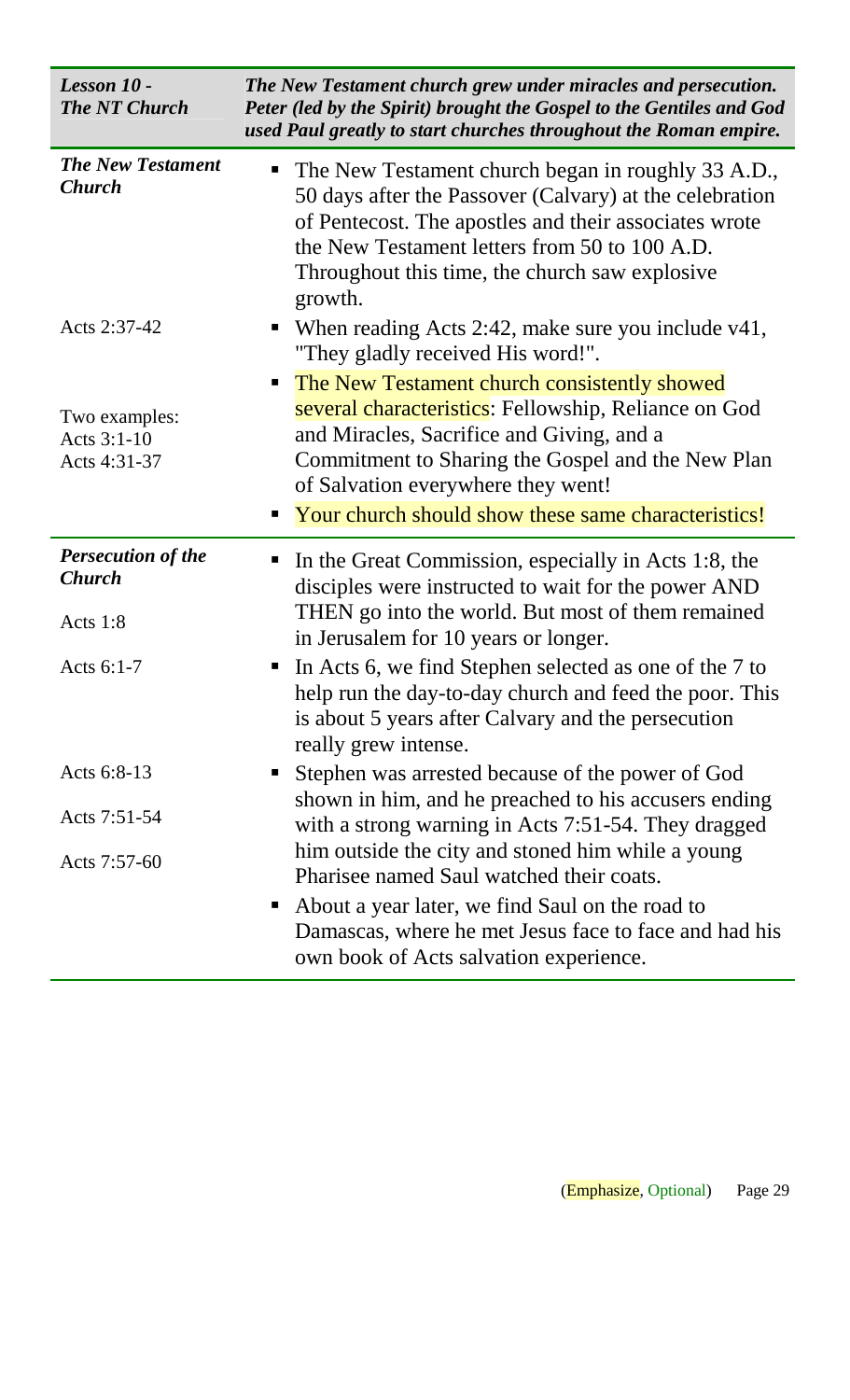| <b>Gospel to the</b><br>Gentiles /<br><b>Peter</b> | Acts 10 gives us another detailed account of a new<br>group coming to God. The gentiles first receive the<br>Holy Ghost after God does some character<br>adjustments to Peter's sense of personal holiness.                              |
|----------------------------------------------------|------------------------------------------------------------------------------------------------------------------------------------------------------------------------------------------------------------------------------------------|
| Acts 10:1-6                                        | God saw the faith and devoutness of Cornelius. Those<br>п<br>who hunger for the things of God will find Him.                                                                                                                             |
| Acts 10:9-16, 28                                   | God has to prepare Peter, and He uses a vision of<br>$\mathcal{L}_{\mathcal{A}}$<br>unclean food to teach Peter that Calvary was for the<br>whole world, not just the Jews.                                                              |
| Acts 10:33-48                                      | Important verses to stress:                                                                                                                                                                                                              |
| v33                                                | $\checkmark$ The right attitude, open to the word                                                                                                                                                                                        |
| $v34-35$                                           | $\checkmark$ God looks at everyone the same                                                                                                                                                                                              |
| $v44-46$                                           | $\checkmark$ The Holy Ghost fell as Peter preached                                                                                                                                                                                       |
| $v47-48$                                           | $\checkmark$ He immediately commanded them to be baptized                                                                                                                                                                                |
|                                                    | Acts 10 reinforces the Apostolic pattern and New<br>п<br><b>Testament Plan of Salvation.</b> The order of Holy Ghost<br>and Baptism may vary, but the elements are always<br>present: Repent, Be Baptized and Receive the Holy<br>Ghost! |
| <b>Gospel to the</b><br>Gentiles /<br>Paul         | Saul becomes Paul, and God uses him greatly to<br>ш<br>preach the Gospel.                                                                                                                                                                |
|                                                    | Starting in Acts 13, Paul goes on three missionary<br>journeys from about 48 A.D. to his arrest in Jerusalem<br>in 58 A.D                                                                                                                |
| Acts 19:1-6                                        | Acts 19:1-6 is the last detailed salvation account,<br>п<br>this time for the Disciples of John.                                                                                                                                         |
| $v2-3$                                             | $\checkmark$ Paul, upon meeting them, immediately wants to<br>know if they have the Holy Ghost and how they<br>were baptized. No the don't. They were baptized<br>into John's baptism.                                                   |
| $v4-5$                                             | $\checkmark$ Once Paul told them about baptism into the name<br>of Jesus, they were re-baptized.                                                                                                                                         |
| v6                                                 | $\checkmark$ Then they received the Holy Ghost consistent with<br>the pattern throughout Acts.                                                                                                                                           |
|                                                    | Although baptized with sincerity, they were<br>ш<br>re-baptized in Jesus name.                                                                                                                                                           |
| $2nd$ Timothy 4:7-8                                | Paul had a great ministry and certainly fought a good<br>Г<br>fight and will get his reward. And those who "love His<br>appearing" will be rewarded too!                                                                                 |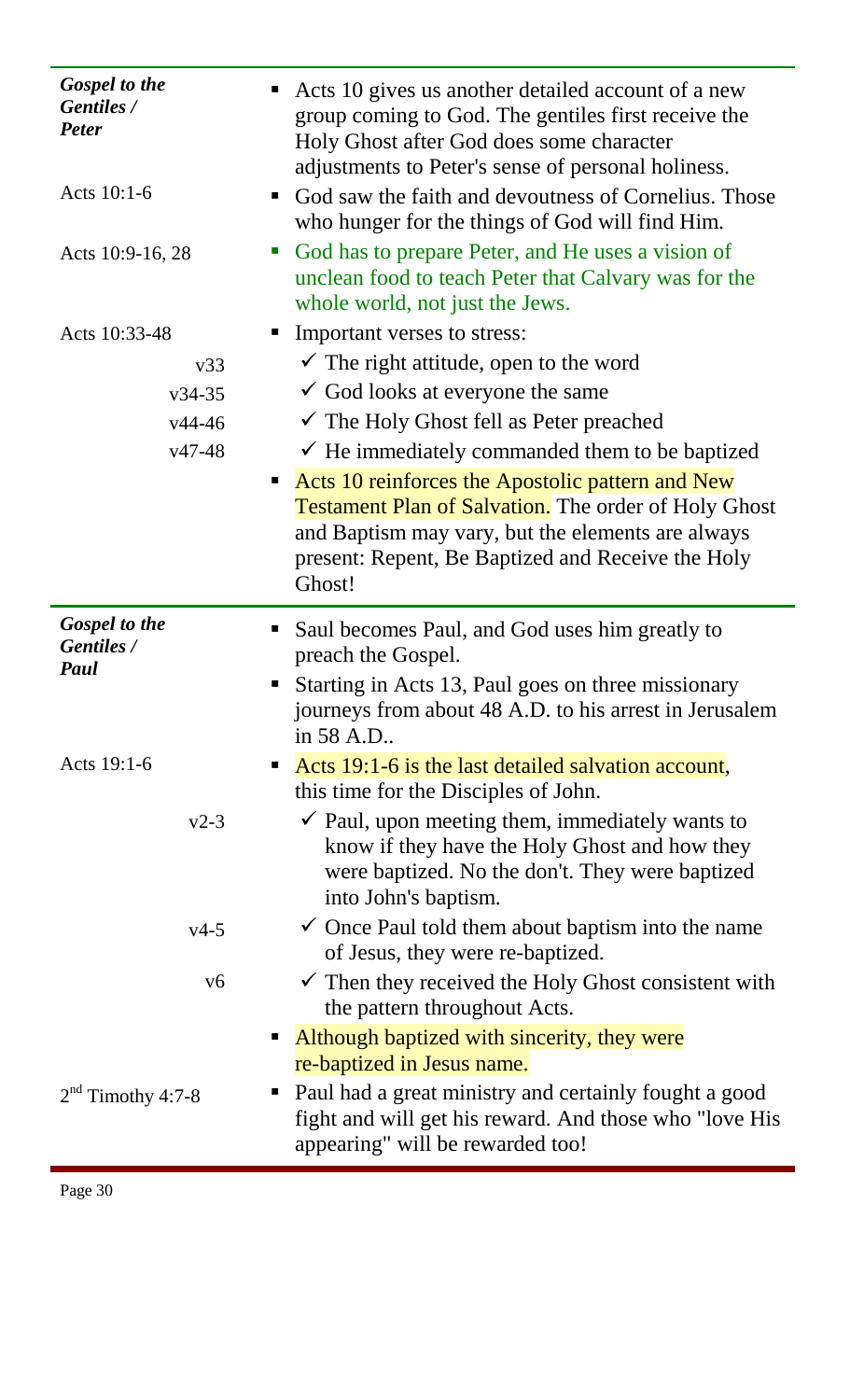| Lesson 11 -<br><b>Jerusalem</b> to<br><b>Rapture</b>                                        | We go from the Book of Acts through the Age of the Gentiles to the<br><b>Signs of the Endtimes.</b> (There is a lot of history in this lesson, a lot<br>of details, you may go long on this one, and I often teach this with<br><i>the outline handy to keep the details straight.)</i>                                                                                                                                                                                                                                                                                                                                                                                                                                       |  |
|---------------------------------------------------------------------------------------------|-------------------------------------------------------------------------------------------------------------------------------------------------------------------------------------------------------------------------------------------------------------------------------------------------------------------------------------------------------------------------------------------------------------------------------------------------------------------------------------------------------------------------------------------------------------------------------------------------------------------------------------------------------------------------------------------------------------------------------|--|
| (Note: I do these pages in a different order than EGW)                                      |                                                                                                                                                                                                                                                                                                                                                                                                                                                                                                                                                                                                                                                                                                                               |  |
| <b>Destruction of</b><br><b>Jerusalem</b><br>Luke 19:41-44<br>Luke 21:5-6<br>Isaiah 7:10-14 | In Luke 19 and Luke 21 (and Matthew 24 and<br>п<br>Mark 13), Jesus prophesizes about Jerusalem.<br>Need to understand the dual-nature of some<br>п<br>prophecies. Read Isaiah 7:10-14. This was a sign for<br>King Ahaz and also points to the Messiah.<br>The Olivet discourses are covered in Matt 24:1-20;<br>п<br>Luke 21:5-24 and Mark 13:1-18. Each account adds a<br>few details. Mark has the fewest details.                                                                                                                                                                                                                                                                                                         |  |
| Luke 21:20-28<br>Luke 21:31-32<br>Luke 21:5-6                                               | Luke 21 illustrates the dual-nature of the prophecy.<br>$\blacksquare$<br>After the time of the Gentiles $(v24)$ , the Son of Man<br>will appear. v31-32 give the context: once you see<br>these signs, then the end will come in that generation.<br>Titus Flavius (9 years before becoming emperor) was<br>commander of the $15th$ Legion and led the 47 day siege<br>of Jerusalem along with the 5 <sup>th</sup> and 10 <sup>th</sup> Legions.<br>40,000 were killed and many of the rest committed<br>suicide. It was a brutal and horrific Roman victory.<br>Note Luke 21:5-6. The gold plating upon the stones<br>was so valuable that the soldiers dug through the<br>rubble to find the melted gold, fulfilling v5-6. |  |
| Times of the<br><b>Gentiles</b><br>Daniel 2:1-6,27-28<br>Daniel 2:31-35<br>Daniel 2:36-45   | There will be gentile kingdoms from the Babylonian<br>п<br>Captivity to the book of Revelation. In Daniel 2, the<br>Babylonian King Nebuchadnezzar is given a vision of<br>these kingdoms in which God gives Daniel the<br>interpretation where each part of the statue represents<br>a world empire (If you have time, read Dan 2:36-45).                                                                                                                                                                                                                                                                                                                                                                                    |  |
| Daniel 9:21-26<br>Nehemiah 2:5                                                              | The angel Gabriel gives us the outline as 70 Weeks<br>п<br>where each week equals 7 years. (The Hebrew word<br>for 'week' is 'shabuwa', meaning a set of seven.)<br>69 weeks $=$ 483 years from the command to rebuild<br>п<br>Jerusalem (Nehemiah $2:5 \sim 444$ B.C.) until Messiah is<br>cut off. 483 Hebrew years equals 476 solar years. 444<br>B.C. $+476$ years = 33 A.D.                                                                                                                                                                                                                                                                                                                                              |  |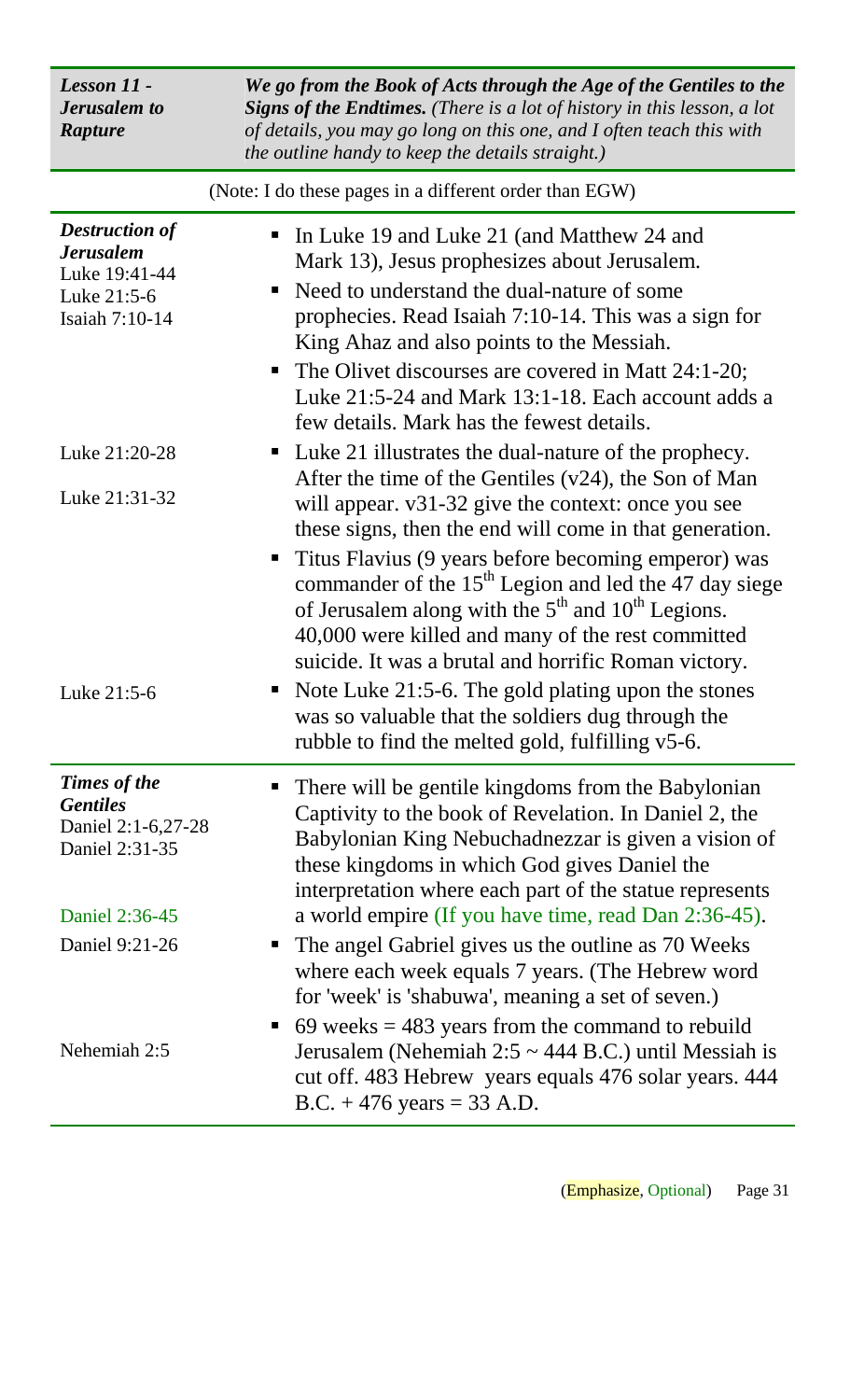#### *Optional Lesson*   $1^{\overline{st}}$  Timothy 4:1-3  $2<sup>nd</sup>$  Thes 2:1-3 Amos 8:11-12 Rev 2:4 & 3:15-16

- **Within a few hundred years, the church went from a** holy-ghost-filled body of evangelistic believers to the official religion of the Roman empire, driven by politics, greed, ego and sin.
- This fulfilled NT prophecies, and we see the same pattern over and over again. If people won't stay hungry for the things of God, they will turn carnal and even God's church will fall into false doctrine and sin.

# **A timeline of the decline of the church:**

# **150-200 A.D. Justin Martyr**

First to split the Son from the Father. Said the Son is Another God.

- **213 A.D. Tertullian (one of the first Trinitarians)** Declares the Son is merely "a portion of the Godhead".
- **323 A.D. Christianity becomes official religion of the Roman Empire** when Emperor Constantine converts to Christianity. Constantine takes over the church while continuing a life of sin.

#### **366-384 A.D. Damasus I becomes Pope of the Church.** Accusations of adultery, infidelity and murder tarnish his reign. Encouraged the veneration (worship) of martyrs.

**381 A.D. Council of Constantinople I**  Divided God by declaring God to be three persons in one substance.

#### **431 A.D. Council of Ephesus I**  Mary declared the Mother of God.

**5 th Century First Feast Celebrating the Immaculate Conception of Mary**

#### **517 A.D. Council of Epaon**  Payment of fixed sums of money to reduce penalty for specific sins.

**526 A.D. The priest could perform Extreme Unction** to declare sins remitted prior to death**.** 

# **593 A.D. Introduces Purgatory**

**7 th Century Mary Worship** and Doctrine of Her Immaculate Conception are widespread.

#### **709 A.D. Pope Constantine Introduces Concept of Kissing the Pope's feet**

**787 A.D. Council of Nicea II**  Veneration of Icons (Worship of Saints) adopted as official doctrine.

**800s Sprinkling Replaces Immersion Baptism** 

# **850 A.D. The Doctrine of Holy Water**

#### **1079 A.D. Pope Gregory VII Promotes the Celibacy of the Priesthood**

# **1095 A.D. Council of Clermont**

Pope Urban II declared Holy Land Crusaders forgiven of all past and future sins (include rape and pillaging) if they confessed the Sacrament of Penance.

 **1100s The doctrine of Purgatory Grew Prominent in the Church.** (place where Christians are purified and temporarily punished to prepare them for Heaven.)

**1184 A.D. First Inquisition in Southern France** commences. First sanctioned use of torture and execution by the church.

#### **1200-1600 A.D. Medieval Inquisitions**

**1200-1500 A.D. Abuse of Indulgences**  Professional-Pardoners traveled and raised money for church projects (and themselves) by selling indulgences.

**1215 A.D. Fourth Lateran Council**  Limiting indulgences to 1 year or 40 day period for acts of piety or monetary gifts. Also makes official the doctrine of Transubstantiation and annual confessions mandatory.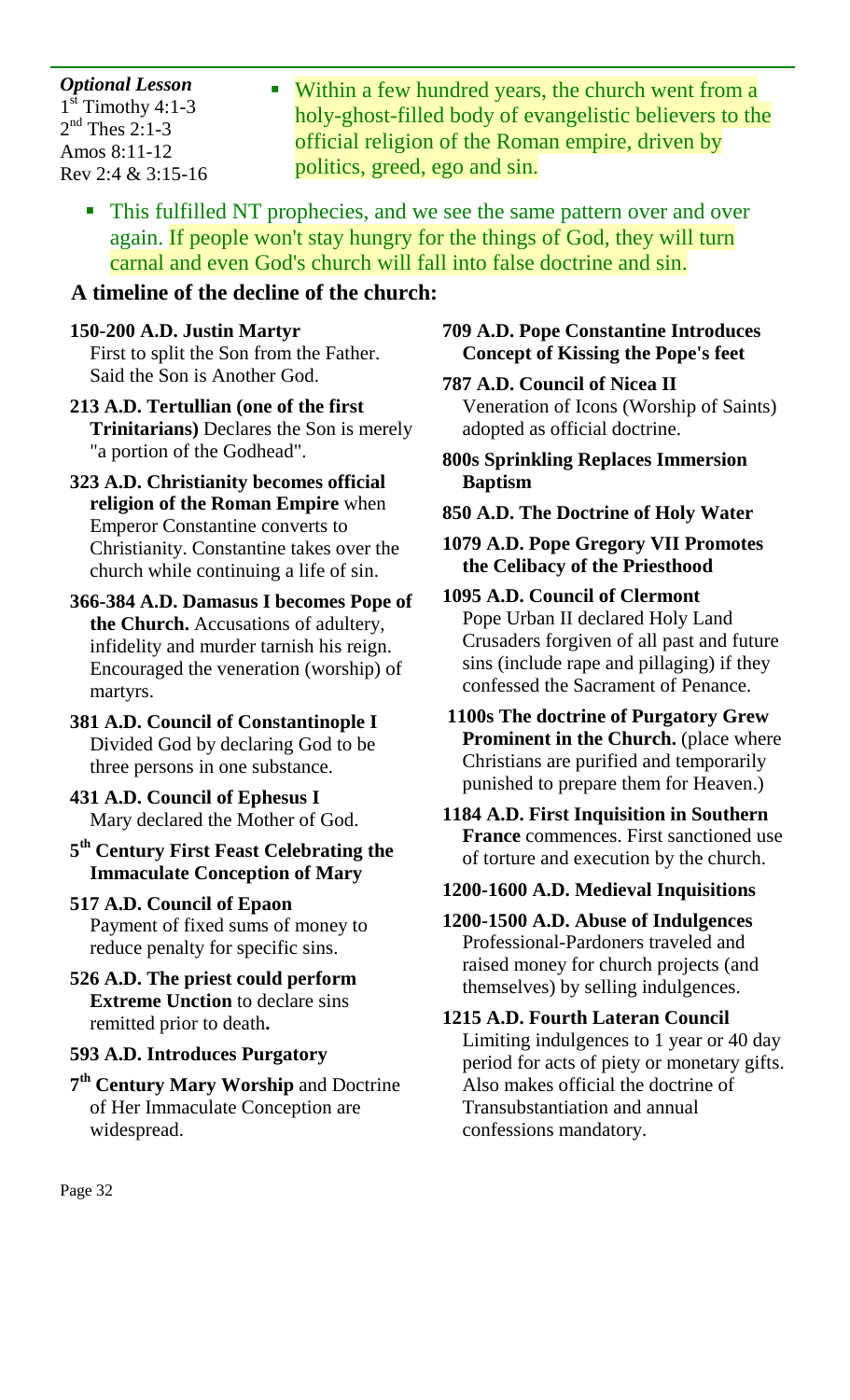#### **1220 A.D. Adoration (worship) of the Communion Wafer**

#### **1229 A.D. Start of the Papal Inquisitions. Bible declared forbidden to the Laity.**

**1384 A.D. John Wycliffe translates the Bible** from Latin into Common English. Church fails to stop him. 1415, declared a heretic. Digs up his body & burns it.

#### **1414 A.D. Communion Cup forbidden to the Laity**

**1471 A.D. Pope Sixtus IV** allowed brothels to operate under church license, instituted a tax on priests with a mistress.

# **1478-1834 A.D. Spanish Inquisitions**

**1492-1503 A.D. Pope Alexander VI**  Most immoral of the popes. First recorded crime family in history. Gross immoral behavior (within the Vatican walls). Numerous illegitimate children.

**1517 A.D. Luther publishes his 95 Theses on the Corruption of the Catholic Church, begins the Protestant Reformation**

#### **Protestants and Catholics have been attempting to reform and return to the Bible ever since.**

**The Apostolic church is unique in that we are not using the teachings and decrees through church history as a starting point in our doctrine and beliefs. We're not cleaning up church history. We're thankful for the contributions of many, such as Martin Luther or William Tyndale, but we look directly to the New Testament teachings of the 1st century church for our doctrine. We're not Reformation Christians, we are Apostolics.**

| <b>Jewish Return to</b>                                               | One of the greatest fulfillments of Bible prophecy.                                                                                                                                                                                                                                                                                                                                                                                                   |
|-----------------------------------------------------------------------|-------------------------------------------------------------------------------------------------------------------------------------------------------------------------------------------------------------------------------------------------------------------------------------------------------------------------------------------------------------------------------------------------------------------------------------------------------|
| <b>Palestine</b>                                                      | God promised to scatter the people (Deuteronomy) if                                                                                                                                                                                                                                                                                                                                                                                                   |
| Deut 28:1,15                                                          | they weren't faithful and He promised to gather them                                                                                                                                                                                                                                                                                                                                                                                                  |
| Deut 28:36-37                                                         | again (Isaiah & Jeremiah).                                                                                                                                                                                                                                                                                                                                                                                                                            |
| Isaiah $11:12$                                                        | Remember this principle in scripture: God's love is                                                                                                                                                                                                                                                                                                                                                                                                   |
| Isaiah 43:5-6                                                         | unconditional. His acceptance of behavior is                                                                                                                                                                                                                                                                                                                                                                                                          |
| Jeremiah 29:13-14                                                     | conditional. Don't confuse His love and acceptance.                                                                                                                                                                                                                                                                                                                                                                                                   |
| <b>Signs of the End</b><br>Time<br>Matthew 24:1-3<br>Matthew 24:33-42 | Disciples asked several overlapping and powerful<br>questions. Matt 24 is packed with teaching and signs<br>as Jesus answered their questions.<br><b>Summary of the whole chapter.</b> There will be obvious<br>$\blacksquare$ .<br>signs that the end is approaching, but many ignore<br>them. We will know we are in the season (like the fig.<br>leaves in v32-33), but the return of Christ will catch<br>many unprepared, so watch and be ready! |
| <b>Jesus Comes for</b>                                                | Saved the best for last. Jesus is coming for His church!                                                                                                                                                                                                                                                                                                                                                                                              |
| <b>His Church</b>                                                     | Oh death, where is your sting? Grave, where is your                                                                                                                                                                                                                                                                                                                                                                                                   |
| $1st$ Thes 4:13-17                                                    | п                                                                                                                                                                                                                                                                                                                                                                                                                                                     |
| $1st$ Cor 15:51-55                                                    | victory? Praise God!                                                                                                                                                                                                                                                                                                                                                                                                                                  |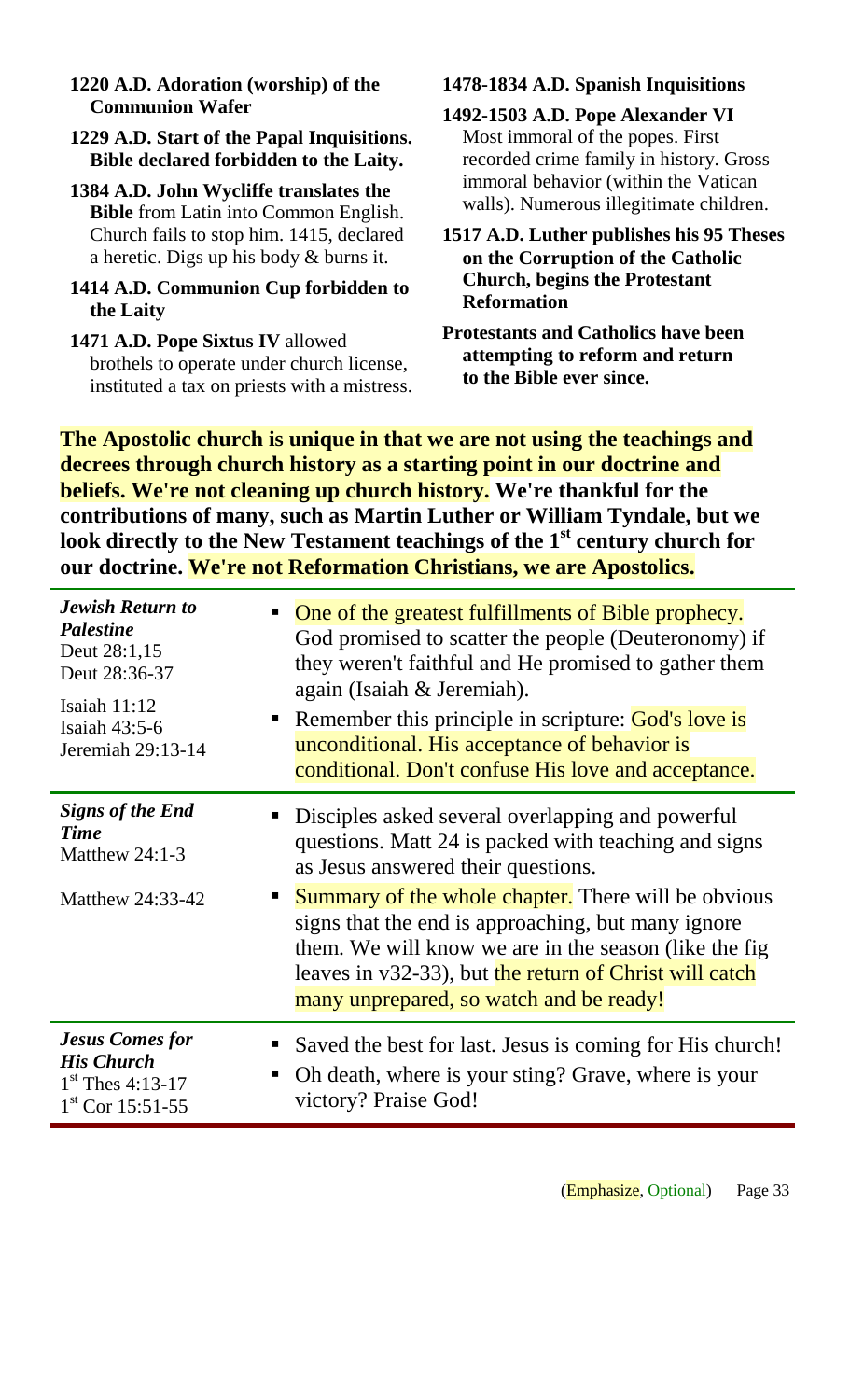| Lesson 12 -<br><b>The End Times</b>                                                   | God gives the world one last chance to turn to Him.<br>(Go quick on this lesson to save time for questions from Revelation)                                                                                                                                                                              |
|---------------------------------------------------------------------------------------|----------------------------------------------------------------------------------------------------------------------------------------------------------------------------------------------------------------------------------------------------------------------------------------------------------|
| <b>The Tribulation</b>                                                                | Remind them of the 70 weeks of Daniel.<br>п                                                                                                                                                                                                                                                              |
| Daniel 9:24-27<br>$2^{nd}$ Thes 2:3-4;<br>Matthew 24:14-15<br><b>Matthew 24:21-22</b> | After the Times of the Gentiles, we return to the<br>п<br>70th week, which is the last seven years of tribulation.<br>Halfway through, the Anti-Christ will stop the<br>sacrifices and declare he is God in the temple.<br>Revelation tells us the following are connected with<br>п<br>the Tribulation: |
| Revelation 5:1-5<br>Revelation 6:12-14                                                | 7 seals of a closed book (Rev 5:1-5; 6:1-17; 8:1)<br>[for example the $6^{th}$ seal]                                                                                                                                                                                                                     |
| Revelation 8:2-8                                                                      | 7 trumpets to announce (Rev 8:2-9:21; 11:15-19)                                                                                                                                                                                                                                                          |
| Revelation 15:1<br>Revelation 16:1-2<br>Revelation 16:17-18                           | 7 vials or bowls of judgment (Rev 15:1-8; 16:1-21)<br>[ <i>It is Done!</i> ]                                                                                                                                                                                                                             |
| <b>Reign of the</b><br><b>Antichrist</b><br>Revelation 13:1-8                         | Antichrist is described as a beast that gets his power<br>from Satan (the dragon). He may survive a fatal injury<br>$(v3)$ which will amaze the world $(v4)$ .                                                                                                                                           |
| $2nd$ Thes 2:3-4                                                                      | The Antichrist (the son of perdition) will attempt to<br>$\blacksquare$<br>exalt himself above God and sit in the temple of God<br>claiming divinity.                                                                                                                                                    |
| Revelation 13:11-15                                                                   | Another beast (often called the False Prophet) will<br>п<br>lead us in worshipping the Antichrist.                                                                                                                                                                                                       |
| Revelation 13:16-18                                                                   | The False Prophet will institute a restriction on buying<br>п<br>and selling based on the number of the beast (666).                                                                                                                                                                                     |
| $2nd$ Thes 2:8                                                                        | The Antichrist will be defeated when Christ returns.<br>ш                                                                                                                                                                                                                                                |
| $2nd$ Thes 2:9-12                                                                     | But first the world will choose to believe the lie and<br>п<br>God will let it happen. The world will have pleasure in<br>unrighteousness.                                                                                                                                                               |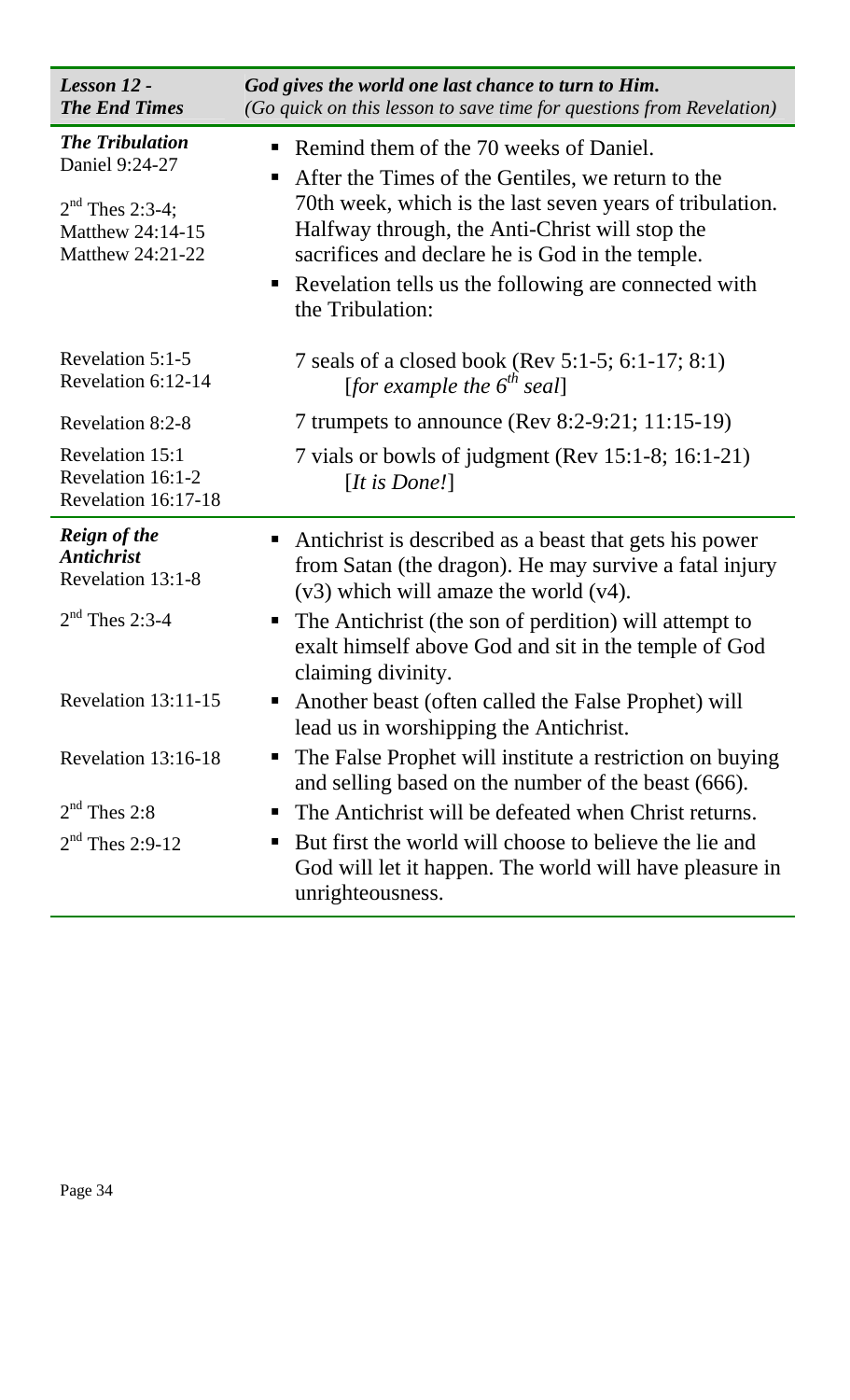| <b>Battle of</b><br><b>Armageddon</b><br>Revelation 16:16-21                                    | The tribulation ends with the battle of Armageddon.<br>п<br>Could be symbolic or might be the Valley of Megiddo<br>also known as the Valley of Jezreel, or it might not be<br>a valley but a fortifiable high point called Mount<br>Megiddo. |
|-------------------------------------------------------------------------------------------------|----------------------------------------------------------------------------------------------------------------------------------------------------------------------------------------------------------------------------------------------|
| Revelation 19:11-21                                                                             | End of the Antichrist and the False Prophet and the<br>П<br>kings and nations of this world.                                                                                                                                                 |
| <b>Return of Christ &amp;</b><br><b>The Millennium</b><br>Zechariah 14:1-9<br>Revelation 20:4-5 | This is the day of the Lord, when Christ will return to<br>п<br>stand on the mount of Olives. He will rule with those<br>who have remained faithful during the tribulation for<br>1,000 years.                                               |
| Revelation $20:2-3,7$                                                                           | Satan will be bound for 1,000 years but will be let<br>п<br>loose one more time.                                                                                                                                                             |
| Revelation 20:8-10                                                                              | Satan will deceive the nations and amass another army<br>п<br>against God. This time, God will devour the army by<br>fire and throw Satan into the lake of fire and<br>brimstone. Good riddance!                                             |
| <b>Great White Throne</b>                                                                       | The final judgment before the great white throne.<br>п                                                                                                                                                                                       |
| of Judgment<br>Revelation 20:11-15                                                              | We are judged by our deeds and by the book of life.                                                                                                                                                                                          |
| <b>Time Ends - Then</b><br><i><b>Eternity</b></i><br>$2nd$ Peter 3:10, 13                       | The old Earth will burn up. We are to look for the<br>п<br>New Heaven and the New Earth.                                                                                                                                                     |
| Rev 21:1-7, 9-27                                                                                | The New Heaven and New Earth:<br>п                                                                                                                                                                                                           |
| $v12-13$                                                                                        | o Twelve gates with twelve angels each.<br>Three gates on each side.                                                                                                                                                                         |
| $v15-16$                                                                                        | • John is told to measure the city and it is shaped<br>like a cube, 1,400 miles long, wide and high.                                                                                                                                         |
| v18                                                                                             | o Walls of Jasper and the city is made with pure<br>gold that is almost see-thru.                                                                                                                                                            |
| $v22-23, 25$                                                                                    | o The Glory of God will be the light of the city and<br>there shall be no night there.                                                                                                                                                       |
| $v26-27$                                                                                        | o Sinners outside the city will not be allowed in<br>(yes, there are sinners outside!!!)                                                                                                                                                     |
| Revelation 22:1-3                                                                               | The New Heaven restores elements of<br>п<br>the garden and the tree of life.                                                                                                                                                                 |